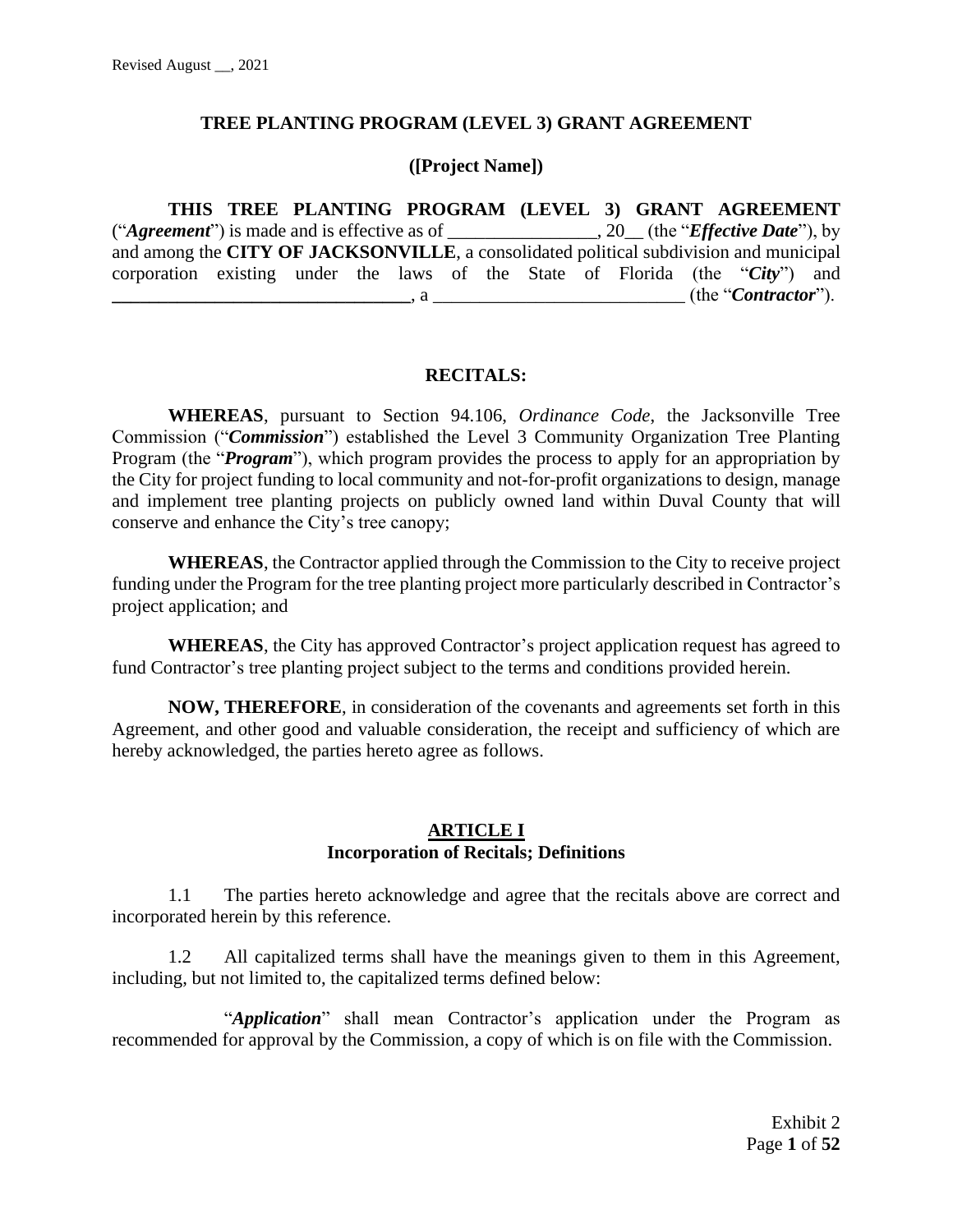"*City Tree Planting Standards, Specifications and Details*" shall mean the City tree planting standards contained on **Exhibit F** attached hereto.

"*Construction Documents*" shall mean the Design Plans along with any modifications thereto.

"*Design Plans*" shall mean the City approved design plans and drawings for the Project, including but not limited to the Planting Plan, the Plant Schedule, the City's Tree Planting Standards, Specifications and Details, and the Project Performance Schedule.

"*Draw Request Forms*" shall mean the draw request forms in substantially the same form as attached hereto as **Exhibit G-2**.

"*Extended Warranty and Maintenance*" shall mean the warranty that continues for the minimum specified maintenance period for trees replaced after the Initial Acceptance.

"*Governmental Approvals*" shall mean all necessary approvals and consents from all governmental or quasi-governmental authorities having jurisdiction over the Project, including, but not limited to, street openings or closings, zoning and use and occupancy permits, sewer permits, environmental permits and approvals, building permits, highway occupancy permits, subdivision and land development approvals, and approvals of fire underwriters.

"*Plant Schedule*" shall mean the information in table format containing the tree common name, botanical name, height and spread, single or multi-trunk, trunk caliper (see current edition of "Florida Grades and Standards for Nursery Stock" for more information), quality, and any notes regarding shape, whether it was container grown or will be transported in a "balled and burlapped" condition, handling, or similar information, and as contained on **Exhibit B-2** attached hereto.

"*Planting Plan*" shall mean the Construction Document derived from the schematic Planting Plan approved as part of the Application for grant funds, and as contained on **Exhibit A-2** attached hereto. Existing conditions such as overhead and underground utilities, existing vegetation to remain and to be removed, existing signage, existing hardscape such as roadways and sidewalks, and existing tree canopy adjacent to the Project site shall be shown on the drawing. Drawings shall be provided in electronic format.

"*Project Documents*" shall mean all documents executed and delivered in connection with this Agreement.

"*Project Funds*" shall mean the City funds provided to Contractor for the Project pursuant to this Agreement in the amount of **\_\_\_\_\_\_\_\_\_\_\_\_\_\_\_\_\_\_\_\_\_\_\_\_ DOLLARS AND NO CENTS (\$\_\_\_\_\_\_\_\_\_\_\_.00)**.

"*Project Budget and Cost Breakdown*" shall mean the Cost Breakdown approved in the Application and as contained on **Exhibit D** attached hereto.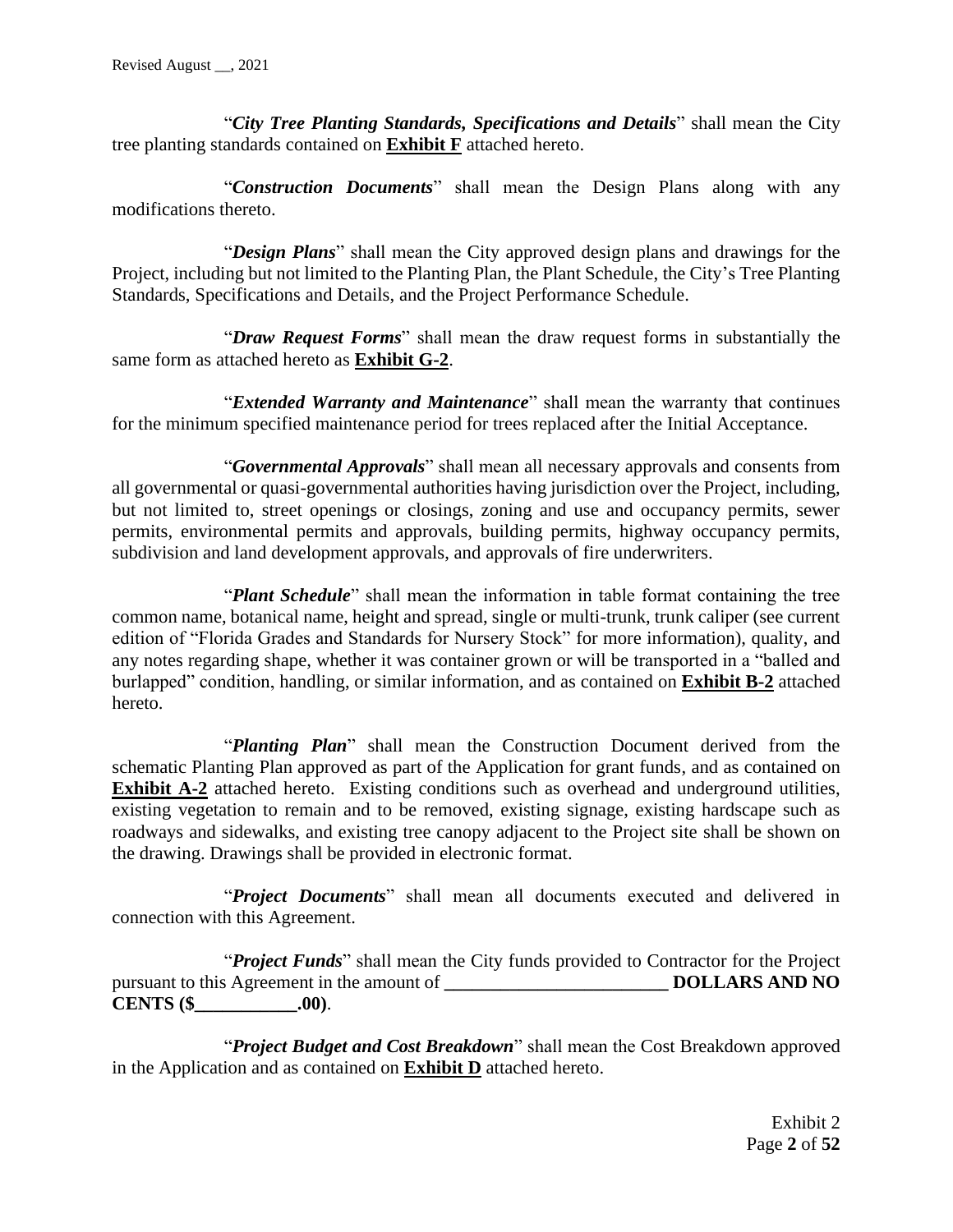"*Project Performance Schedule*" shall mean the performance schedule as approved in the Application and as contained on **Exhibit C** attached hereto.

"*Project Scope*" shall mean the project and scope of work to be performed by Contractor identified in Contractor's Application, including but not limited to the Contractor's approved Planting Plan, and irrigation plan if any, as more particularly described on **Exhibit B-1** attached hereto.

"*Project Location*" shall mean the location of the tree planting, in context to the surrounding region of Duval County, as more particularly described and shown on **Exhibit A-1**.

# **ARTICLE II Project**

2.1 Project Funds. Subject to the terms and conditions set forth in this Agreement, City agrees to pay and disburse the Project Funds to Contractor. Contractor acknowledges and agrees that the Project Funds shall be disbursed on a work performed and invoiced basis only subject to the Draw requirements in Article VI herein. In no event shall the City be required to advance any or all of the Project Funds to Contractor. The Project Funds shall be the City's maximum indebtedness to the Contractor under this Agreement. The Project Funds shall be used by the Contractor to fund the Project.

2.2 Project Scope. The Contractor agrees to perform the Project Scope in accordance with the Design Plans, Project Performance Schedule and Project Budget. If any services, functions, or responsibilities not specifically set forth in this Agreement are necessary for the proper performance of the Project Scope, then such services, functions and responsibilities shall be deemed implied by and included within the Project Scope.

# 2.3 Refund and Return of Project Funds; Reimbursement of Collection Costs.

2.3.1 No Entitlement to Project Funds. In the event the Contractor receives any portion of the Project Funds to which it is not entitled as of the date of Draw of the same, whether by accident or otherwise, then such funds shall automatically revert to the City, and the Contractor shall immediately refund and return all such funds to the City without demand or further notice.

2.3.2 Misuse of Project Funds. In the event the Contractor expends any portion of the Project Funds in a manner inconsistent with the terms of this Agreement, the City Tree Planting Standards and Specifications, or any applicable and governing federal, state or local law, rule regulation or policy, then the Contractor shall immediately refund and return all such funds to the City without demand or further notice.

2.3.3 Reimbursement of Collection Costs. The Contractor shall reimburse the City for all costs, expenses and fees, including attorneys' fees and court costs, incurred or expended by the City in connection with any collection efforts to recover any funds due to the City pursuant to this Agreement.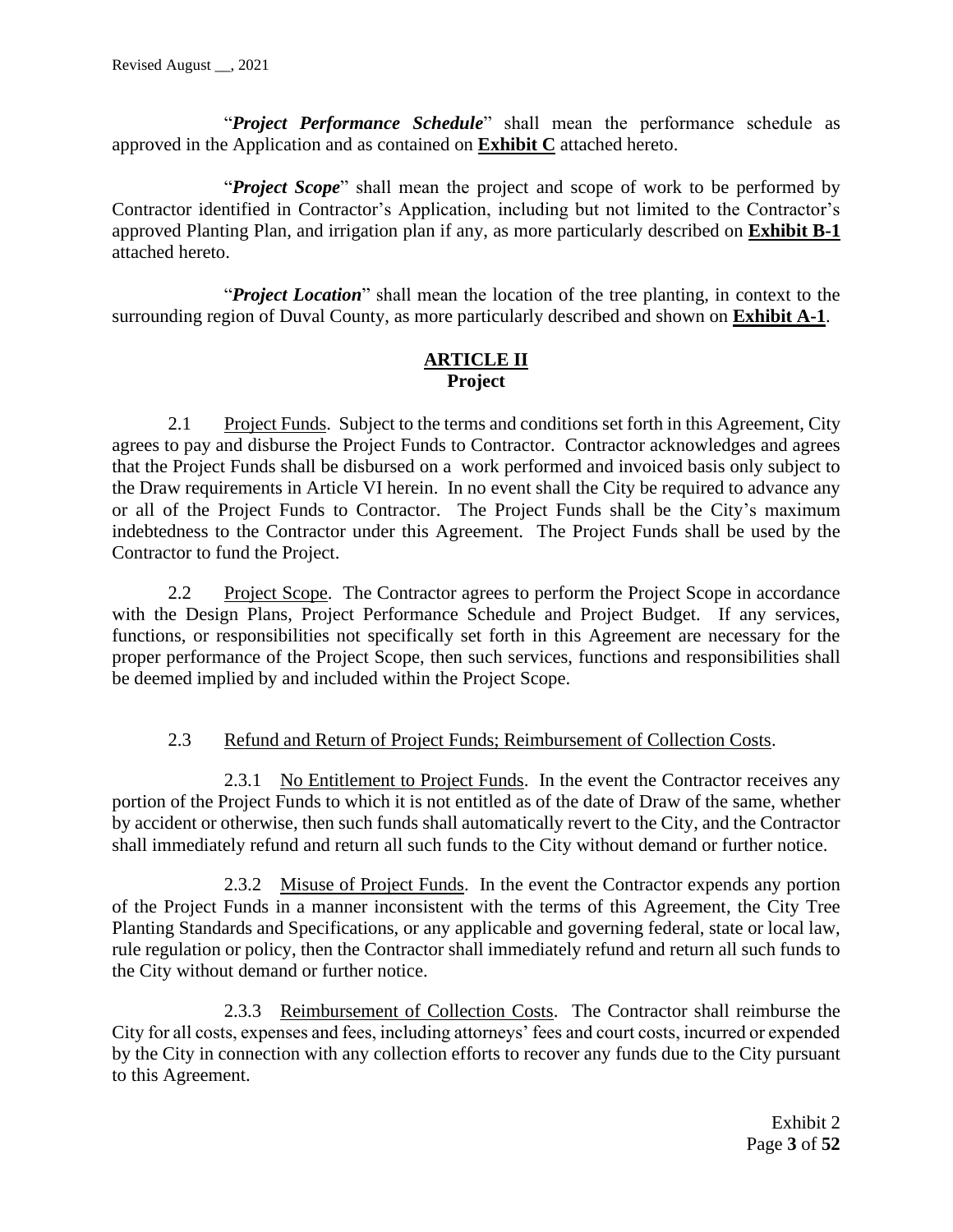# **ARTICLE III Use of Project Funds; Other Requirements**

3.1 Use of Project Funds. The Contractor shall expend the Project Funds solely and exclusively for the Project Scope, which shall be constructed on the Project Location. The Contractor shall not expend or otherwise use any or all of the Project Funds for any other purpose without the prior written consent of the City, which consent may be withheld in its sole discretion.

3.2 Compliance with the City's Tree Planting Standards, Specifications and Details, and Applicable Federal, State and Local Laws, Rules, Regulations and Policies. Contractor must comply with the City Tree Planting Standards and Specifications with respect to the performance of the Project Scope. The Design Plans shall be approved by the City's landscape architect prior to the commencement of the Project Scope. The Contractor shall use the Project Funds in a manner consistent with all applicable and governing federal, state and local laws, rules, regulations and policies, and any subsequent amendment thereto, during the Term of this Agreement. The Contractor acknowledges and agrees that the Contractor has reviewed, understands and is familiar with all such applicable and governing federal, state and local laws, rules, regulations and policies.

3.3 Compliance with the Additional Terms and Conditions. In addition to the requirements, limitations and restrictions set forth elsewhere in this Agreement, the Contractor shall strictly follow and comply with the additional terms and conditions contained on **Exhibit E**.

#### **ARTICLE IV Project Performance Schedule**

4.1 The Contractor and the City have jointly established the Project Performance Schedule, as described on **Exhibit C**. The Contractor shall timely perform its obligations set forth on the Project Performance Schedule. The Project Performance Schedule shall not be modified without the prior written consent of the City, which consent may be withheld in its sole discretion.

# **ARTICLE V Completion of Project**

5.1 Completion of the Project. The Contractor shall complete construction of the Project Scope by no later than the time calculated pursuant to **Exhibit C** (the "*Project Completion Date*"). For purposes of this Agreement, completion of the Project Scope shall be deemed to have occurred only when the following conditions (the "*Project Completion Conditions*") shall have been satisfied:

(a) The Contractor shall furnish to the City certificate of substantial completion from the Design Consultant to establish to the City's satisfaction that the Project Scope has been properly completed and is not subject to any violations or uncorrected conditions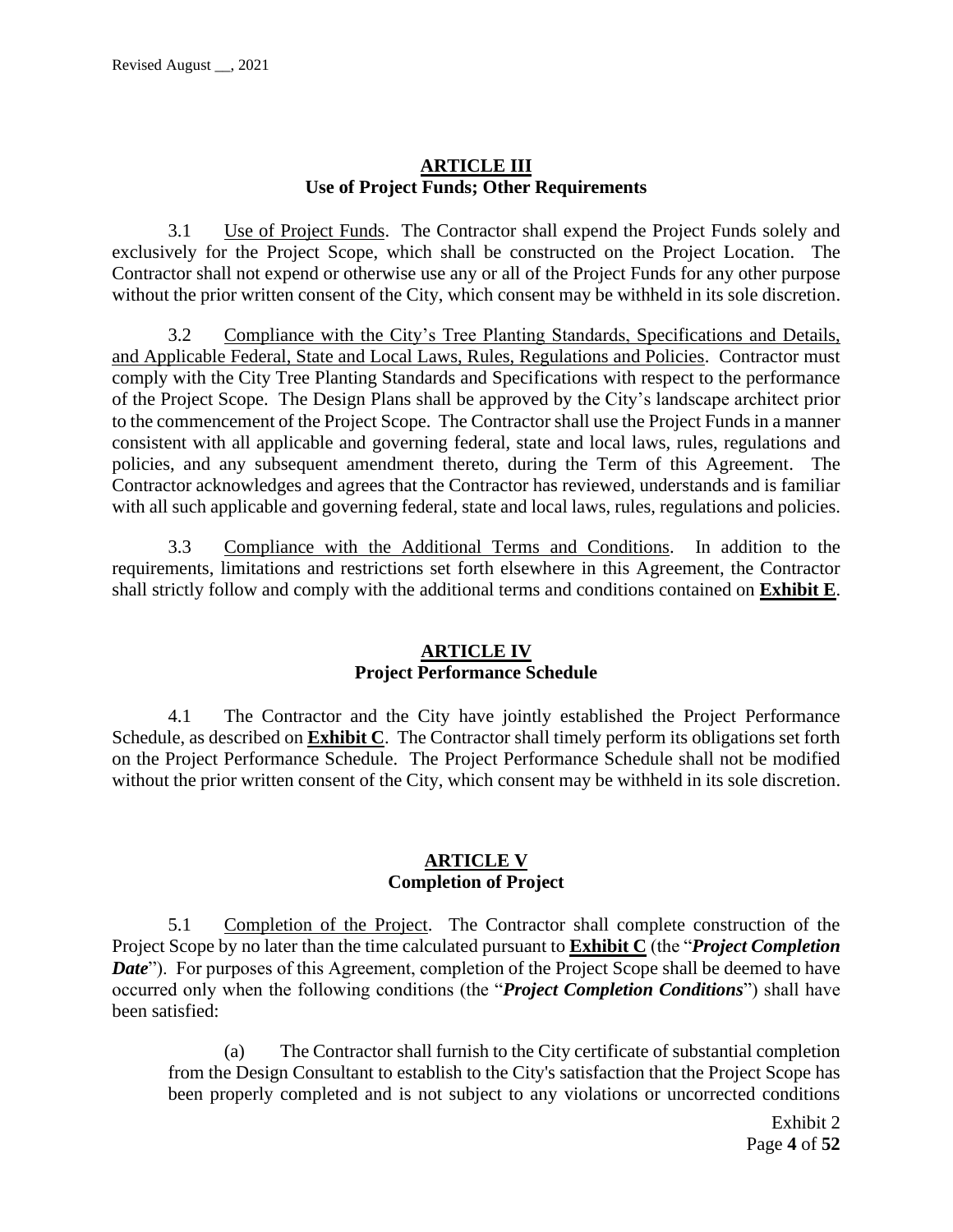noted or filed in any City department;

(b) The Contractor shall submit to the City a proper contractor's final affidavit and full and complete releases of liens from each contractor, subcontractor and supplier, or other proof satisfactory to the City, confirming that final payment has been made for all materials supplied and labor furnished in connection with the Project Scope;

(c) The Project Scope shall have been finally completed in all respects in accordance with the Design Plans, as verified by a final inspection report satisfactory to the City, certifying that the Project Scope has been constructed in a good and workmanlike manner and is in satisfactory condition. In the event the City determines that there is a deficiency with the Project Scope, the City reserves the right to require that an escrow be established in an amount satisfactory to the City to remedy such deficiency.

5.2 Change Orders. No material amendment shall be made to the Design Plans or the Construction Documents executed in connection with the Project Scope nor shall any material change orders be made by Contractor thereunder without the prior written consent of the City.

5.3 Subcontractors. The Contractor agrees that it will not engage or continue to employ, or permit any of its general contractors to engage or continue to employ, any contractor, subcontractor or materialman or any other third party who may be reasonably objectionable to the City. If requested by the City, the Contractor shall deliver to the City a fully executed copy of each of the agreements between the Contractor and such third parties and between any such general contractor and any contractor, subcontractor or materialman or any other third party, each of which shall be in form and substance reasonably satisfactory to the City. The City's approval of a construction contract is specifically conditioned upon the following: (a) the total contract price thereof does not exceed the fair and reasonable cost of the Project Scope to be performed thereunder and (b) the contractor or subcontractor is of recognized standing in the trade, has a reputation for complying with contractual obligations and is otherwise reasonably acceptable to the City.

5.4 Liens and Lien Waivers. The Contractor shall take all action necessary to have any mechanic's and materialmen's liens, judgment liens or other liens or encumbrances filed against any real property contemplated by this Agreement released or transferred to bond within ten (10) days of the date the Contractor receives notice of the filing of such liens or encumbrances. If any such lien or encumbrance is filed, the City shall not be required to make any Draws (as defined herein) until it is bonded over or removed and a copy of the recorded release thereof is received and accepted by the City. The City shall not be obligated to disburse any funds to Contractor if, in the opinion of the City, any Draw, real property contemplated by this Agreement or any other collateral for the Project Funds would be subject to a mechanic's or materialmen's lien or any other lien or encumbrance other than inchoate construction liens. The Contractor shall be fully and solely responsible for compliance in all respects whatsoever with the applicable mechanic's and materialmen's lien laws.

5.5 Authority of City to Monitor Compliance. During all periods of design and construction of the Project Scope, the Contractor shall permit the City's Chief Executive Officer or his/her designated personnel, to monitor compliance by the Contractor with the provisions of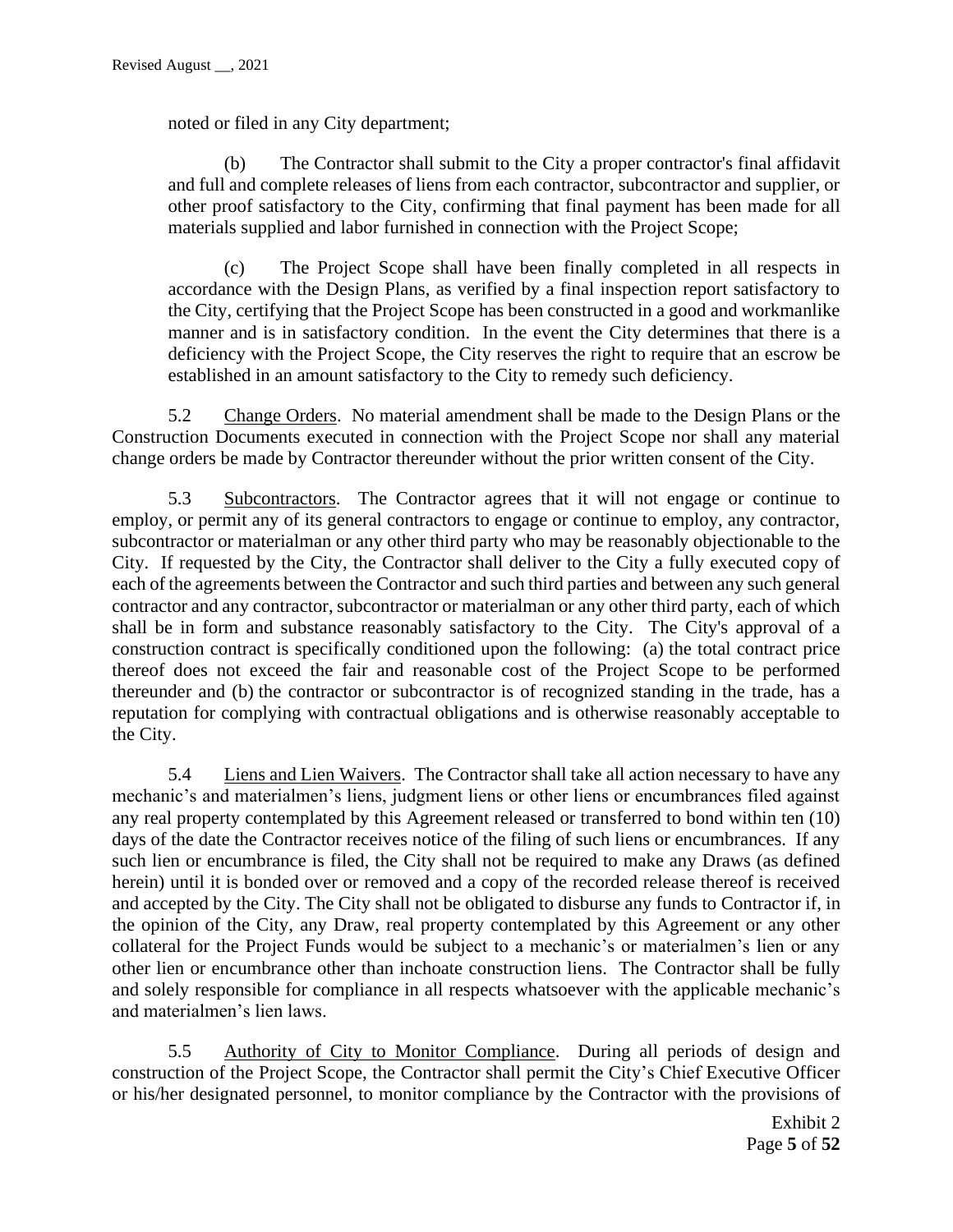\_\_\_\_\_\_\_\_\_\_\_\_\_\_\_\_\_\_\_\_\_\_\_\_\_\_.

this Agreement and any Construction Documents. During the period of construction of the Project Scope and with prior notice to the Contractor, representatives of the City shall have the right of access to the Contractor's records and employees, as they relate to the Project Scope, during normal business hours.

5.6 Construction and Operation Management. Except as otherwise expressly provided herein, the Contractor shall have discretion and control, free from interference, interruption or disturbance, in all matters relating to the management, development, redevelopment, construction and operation of the Project Scope, provided that the same shall, in any event, conform to and comply with the terms and conditions set forth in this Agreement, the Construction Documents, and all applicable and governing federal, state and local laws, rules, regulations and policies (including without limitation, applicable zoning, subdivision, building and fire codes). The Contractor's discretion, control and authority with respect thereto shall include, without limitation, the following matters:

(a) the construction and design of the Project Scope, subject to the express terms and conditions of this Agreement;

(b) the selection, approval, hiring and discharge of engineers, architects, contractors, subcontractors, professionals and other third parties (collectively, the "Vendors") on such terms and conditions as the Contractor deems appropriate; provided however, that to the extent that the City furnishes to Contractor the names and identities of Jacksonville-based vendors, including, without limitation, Jacksonville-based minority vendors, and to the extent that the Contractor has the need to enter into contracts with vendors outside of persons employed by Contractor or companies affiliated with or controlled by the Contractor, then the Contractor agrees to include all such Jacksonvillebased vendors in the process established by the Contractor for obtaining bids for any of the Project Scope;

(c) the negotiation and execution of contracts, agreements, and other documents with third parties, in form and substance satisfactory to Contractor; and

(d) the preparation of such budgets, cost estimates, financial projections, statements, information and reports as Contractor deems appropriate.

5.7 Guarantee of Plant Material. Contractor guarantees that the plant material will meet the Landscape Specifications, attached hereto as **Exhibit F**, for a period of

5.9 Survival of Agreement after Project Completion. This Agreement shall not terminate until the Project has completed a successful inspection by the City after the guarantee period, and any extension thereof pursuant to the terms of this Agreement.

<sup>5.8</sup> Extended Warranty/Maintenance. Pursuant to the Landscape Specifications, attached hereto as part of **Exhibit F**, the maintenance, inspection and acceptance provisions shall apply to replacement trees.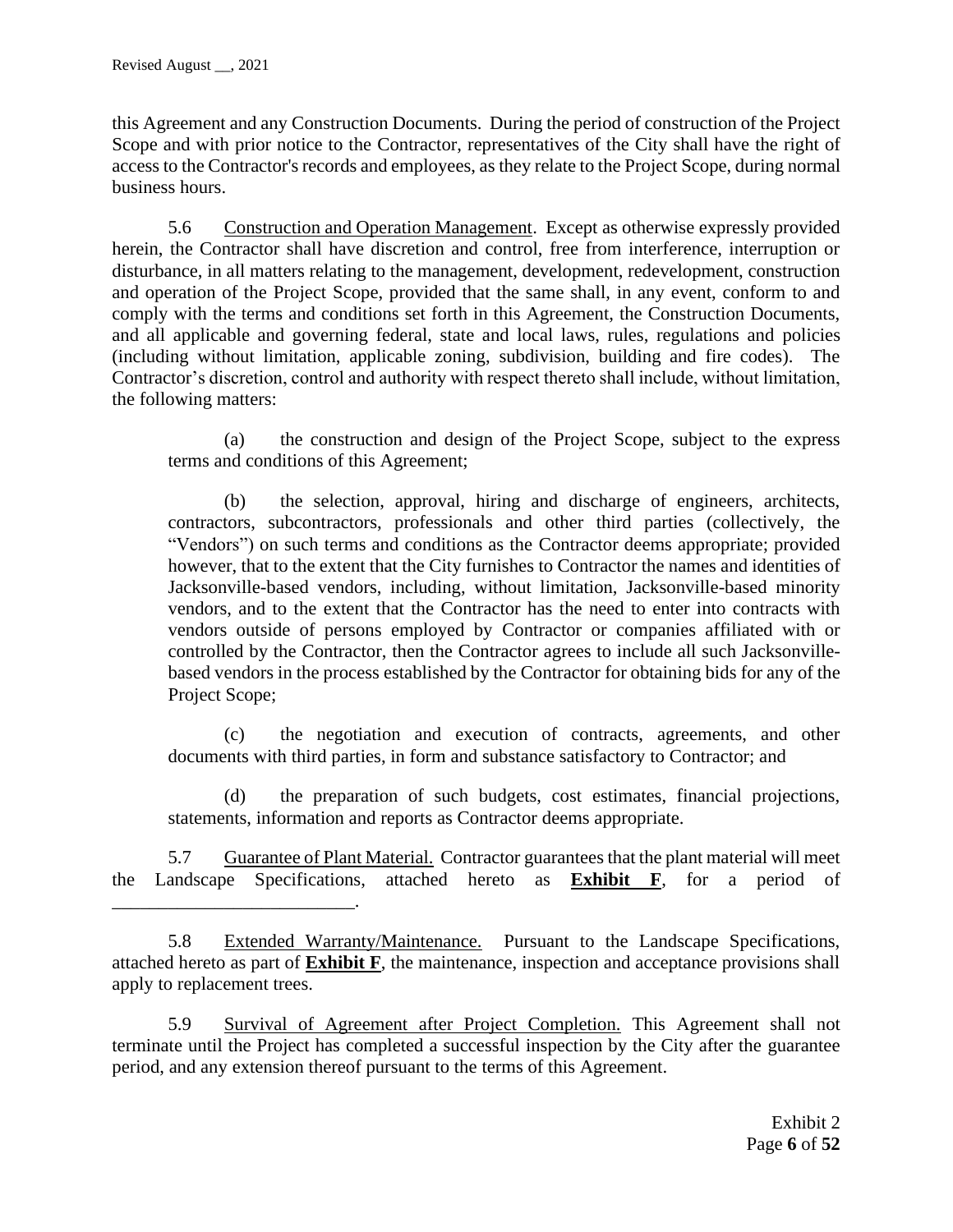Revised August \_\_, 2021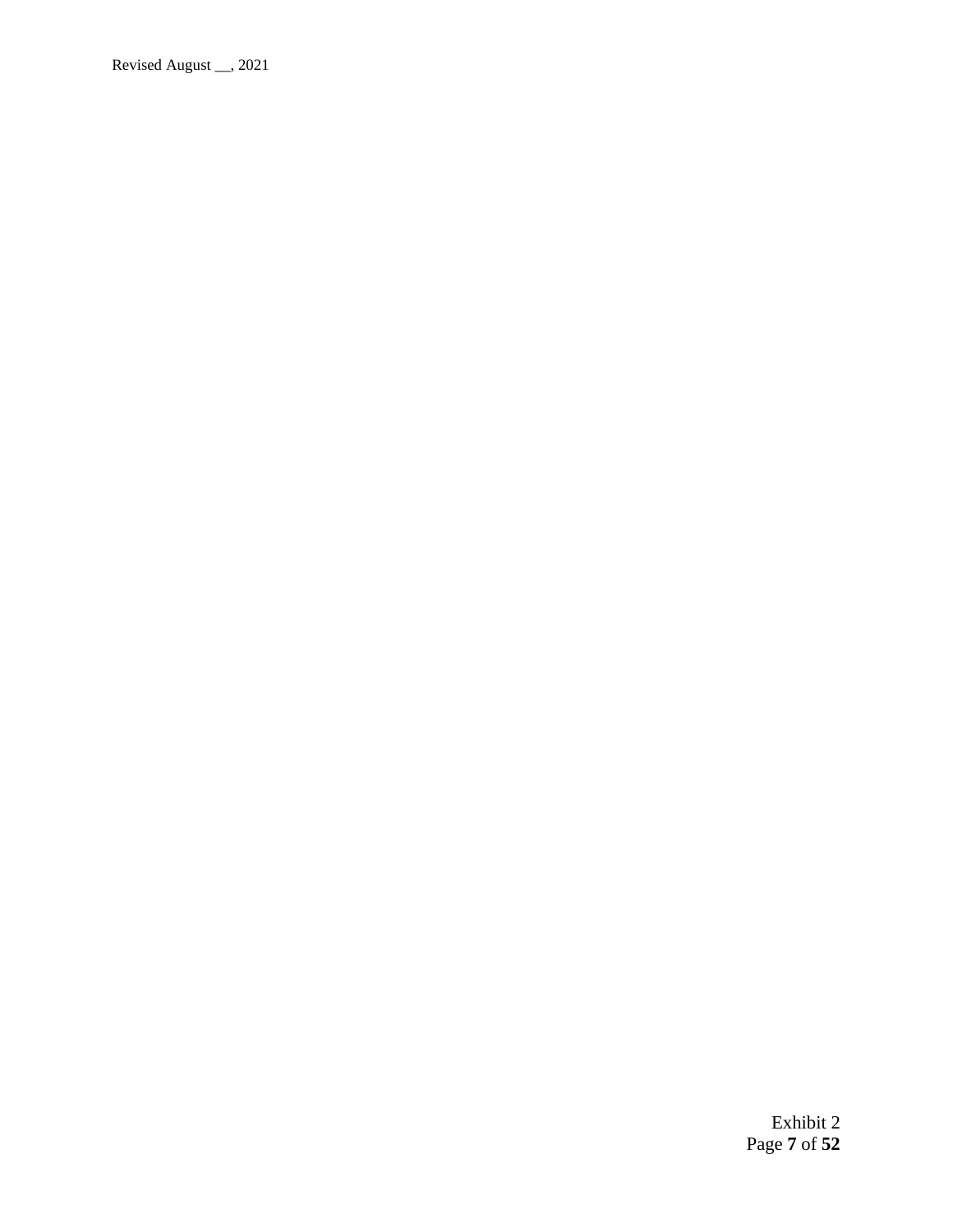# **ARTICLE VI Draws**

6.1 Maximum Amount. Provided that the Contractor has performed all obligations of the Contractor then due and subject to compliance by the Contractor with the terms and conditions of this Agreement, the City shall make Draws (each, a "*Draw*" and collectively, the "*Draws*") to Contractor for the Project Scope, up to the maximum amount of the Project Funds in accordance with the Approved Draw Schedule attached hereto as **Exhibit G-1**. Prior to Draw, the Contractor must provide a local business tax receipt to do business in the City of Jacksonville.

6.2 Reserved.

6.3 Draw Procedures. All Draws shall be made from time to time upon written application of the Contractor pursuant to a Draw request (each, a "*Draw Request*"). The Contractor shall submit Draw Requests to the City in accordance with the Approved Draw Schedule attached hereto as **Exhibit G-1**, covering work performed since the prior Draw Request. By submitting a Draw Request, the Contractor warrants to the City that:

(a) the work performed and the materials supplied as of the date thereof are in accordance with the Construction Documents and this Agreement,

(b) the work and materials for which payment is requested have been physically incorporated into the Project Scope,

(c) the value is as stated,

(d) the work and materials conform with all applicable rules and regulations of the public authorities having jurisdiction,

(e) the items described in the Draw Request have been invoiced to the Contractor by those providing the labor or materials, and the invoices, receipts and other documents required by the City are provided as evidence that the costs and expenses were actually incurred by the Contractor,

(f) evidence in the form of receipts, cancelled checks, and other documents required by the City shall be included with Draw Requests showing that the *previous* progress payment, if any, has been applied to pay in full its obligations incurred for the Work covered by the prior Draw Request

(g) such Draw Request is consistent with this Agreement, and

(h) no Event of Default or event which, with the giving of notice or the passage of time, or both, would constitute an Event of Default has occurred and is continuing.

6.4 Requests for Draw. For each request for a Draw, the Contractor shall submit to the City a completed written Draw Request on a copy of the Draw Request Forms attached hereto as **Exhibit G-2**, or on a form that is substantially similar as provided by the Department of Public Works.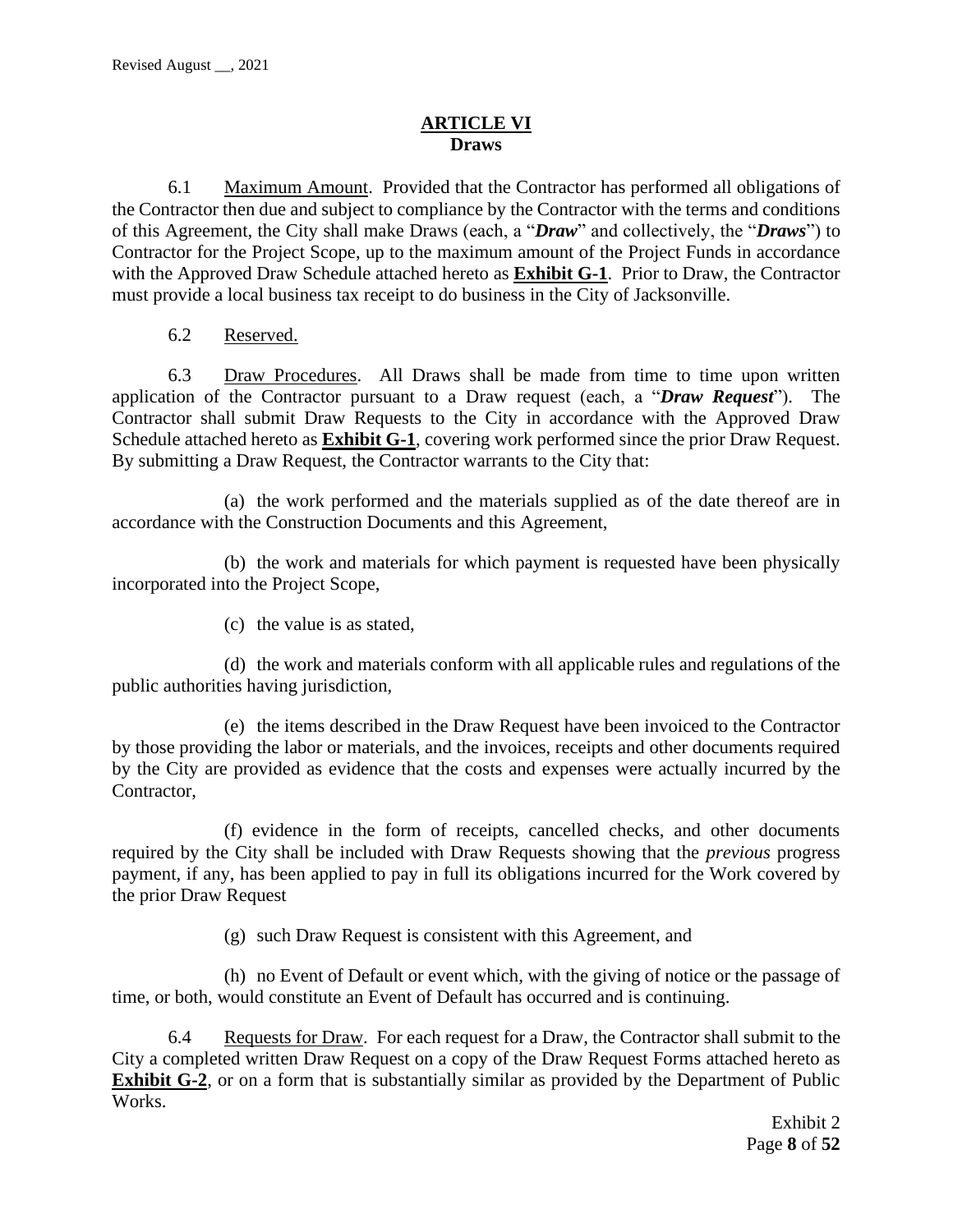6.5 Inspection. Upon receiving the Draw Request, the City staff shall determine (a) whether the work completed as of the date of such Draw Request has been done satisfactorily and in accordance with the Construction Documents, and this Agreement, and (b) whether the costs actually incurred is a part of the Project Scope to be performed under this Agreement. All inspections by or on behalf of the City shall be solely for the benefit of the City, and Contractor shall have no right to claim any loss or damage against the City or the City inspector arising from any alleged (x) negligence in or failure to perform such inspections, (y) failure to monitor Draws or the progress or quality of construction or (z) failure to otherwise properly administer the Project Funds.

# 6.6 Conditions to Draws.

6.6.1 General Conditions. The City shall have no obligation to make any Draw (a) unless the City is satisfied, in its sole and absolute discretion, that each and every condition precedent to the making of such Draw has been satisfied or (b) if an Event of Default or an event which, with the giving of notice or the passage of time, or both, would constitute an Event of Default, has occurred or is continuing.

6.6.2 Conditions to Initial Draw. The obligation of the City to make the initial Draw is conditioned upon the occurrence of each of the following:

(a) The Contractor shall have provided to the City, in form and substance satisfactory to the City, evidence that the Contractor has applied for and has obtained, or is pursuing and will obtain, all governmental approvals and consents required for the construction of the Project Scope;

(b) The Contractor shall have provided to the City proof of insurance coverage as required in this Agreement;

(c) The Contractor shall have submitted to the City a Draw Request pursuant to Section 6.4 hereof;

(d) The Contractor shall have provided to the City, in form and substance satisfactory to the City, an updated Project Budget showing the amount of money actually spent by the Contractor on particular items and the remaining costs of the Project Scope; and

(e) The Contractor shall have provided to the City, in form and substance satisfactory to the City, any such other document, instrument, information, agreement or certificate the City may require.

6.6.3 Conditions to Final Draw. The obligation of the City to make the Final Draw is conditioned upon the occurrence of the Contractor having completed the Project Completion Conditions set forth in Section 5.1 hereof.

6.7 No Warranty by the City. Nothing contained in this Agreement or any other document attached hereto or contemplated hereby shall constitute or create any duty on or warranty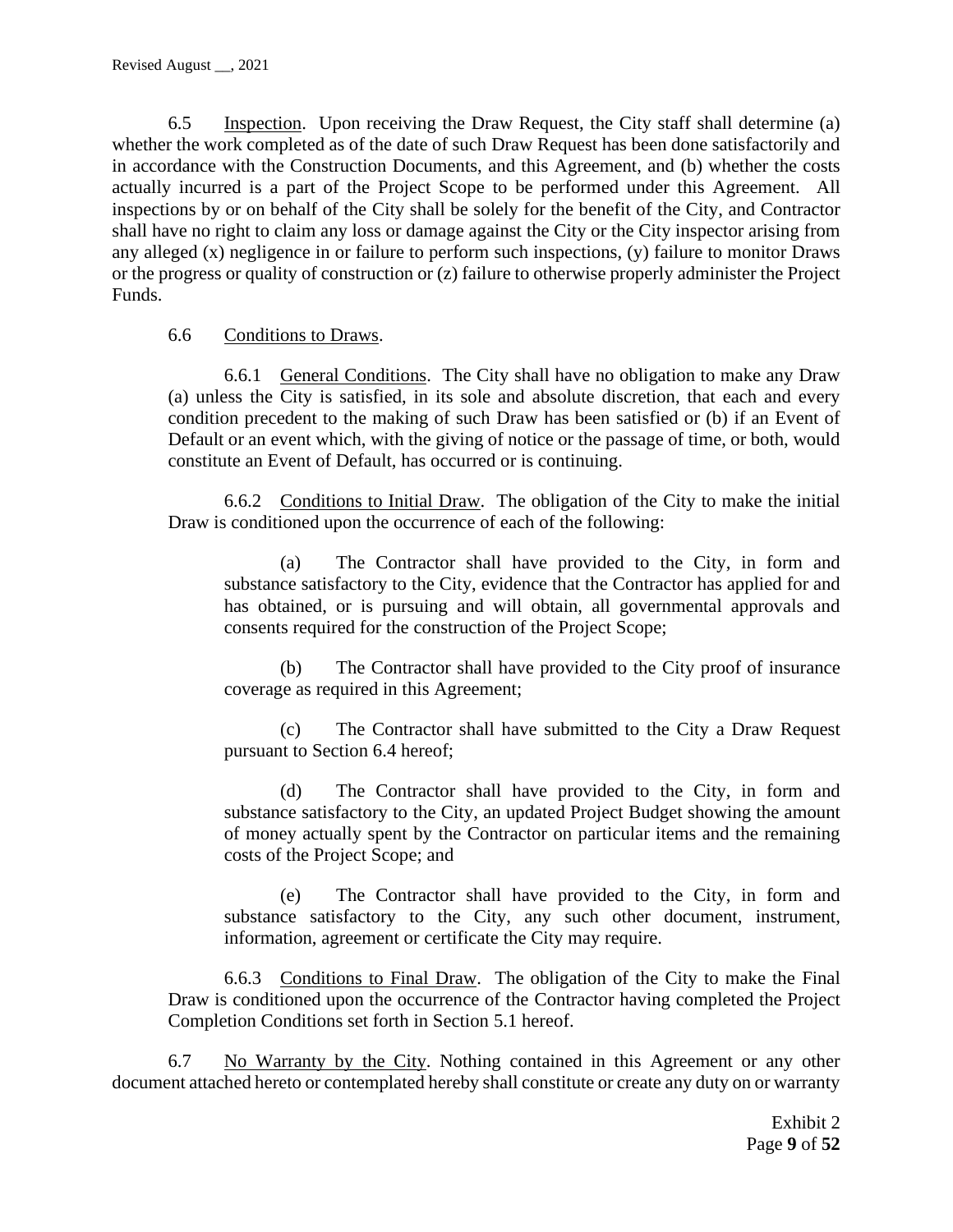by the City regarding: (a) the accuracy or reasonableness of the Project Budget; (b) the feasibility or quality of the Construction Documents; (c) the proper application by the Contractor of the Project Funds; (d) the quality or condition of the Project Scope; or (e) the competence or qualifications of any third party furnishing services, labor or materials in connection with the construction of the Project Scope. The Contractor acknowledges that the Contractor has not relied and will not rely upon any experience, awareness or expertise of the City, or the City's inspector, regarding the aforesaid matters.

# **ARTICLE VII Term and Termination**

7.1 Term. This Agreement shall be effective for the period beginning on the Effective Date and shall terminate upon the City's Final Acceptance. Final Acceptance occurs at the point when the landscape maintenance work required after the Initial Inspection, including any punch list items from the Final Inspection, has been completed to the satisfaction of the City's Contract Manager, unless terminated sooner pursuant to the provisions hereunder (the "*Term*").

# 7.2 Events of Default; Termination.

7.2.1 Events of Default. The occurrence of any one or more of the following events prior to the expiration of the Term shall constitute an "*Event of Default*" hereunder:

(a) Failure to perform or observe any material term, agreement, covenant or condition of this Agreement or any of the agreements or other instruments attached hereto as Exhibits, which such default continues for ten (10) business days after written notice thereof; provided that, if such failure cannot be reasonably cured within ten (10) business days, no Event of Default shall be deemed to occur so long as the defaulting party has commenced and is diligently implementing a cure within such ten (10) business day period and pursues such cure to a timely conclusion.

(b) A violation of any applicable and governing federal, state or local law, rule, regulation or policy with respect to the subject matter hereof.

(c) Any representation or warranty contained in this Agreement shall be false or misleading in any material respect.

(d) The application by Contractor for, or consent to, the appointment of a receiver, trustee, liquidator or custodian (or similar official) of its or all or a substantial part of its assets, or if any party shall be unable or admit in writing its inability to pay its debts as they mature, make a general assignment for the benefit of creditors, be adjudicated a bankrupt or insolvent, file a voluntary petition in bankruptcy or a petition or answer seeking reorganization or any arrangement with creditors or agrees to take advantage of any insolvency law, file an answer admitting the material allegations of a petition filed against it in any bankruptcy,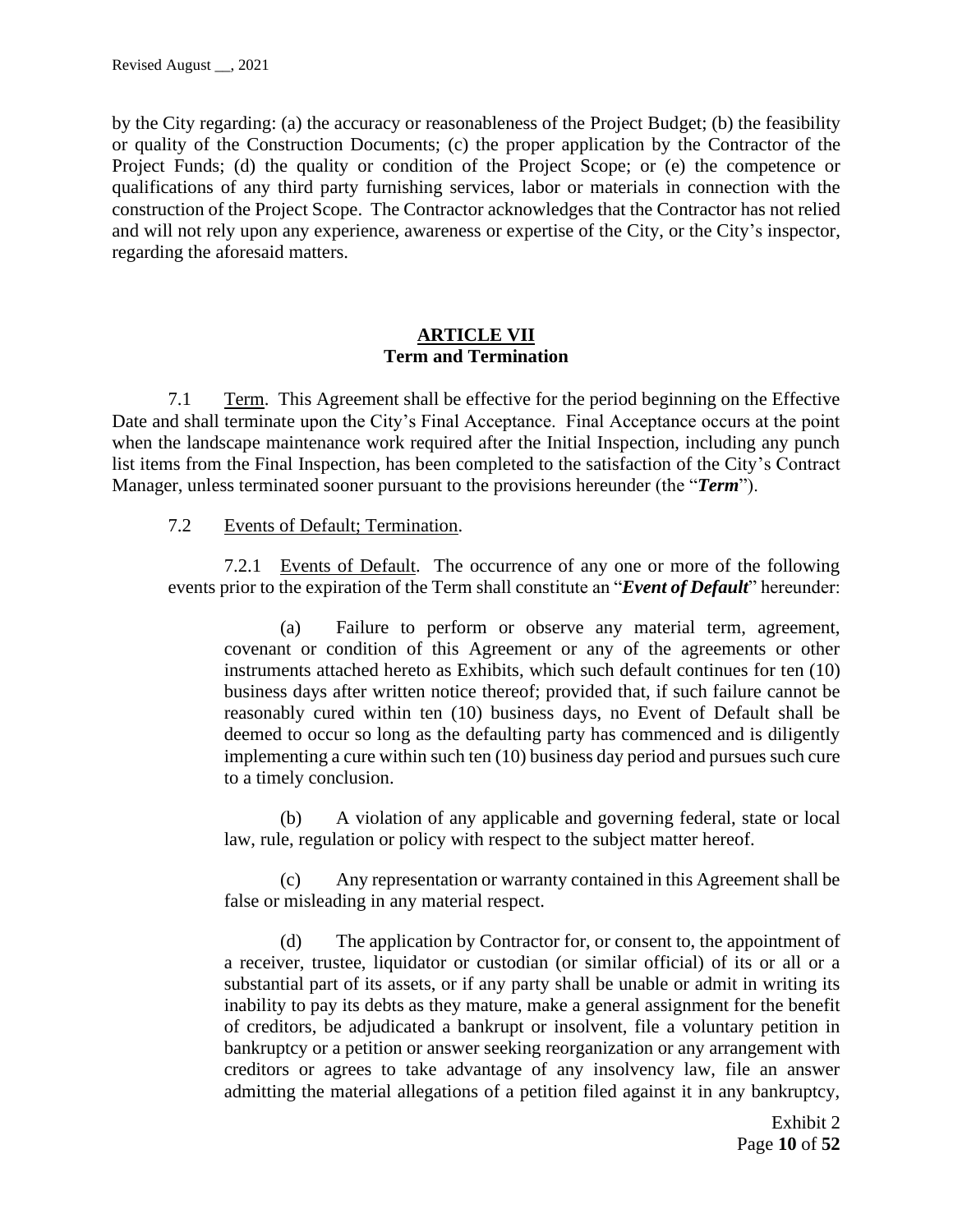reorganization or insolvency proceeding or if any corporate action shall be taken by it for any purpose of effecting any of the foregoing, or if any order, judgment or decree shall be entered by a court of competent jurisdiction approving a petition seeking reorganization or appointing a receiver, trustee, liquidator or custodian (or other similar official) of any party hereto or of all or a substantial part of its assets, and such other judgment or decree shall continue unstayed and in effect for a period of thirty (30) consecutive days.

(e) An event of default of the Contractor under any other agreement or transaction between the Contractor and the City of Jacksonville or the City.

7.2.2 Termination upon Event of Default. Upon the occurrence of an Event of Default, the non-defaulting party, at its sole and absolute election, may terminate this Agreement and exercise all rights and remedies it may have at law or in equity. Additionally, each party shall have the right to prosecute any proceedings at law or in equity against any defaulting party hereto, or any other person, violating or attempting to violate or defaulting upon any of the provisions contained in this Agreement, and to recover damages for any such violation or default. Such rights shall include the right to restrain by injunction any violation or threatened violation by another of any of the terms, covenants or conditions of this Agreement, or to obtain a decree to compel performance of any such terms, covenants, or conditions, it being agreed that the remedy at law for a breach of any such term, covenant, or condition (except those, if any, requiring the payment of a liquidated sum) is not adequate. All of the remedies permitted or available to a party under this Agreement or at law or in equity shall be cumulative and not alternative, and invocation of any such right or remedy shall not constitute a waiver or election of remedies with respect to any other permitted or available right or remedy.

7.2.3 No Waiver. Failure on the part of the City to notify the Contractor of a default shall not be deemed to be a waiver by the City as to its rights on such default of the Contractor and shall not be deemed to be a waiver of the City's right to notify the Contractor of such default at a subsequent time, and such a notice shall have the same effect as if promptly made.

#### **ARTICLE VIII Contract Managers**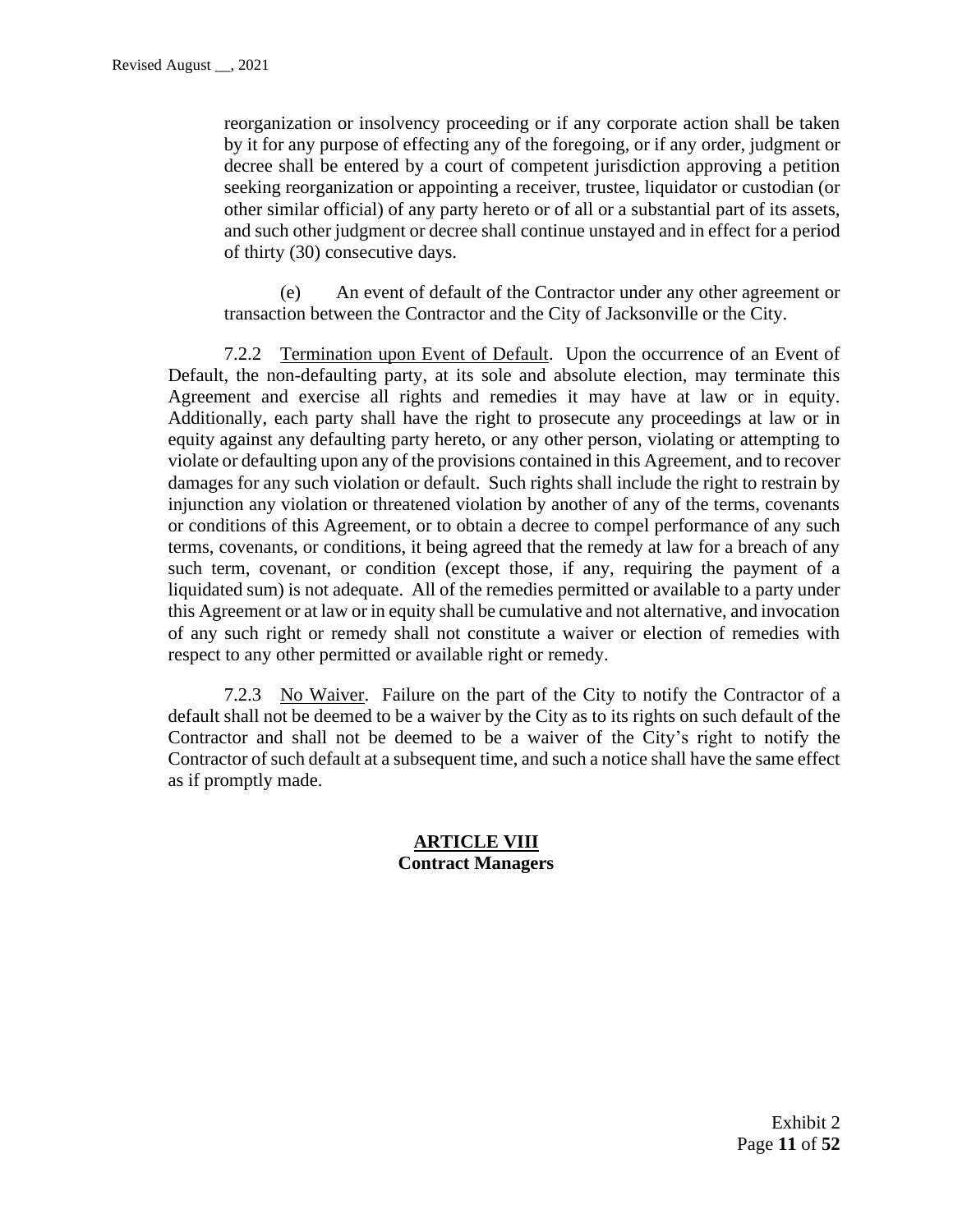8.1 Contract Managers. Each party to this Agreement will designate a Contract Manager whose responsibility shall be to oversee that party's performance of its duties and obligations under this Agreement. As of the Effective Date, the City's Contract Manager is Kathleen McGovern, City Arborist, 609 St. Johns Bluff, Jacksonville, FL 32225; Phone Number: (904) 255-8202; email: [KMcGovern@coj.net,](mailto:KMcGovern@coj.net) and Contractor's Contract Manager is  $\text{[Name]}$ ,  $\text{[Title]}$ ,  $\text{[File]}$ ,  $\text{[Address]}$   $\text{[Phone]}$ Number  $\Box$   $\Box$  [email]  $\Box$  The City and Contractor shall each provide prompt written notice to the other party of any changes to its Contract Manager or his or her contact information, provided such changes shall not be deemed contract amendments and may be provided by email.

### **ARTICLE IX Records**

9.1 Maintenance, Retention and Examination of Records. In addition to the audit provisions set forth in this Article and elsewhere in this Agreement, the Contractor shall, and the Contractor shall require and cause each of its general contractors, subcontractors, materialmen, laborers and other persons performing Project Scope to, (a) maintain and retain all books, records, papers and other documentation or evidence pertaining to costs or expenses incurred in construction or furtherance of the Project Scope throughout the Term of this Agreement and for a period of five (5) years thereafter and (b) make available to the City, and permit the City to examine, inspect and have access to, at all reasonable times during the Term of this Agreement and for a period of five (5) years thereafter, such books, records, papers and other documentation or evidence. This covenant applies at every local and corporate office of the Contractor and each of its general contractors, subcontractors, materialmen, laborers and other persons performing Project Scope in any way.

9.2 Prohibited Use. The Contractor shall not use any portion of the Project Funds to pay for any costs or expenses associated with the reporting requirements, financial or otherwise, set forth in this Article or elsewhere in this Agreement.

#### **ARTICLE X Indemnification; Insurance**

10.1 The Contractor shall act as an independent contractor, and not as an employee, Contractor shall hold harmless, indemnify, and defend the City of Jacksonville and City's members, officers, officials, employees and agents (collectively the "Indemnified Parties") from and against, without limitation, any and all claims, suits, actions, losses, damages, injuries, liabilities, fines, penalties, costs and expenses of whatsoever kind or nature, which may be incurred by, charged to or recovered from any of the foregoing Indemnified Parties for:

1. General Tort Liability, for any negligent act, error or omission, recklessness or intentionally wrongful conduct on the part of the Indemnifying Parties that causes injury (whether mental or corporeal) to persons (including death) or damage to property, whether arising out of or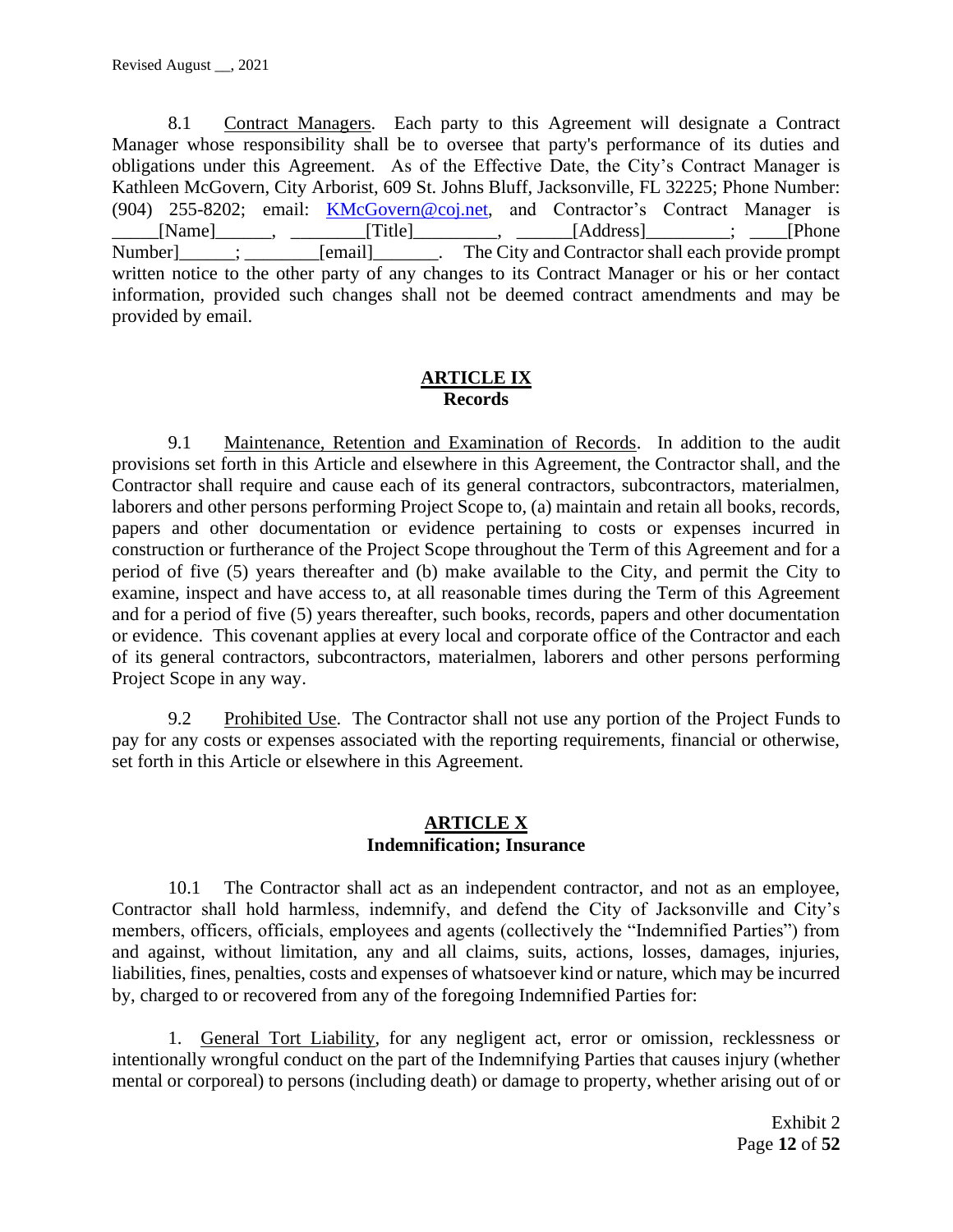incidental to the Indemnifying Parties' performance of the Contract, operations, services or work performed hereunder; and

2. Environmental Liability, to the extent this Contract contemplates environmental exposures, arising from or in connection with any environmental, health and safety liabilities, claims, citations, clean-up or damages whether arising out of or relating to the operation or other activities performed in connection with the Contract; and

3. Intellectual Property Liability, to the extent this Contract contemplates intellectual property exposures, arising directly or indirectly out of any allegation that the Services, any product generated by the Services, or any part of the Services as contemplated in this Contract, constitutes an infringement of any copyright, patent, trade secret or any other intellectual property right. If in any suit or proceeding, the Services, or any product generated by the Services, is held to constitute an infringement and its use is permanently enjoined, the Indemnifying Parties shall, immediately, make every reasonable effort to secure within 60 days, for the Indemnified Parties a license, authorizing the continued use of the Service or product. If the Indemnifying Parties fail to secure such a license for the Indemnified Parties, then the Indemnifying Parties shall replace the Service or product with a non-infringing Service or product or modify such Service or product in a way satisfactory to Buyer, so that the Service or product is non-infringing.

If an Indemnifying Party exercises its rights under this Contract, the Indemnifying Party will (1) provide reasonable notice to the Indemnified Parties of the applicable claim or liability, and (2) allow Indemnified Parties, at their own expense, to participate in the litigation of such claim or liability to protect their interests. **The scope and terms of the indemnity obligations herein described are separate and apart from, and shall not be limited by any insurance provided pursuant to the Contract or otherwise. Such terms of indemnity shall survive the expiration or termination of the Contract.**

In the event that any portion of the scope or terms of this indemnity is in derogation of Section 725.06 or 725.08 of the Florida Statutes, all other terms of this indemnity shall remain in full force and effect. Further, any term which offends Section 725.06 or 725.08 of the Florida Statutes will be modified to comply with said statutes.

10.2 Without limiting its liability under this Agreement, the Contractor shall procure and maintain at its sole expense, or require its contractors and subcontractors of any tier (collectively, "Contractors") to procure and maintain, during the term of this Agreement, the insurance coverage and bond requirements contained on **Exhibit H** attached hereto.

# **ARTICLE XI Representations and Warranties by Contractor**

Without limiting the representations, warranties and covenants of Contractor set forth elsewhere in this Agreement, as a material inducement for the City to enter into this Agreement, the Contractor represents and warrants to the City (and unless otherwise specified, such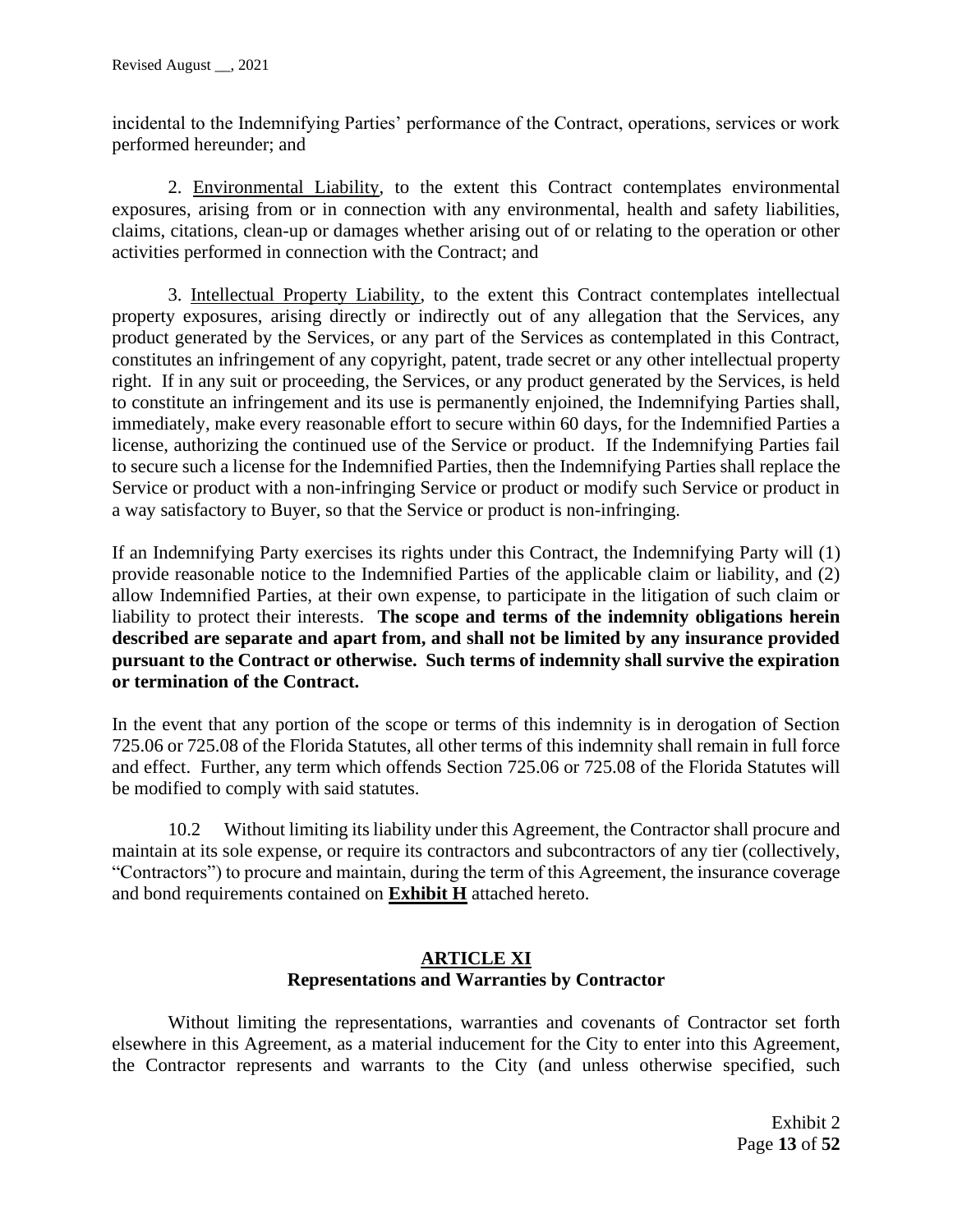representations, warranties and covenants are true as of the Effective Date and shall continue and be effective during the Term of this Agreement as if continuously reiterated) that:

11.1. The Contractor is a \_\_\_\_[entity type]\_\_\_\_\_\_ [Use if a corporation: duly incorporated and validly existing under the laws of the State of Florida and authorized to conduct business and in good standing in the State of Florida]. The Contractor has full power and authority to execute and deliver this Agreement and all documents contemplated hereby, and perform its obligations arising hereunder and thereunder. The individual signing on behalf of the Contractor have full power and authority to do so.

11.2. The making, execution and delivery of this Agreement and performance of all obligations hereunder by the Contractor have been duly authorized and approved by the shareholders, members, partners, or Board of Directors of the Contractor (as the case may be).

11.3. This Agreement and all documents contemplated hereby each constitute a legal, valid and binding obligation of the Contractor, enforceable in accordance with their respective terms, assuming execution of the same by the City.

11.4. This Agreement and all documents contemplated hereby do not and will not contravene any provision of the governing documents of the Contractor, any judgment, order, decree, writ or injunction to which the Contractor is bound, or any provision of any applicable law or regulation to which the Contractor is bound. The execution and delivery of this Agreement and all documents contemplated hereby, and performance of its obligations hereunder and thereunder will not result in a breach of or constitute a default under any agreement or require the consent from any third party.

11.5. The Contractor and each of its general contractors, subcontractors, materialmen, laborers and other persons performing Project Scope hold all necessary licenses, permits and authorizations required by all applicable governmental agencies and authorities as a condition to conduct business in the State of Florida and to work on the Project Scope.

11.6. The Contractor has not employed or retained any third party having a relationship with the City to solicit or secure this Agreement and has not paid or agreed or promised to pay any such person any fee, commission, percentage, gift or any other consideration contingent upon or resulting from the execution of this Agreement.

11.7. The Contractor has obtained for the construction of the Project Scope the Governmental Approvals, and all Governmental Approvals are or will be final, unappealed, and unappealable, and remain in full force and effect without restriction or modification.

11.8. No notice of taking by eminent domain or condemnation of any part of the Project Location has been received, and the Contractor has no knowledge that any such proceeding is contemplated with respect to the Project Scope.

#### **ARTICLE XII Miscellaneous Provisions**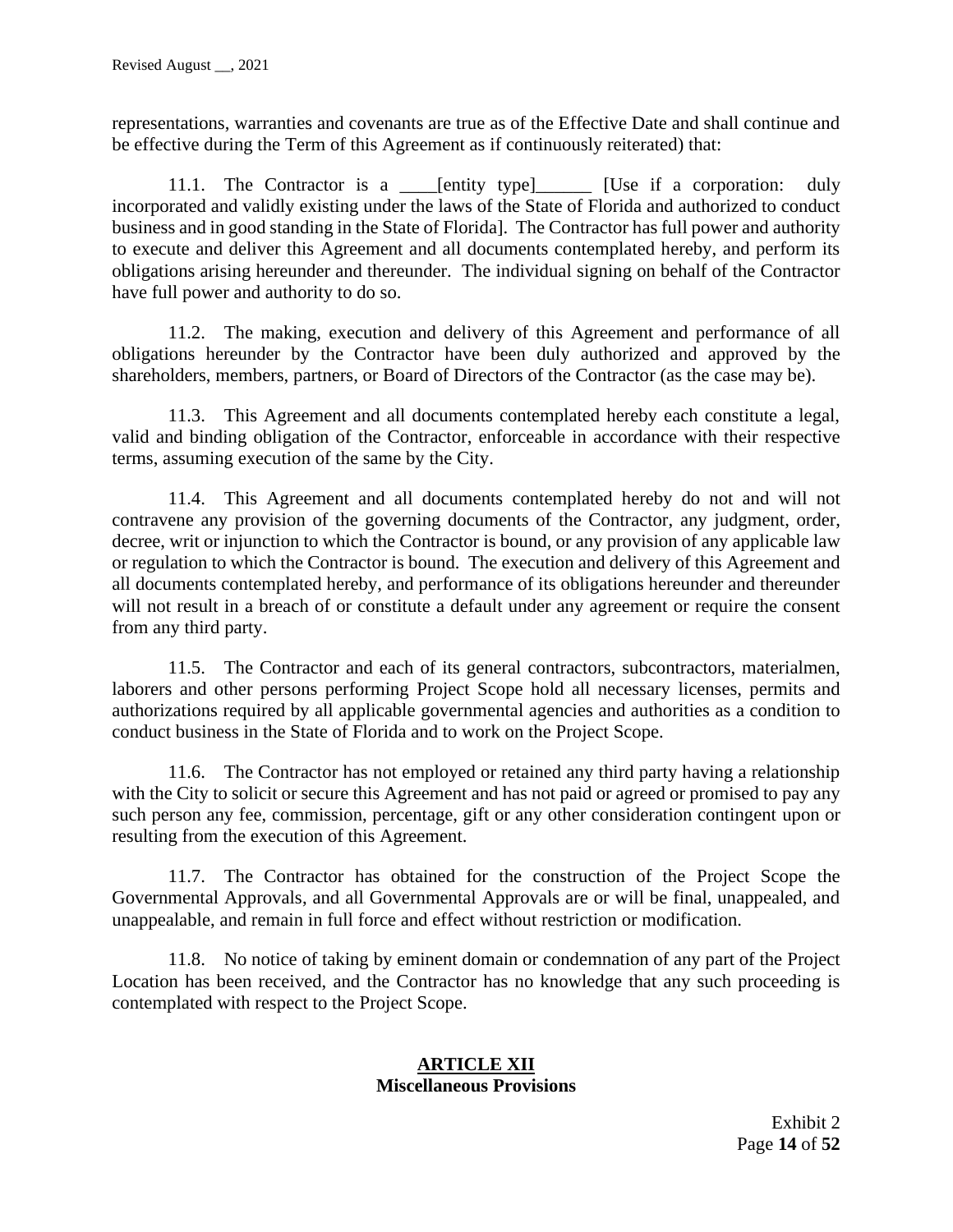12.1 Amendment. This Agreement shall not be amended or modified in any way except by an instrument in writing executed by both parties hereto.

12.2 Notices. All notices to be given hereunder shall be in writing and personally delivered or sent facsimile, by registered or certified mail, return receipt requested, or delivered by a courier service utilizing return receipts, to the party at the following addresses and such notice shall be deemed given and received for all purposes under this Agreement three (3) business days after the date same are deposited in the United States mail, if sent by registered or certified mail, the date actually received if sent by personal delivery or courier service, or the date shown on the facsimile transmission receipt if sent by facsimile.

| To City:       | <b>Public Works Department</b><br>Mowing and Landscape Maintenance Division<br>609 St. Johns Bluff Rd.<br>Jacksonville, Florida 32225<br>Attention: Chief                  |
|----------------|----------------------------------------------------------------------------------------------------------------------------------------------------------------------------|
| With Copy to:  | City of Jacksonville<br>Office of General Counsel<br>117 West Duval Street, Suite 480<br>Jacksonville, Florida 32202<br><b>Attention: Government Operations Department</b> |
| To Contractor: | [Applicant address]<br>Attention: [Title or name]                                                                                                                          |

12.3 TIME IS OF THE ESSENCE. TIME IS OF THE ESSENCE in the performance by any party of its obligations hereunder. If any date of significance hereunder falls upon a Saturday, Sunday, or legal holiday, such date shall be deemed moved forward to the next day which is not a Saturday, Sunday or legal holiday. Saturdays, Sundays and legal holidays shall not be considered business days.

12.4 Waiver. No waiver of any term of or obligation pursuant to this Agreement may occur or be enforced unless it is signed by both parties hereto. The failure or delay by either party in asserting any of its rights or remedies as to any default hereunder shall not constitute a waiver of such default or any other default or of related rights or remedies.

12.5 Remedies. Except with respect to rights and remedies expressly declared to be exclusive in this Agreement, the rights and remedies of the parties hereto are cumulative, and the exercise by either party of one or more of such rights or remedies shall not preclude the exercise by it, at the same or different times, of any other rights or remedies for the same default or any other default by the other party.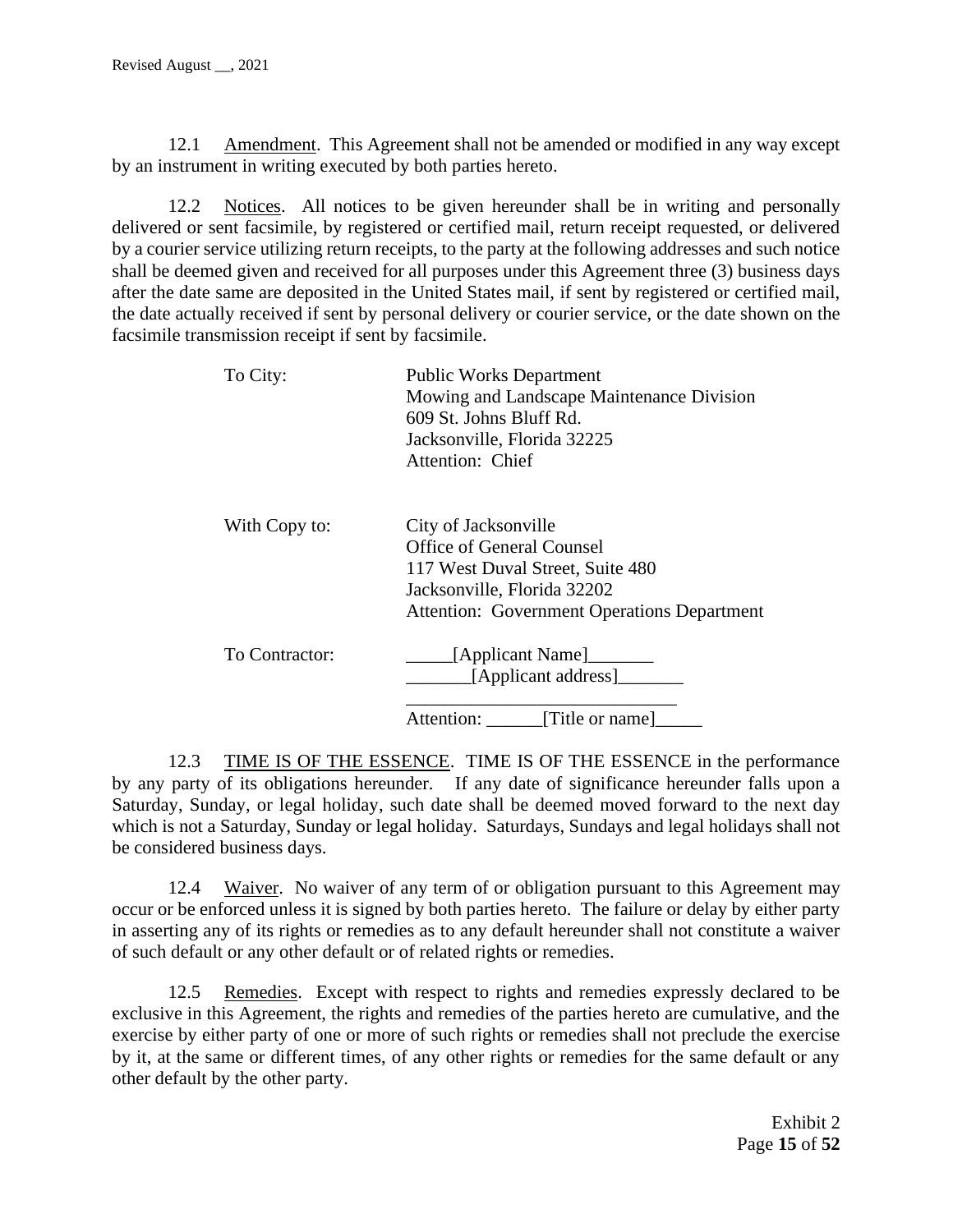12.6 Severability. Except as expressly provided to the contrary herein, each section, part, term or provision of this Agreement shall be considered severable, and, if for any reason, any section, part, term or provision herein is determined to be invalid, contrary to or in conflict with any existing or future law, rule or regulation by a court or governmental agency having competent jurisdiction, such determination shall not impair the operation of or have any other affect on the remaining sections, parts, terms or provisions of this Agreement, which shall continue to be given full force and effect and bind the parties hereto, and such invalid sections, parts, terms or provisions shall deemed to be not a part of this Agreement.

12.7 Independent Contractor. The parties hereto acknowledge and agree that the Contractor shall be acting in the capacity of an independent contractor and not as an agent, employee, partner, joint venturer, representative or associate of the City. The Contractor shall be solely responsible for the means, methods, techniques, sequences and procedures utilized in the full performance of this Agreement.

12.8 No Third Party Beneficiaries. This Agreement and the rights and obligations of the parties hereto shall inure to the benefit of and be binding upon the parties hereto. This Agreement is for the sole and exclusive benefit of the parties hereto, and no third party is intended to or shall have any rights or benefits hereunder.

12.9 Venue; Applicable Law. The Contractor acknowledges, consents and agrees that all legal actions or proceedings arising out of or related to this Agreement shall lie exclusively in a state or federal court in Duval County, Florida. This Agreement shall be governed by, construed and enforced in accordance with the laws of the State of Florida.

12.10 Non-Discrimination. In conformity with the requirements of Section 126 Part 4, Jacksonville Ordinance Code, the Contractor represents and warrants to the City that Contractor has adopted and will maintain a policy of nondiscrimination, as defined by such ordinance, throughout the Term of this Agreement. The Contractor agrees that, on written request, it will permit reasonable access to its records of employment, employment advertisement, application forms and other pertinent data and records by the executive director for the purpose of investigation to ascertain compliance with the nondiscrimination provisions of this Agreement; provided, that the Contractor shall not be required to produce for inspection records covering periods of time more than one (1) year prior to the date of this Agreement. The Contractor agrees that, if any of the obligations of this contract are to be performed by a subcontractor, the provisions of subsections (a) and (b) of Section 126.404, Jacksonville Ordinance Code, shall be incorporated into and become a part of the subcontract.

12.11 Further Assurances. The Contractor shall, on request of the City, (a) promptly correct any defect, error or omission in this Agreement and the Security Documents; (b) execute, acknowledge, deliver, procure, record or file such further instruments and do such further acts deemed necessary, desirable or proper by the City to carry out the purposes of the Security Documents and to identify and subject to the liens of the Security Documents any property intended to be covered thereby, including any renewals, additions, substitutions replacements, or appurtenances to the subject property; (c) execute, acknowledge, deliver, procure, file or record any documents or instruments deemed necessary, desirable or proper by the City to protect the liens or the security interest under the Security Documents against the rights or interests of third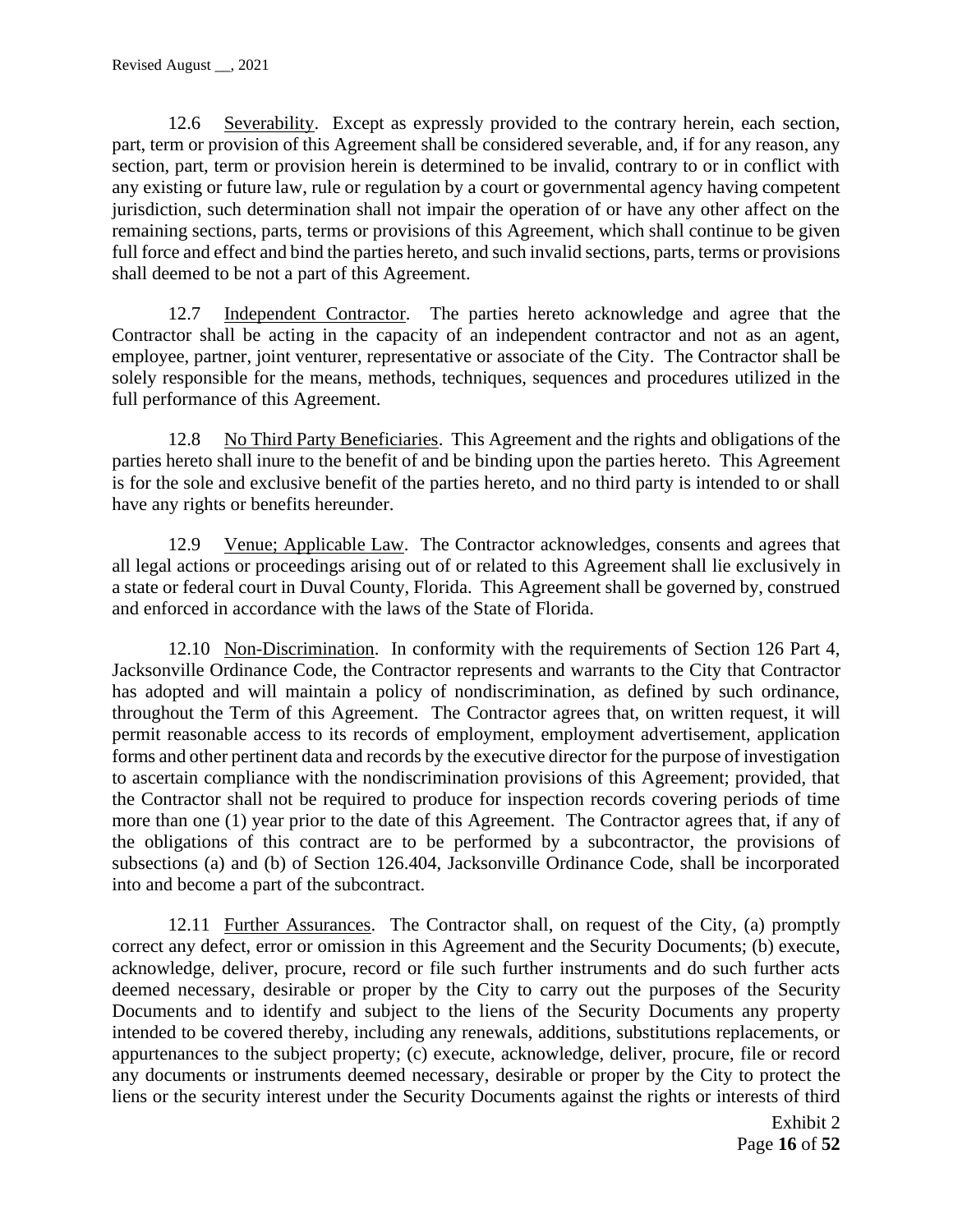persons; and (d) provide such certificates, documents, reports, information, affidavits and other instruments and do such further acts deemed necessary, desirable or proper by the City to carry out the purposes of the Security Documents.

12.12 Construction. Unless otherwise expressly provided herein, in the event of a conflict between any provisions of this Agreement and any exhibit attached to or referenced in this Agreement, the provisions of this Agreement shall govern to the extent of such conflict. All parties acknowledge and agree that they have had meaningful input into the terms and conditions contained in this Agreement. The Contractor acknowledges that it has had ample time to review this Agreement and related documents with counsel of its choice. Should any provision of this Agreement require judicial interpretation, there shall be no presumption that the terms hereof shall be more strictly construed against either party.

12.13 Headings. Captions and headings in this Agreement are for convenience of reference only and shall not affect the construction of this Agreement.

12.14 Conflict of Interest. The parties hereto shall follow the provisions of Section 126.112, Jacksonville Ordinance Code, with respect to required disclosures by public officials who have or acquire a financial interest in a bid or contract with the City, to the extent the parties are aware of the same.

12.15 Survival. All representations, warranties, indemnities and other covenants set forth herein shall be deemed continuing in nature and shall survive the expiration or early termination of this Agreement.

12.16 Conformity to Applicable Laws. The Contractor shall comply with all applicable federal, state and local laws, rules, regulations and policies as the same exist and as may be amended from time to time, including, but not limited to, the "Public Records Law", Chapter 119, Florida Statutes, and Section 286.011, Florida Statutes. If any of the obligations of this Agreement are to be performed by a subcontractor of Contractor, the Contractor shall incorporate the provisions of this section into and shall become a part of the subcontract.

12.17 Ethics. The Contractor represents and warrants to the City that Contractor has received, reviewed, understands, is familiar with and will comply with the provisions of the Jacksonville Ethics Code, as codified in Chapter 602, Jacksonville Ordinance Code, and the provisions of the Jacksonville Purchasing Code, as codified in Chapter 126, Jacksonville Ordinance Code.

12.18 Public Entity Crimes Notice. The parties hereto acknowledge and agree that a person or affiliate who has been placed on the State of Florida Convicted Vendor List, following a conviction for a public entity crime, may not submit a bid on a contract to provide any goods or services to a public entity, may not submit a bid on a contractor with a public entity for the construction or repair of a public building or public work, may not submit bids on leases of real property to a public entity, may not be awarded or perform work as a contractor, supplier, subcontractor or consultant under a contract with any public entity, and may not transact business with any public entity, in excess of Twenty Five Thousand Dollars (\$25,000) for a period of thirtysix (36) months from the date of being placed on the Convicted Vendor List.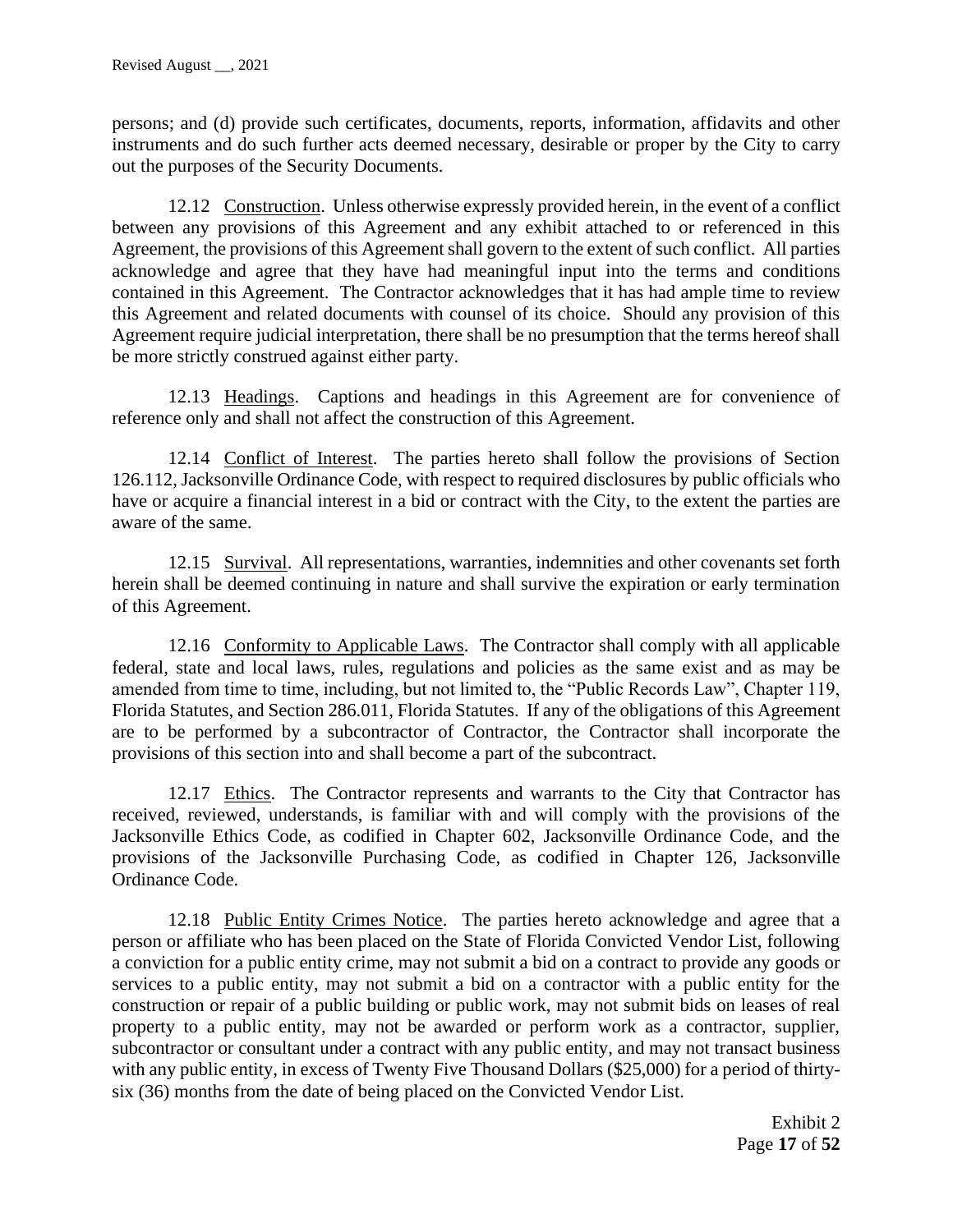12.19 Assignment. This Agreement and the rights and obligations herein may not be assigned, in whole or part, by either party without the prior written approval of both parties. Additionally, the Contractor shall guarantee to the City that in the event the Contractor's recipient homeowner sells, assigns, conveys, or otherwise transfers any interest in the Project Location at any time, the full amount of the Project Funds disbursed to Contractor's homeowner recipient shall be due and payable to the City at the time of such transfer.

12.20 Counterparts. This Agreement may be executed in any number of counterparts and all of such counterparts taken together shall be deemed to constitute one and the same instrument.

12.21 Entire Agreement. This Agreement constitutes the entire understanding and agreement between the parties hereto with respect to the subject matter hereof and supersedes all prior negotiations, representations, agreements and understandings, oral or written, between them with respect to such subject matter.

12.22 Exhibits. The Exhibits attached to this Agreement are all incorporated herein by reference.

# **[The remainder of this page was intentionally left blank by the parties. Signature pages to follow]**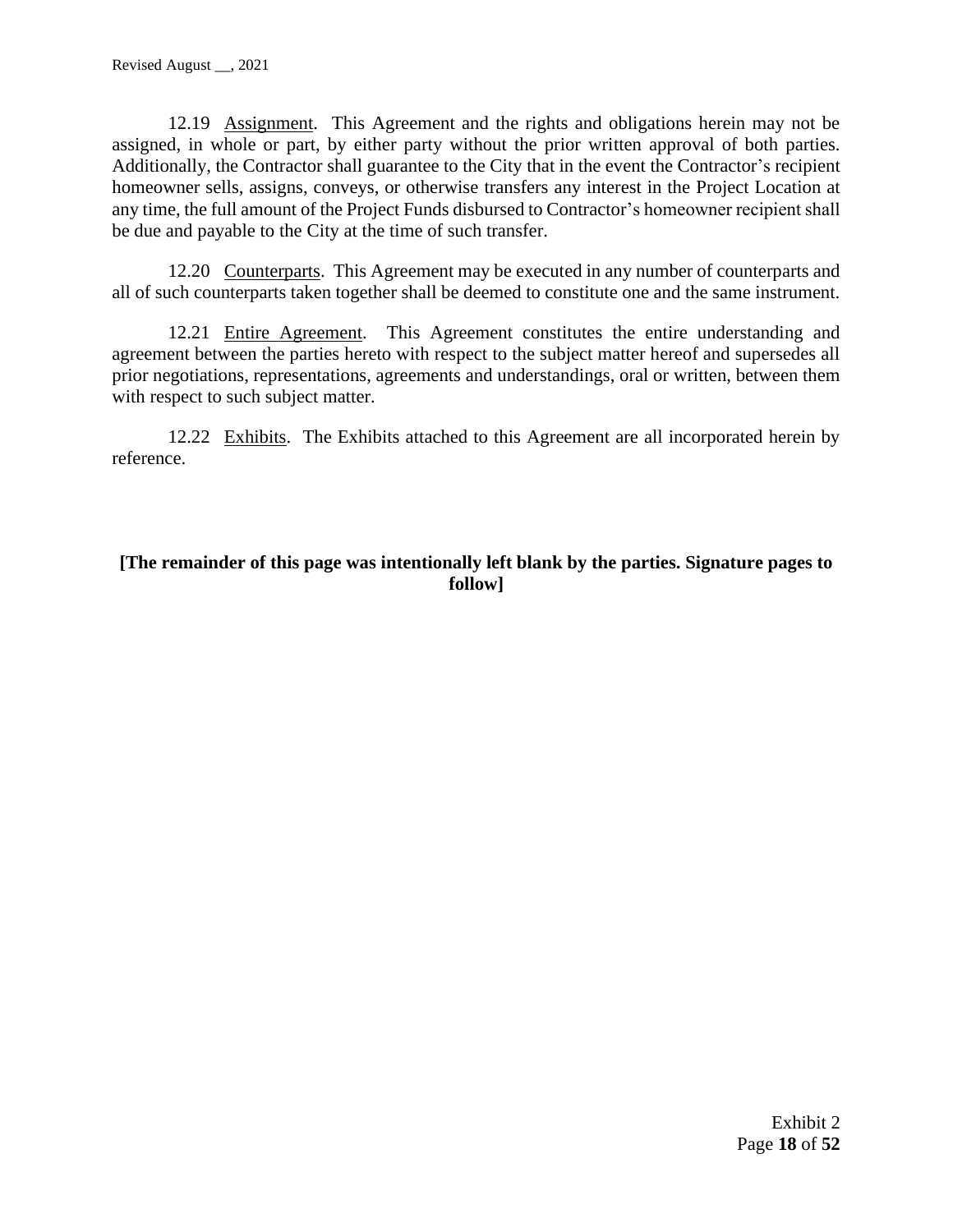**IN WITNESS WHEREOF**, the parties hereto have executed this Agreement as of the day and year first above written.

|      | <b>[CONTRACTOR</b>     | <b>NAME</b> |  |
|------|------------------------|-------------|--|
|      | $[T$ ype of Entity $]$ |             |  |
|      |                        |             |  |
| By:  |                        |             |  |
| Its: |                        |             |  |

Print Name:

# **ATTEST: CITY OF JACKSONVILLE**

By: By:

James R. McCain, Jr. By: Lenny Curry, Mayor

In compliance with the Section 24.103(e) of the *Ordinance Code* of the City of Jacksonville, I do hereby certify that there is or will be an unexpended, unencumbered and unimpounded balance in the appropriation sufficient to cover the foregoing Agreement in accordance with the terms and conditions thereof and that provision has been made for payment of the monies provided therein to be paid.

> Director of Finance Contract Number:

Account #: Sub-Object: Amount: \$

# **FORM APPROVED:**

 $By:$ 

Office of General Counsel

Corporation Secretary

*GC-#1439522-v7-Level\_3\_Tree\_Planting\_Agreement.docx*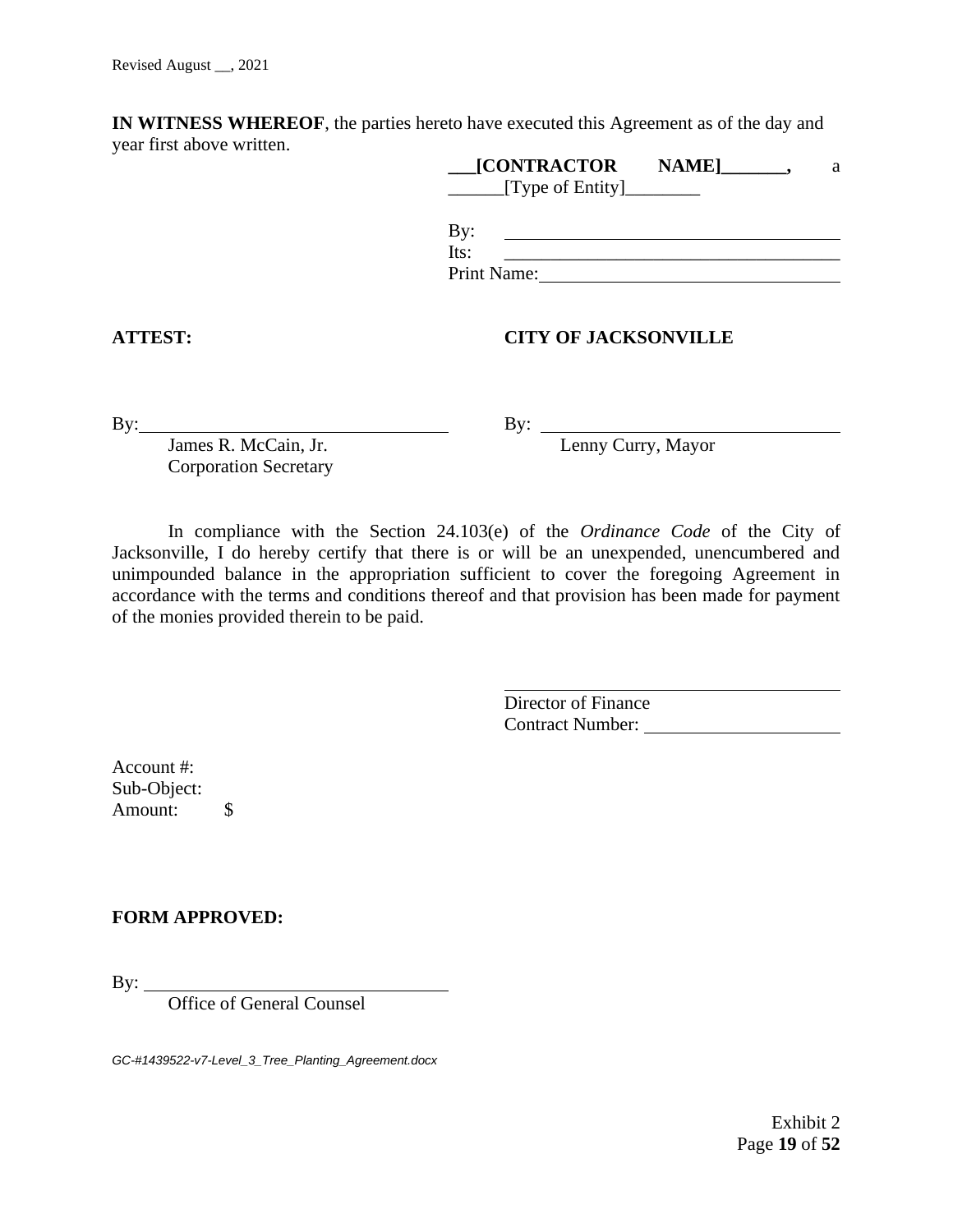# **LIST OF EXHIBITS**

| <b>Exhibit A</b>   | <b>Project Location and Schematic Planting Plan</b>             |
|--------------------|-----------------------------------------------------------------|
| <b>Exhibit B</b>   | <b>Project Scope narrative and Plant Schedule</b>               |
| <b>Exhibit C</b>   | <b>Project Performance Schedule</b>                             |
| <b>Exhibit D</b>   | <b>Project Budget and Cost Breakdown</b>                        |
| <b>Exhibit E</b>   | <b>Additional Terms</b>                                         |
| <b>Exhibit F</b>   | <b>City Tree Planting Standards, Specifications and Details</b> |
| <b>Exhibit G-1</b> | <b>Approved Draw Schedule</b>                                   |
| <b>Exhibit G-2</b> | <b>Draw Request Forms</b>                                       |
| <b>Exhibit H</b>   | <b>Insurance and Bond Requirements</b>                          |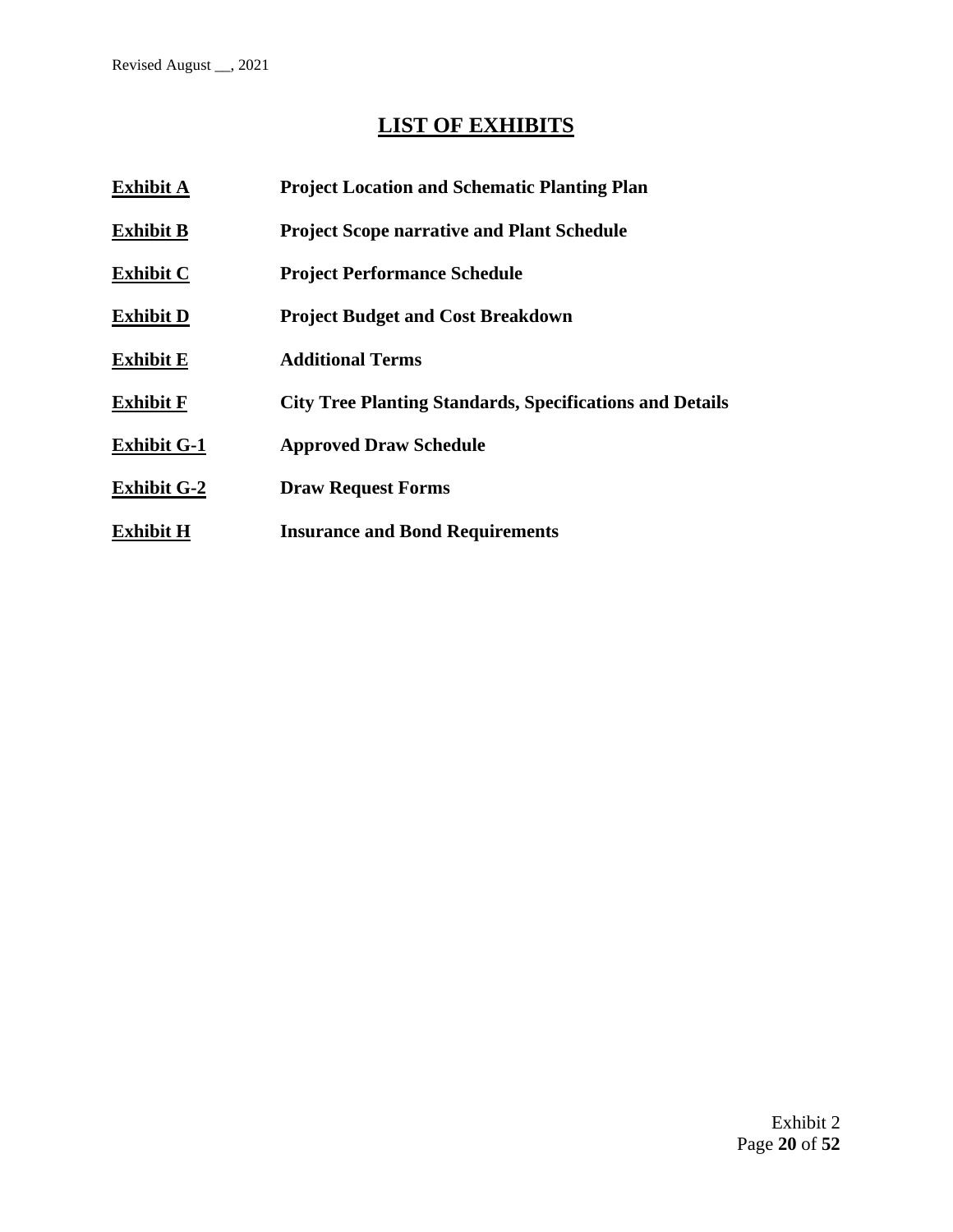# **EXHIBIT A-1**

# **Project Location**

[Insert Map(s)]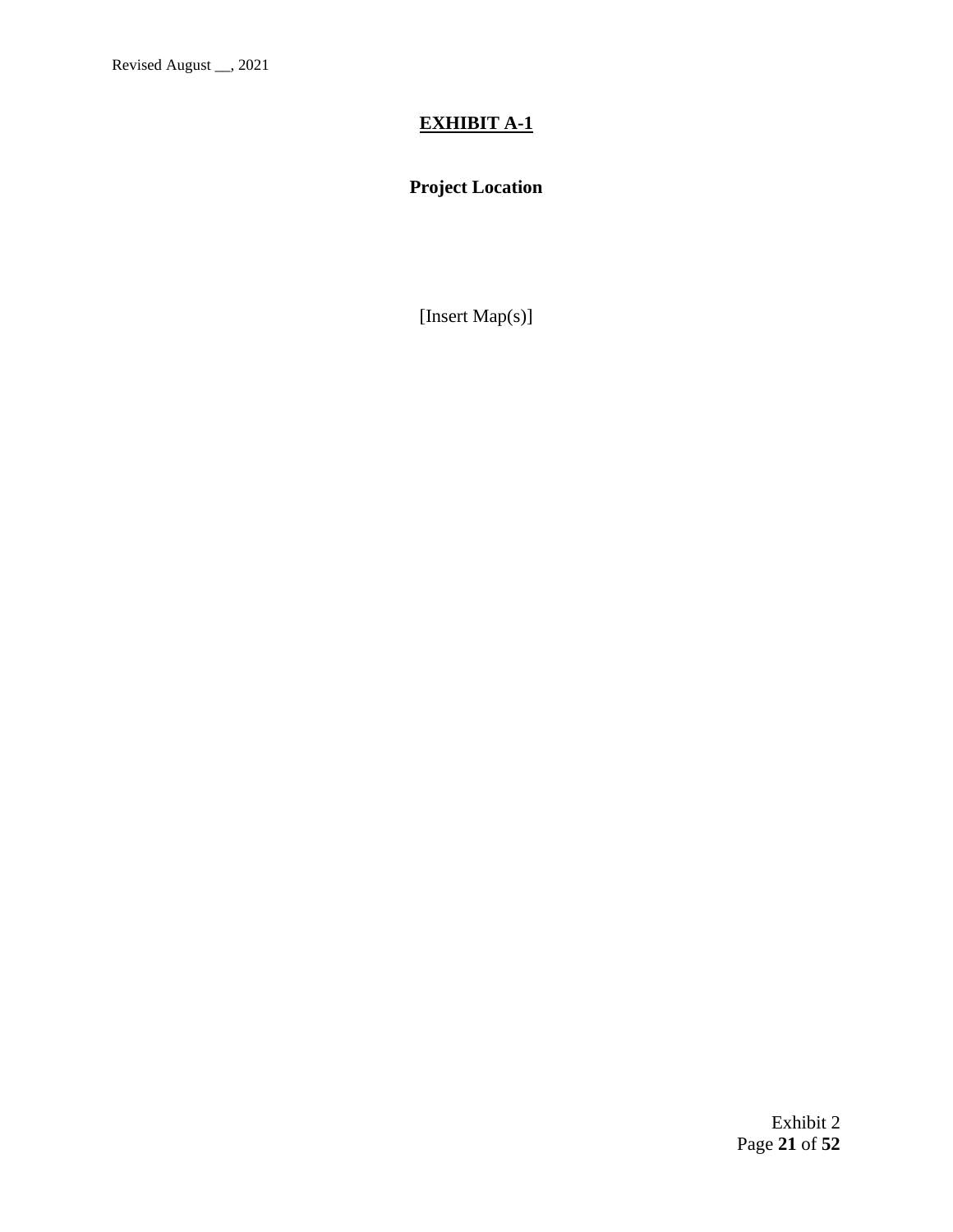# **EXHIBIT A-2**

# **Planting Plan**

[Insert 1 or more pages to show Project]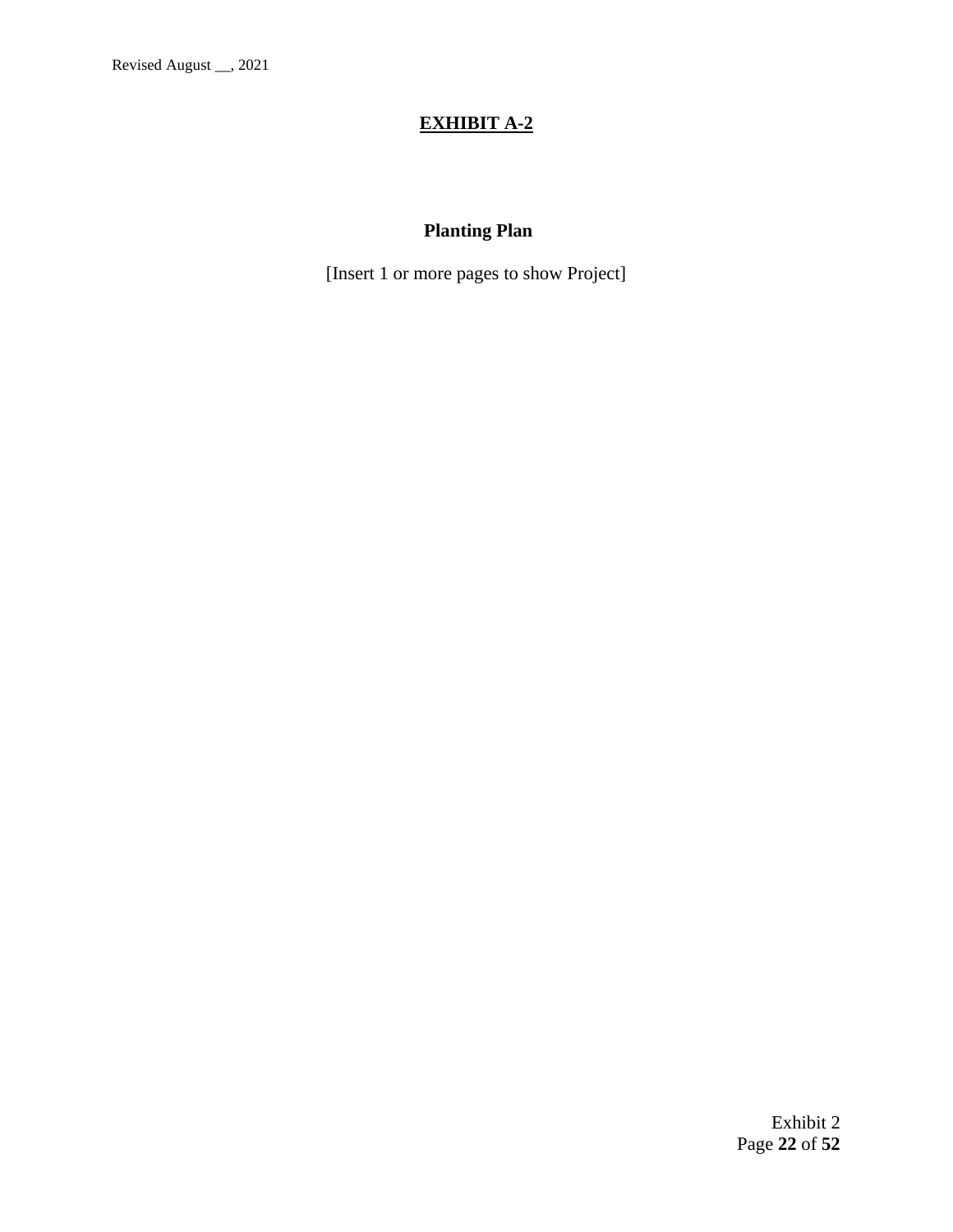# **EXHIBIT B-1**

# **Project Scope**

[Insert narrative of Scope]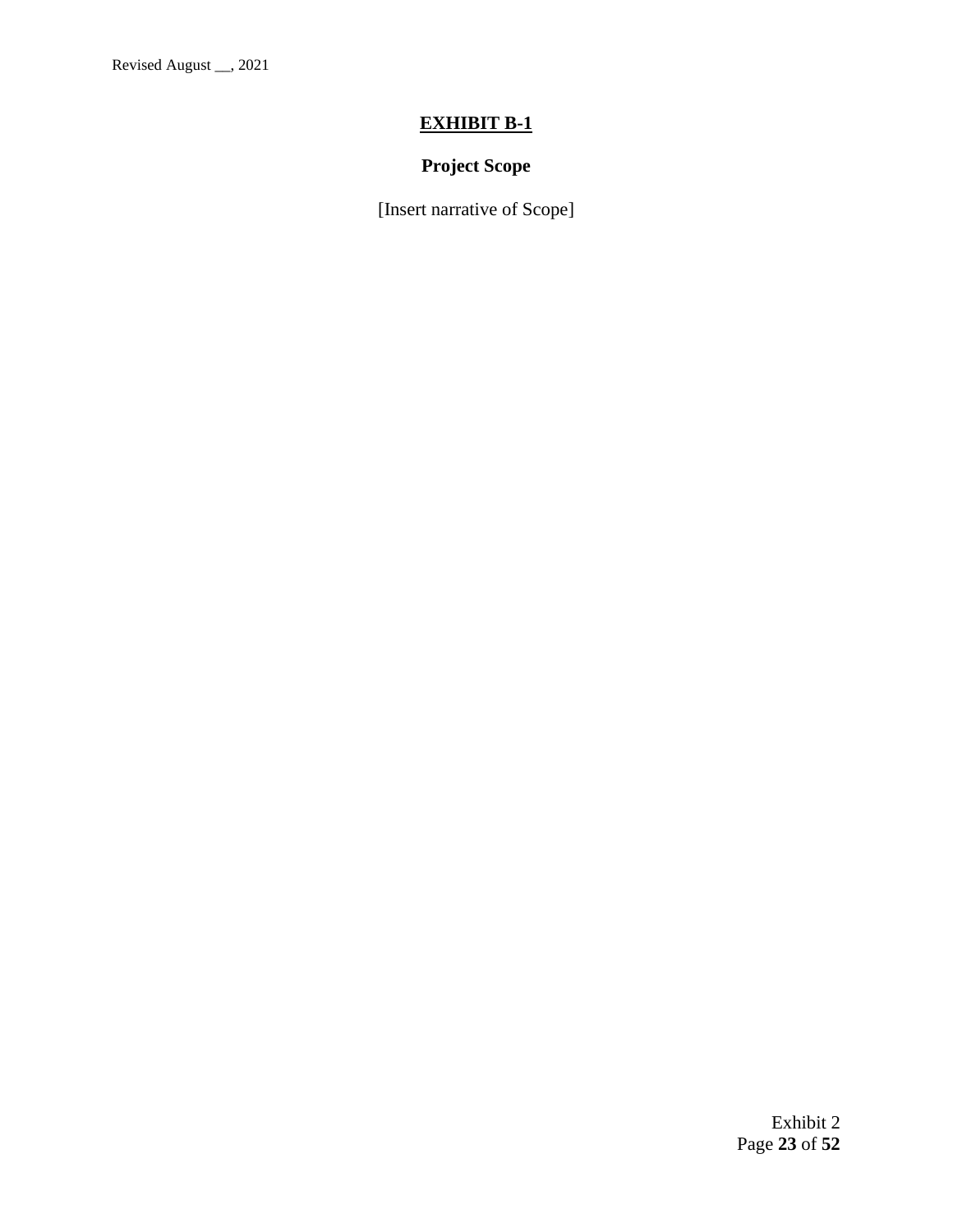# **EXHIBIT B-2**

# **Plant Schedule**

| <b>Tree Name</b>                      | <b>Description</b>                                   | Quantity | <b>Notes</b> |
|---------------------------------------|------------------------------------------------------|----------|--------------|
|                                       | $_{\mathsf{I}}$ Gal., $\mathsf{I}$ Ht., $\mathsf{I}$ |          |              |
| Common Name (Botanical name)          | Spd., Min. $\_$                                      |          |              |
|                                       | trunks                                               |          |              |
|                                       | $\_$ Gal., $\dot{ }$ Ht., $\dot{ }$                  |          |              |
| Common Name ( <i>Botanical name</i> ) | Spd., Min. $_{-}$                                    |          |              |
|                                       | trunks                                               |          |              |
|                                       | Gal., $'$ Ht., $'$                                   |          |              |
| Common Name ( <i>Botanical name</i> ) | Spd., Min. $\_$                                      |          |              |
|                                       | trunks                                               |          |              |
|                                       | $\_$ Gal., $\,$ $\,$ Ht., $\,$                       |          |              |
| Common Name ( <i>Botanical name</i> ) | Spd., Min. $\_$                                      |          |              |
|                                       | trunks                                               |          |              |
|                                       | $^{\circ}$ C.T. Ht., $^{\circ}$                      |          | palm         |
| Common Name ( <i>Botanical name</i> ) | Spd., Min. $\overline{\phantom{a}}$                  |          |              |
|                                       | trunks                                               |          |              |

**Note: Increase table based on number of species provided.**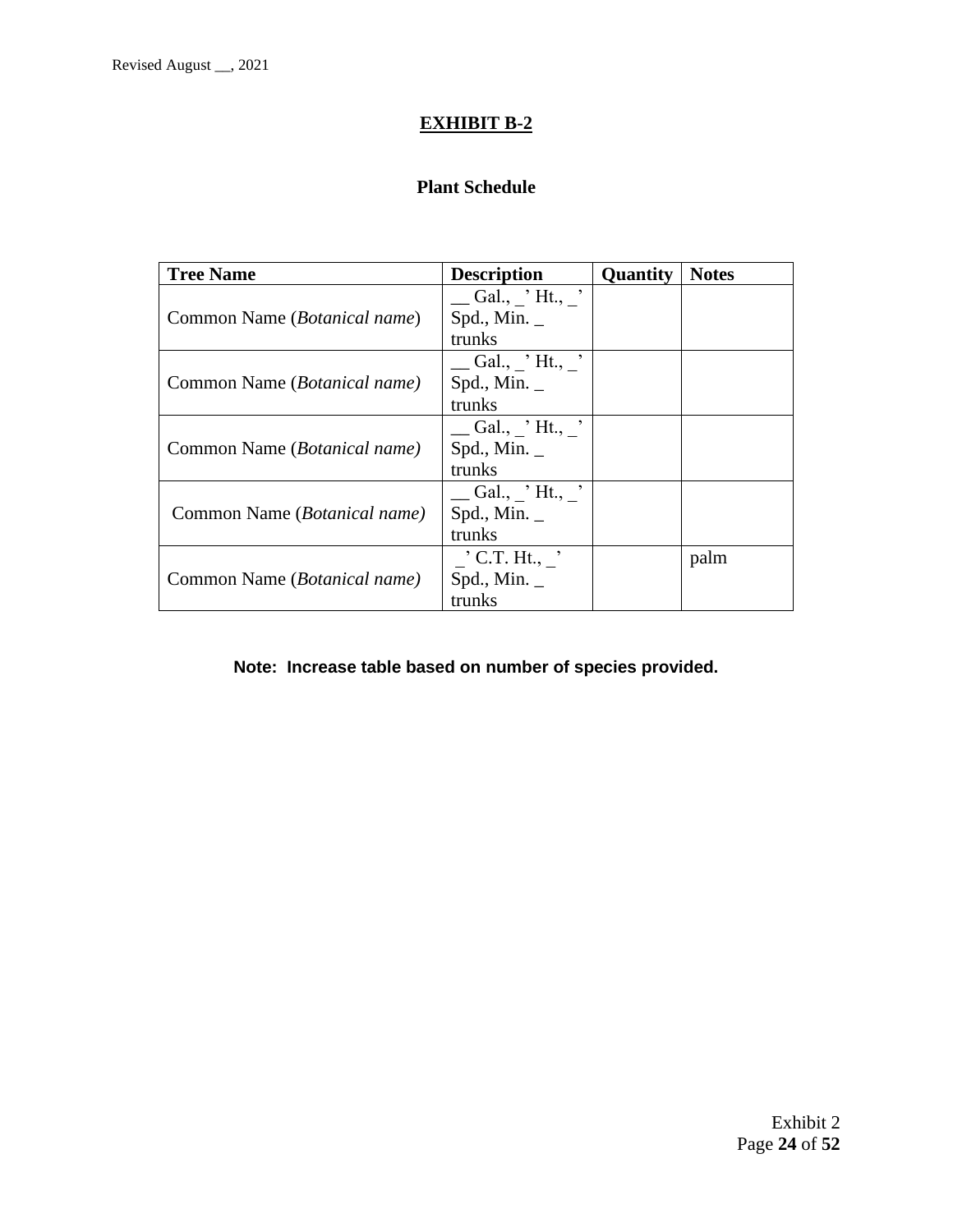# **EXHIBIT C**

# **Project Performance Schedule**

| <b>Task</b>                                    | <b>Schedule</b>                             |
|------------------------------------------------|---------------------------------------------|
| Bid documents sent to 3 bidders                | 10 days after execution of agreement        |
| Bid opening                                    | 20 days after delivery of bid documents to  |
|                                                | bidders                                     |
| Selection of Contractor, execution of contract | 14 days after construction contract award   |
| Construction completion, initial inspection    | 180 days after contract execution           |
| Final inspection, Term of contract             | After _______ months of maintenance, if not |
|                                                | extended to cover warranty of replacement   |
|                                                | trees                                       |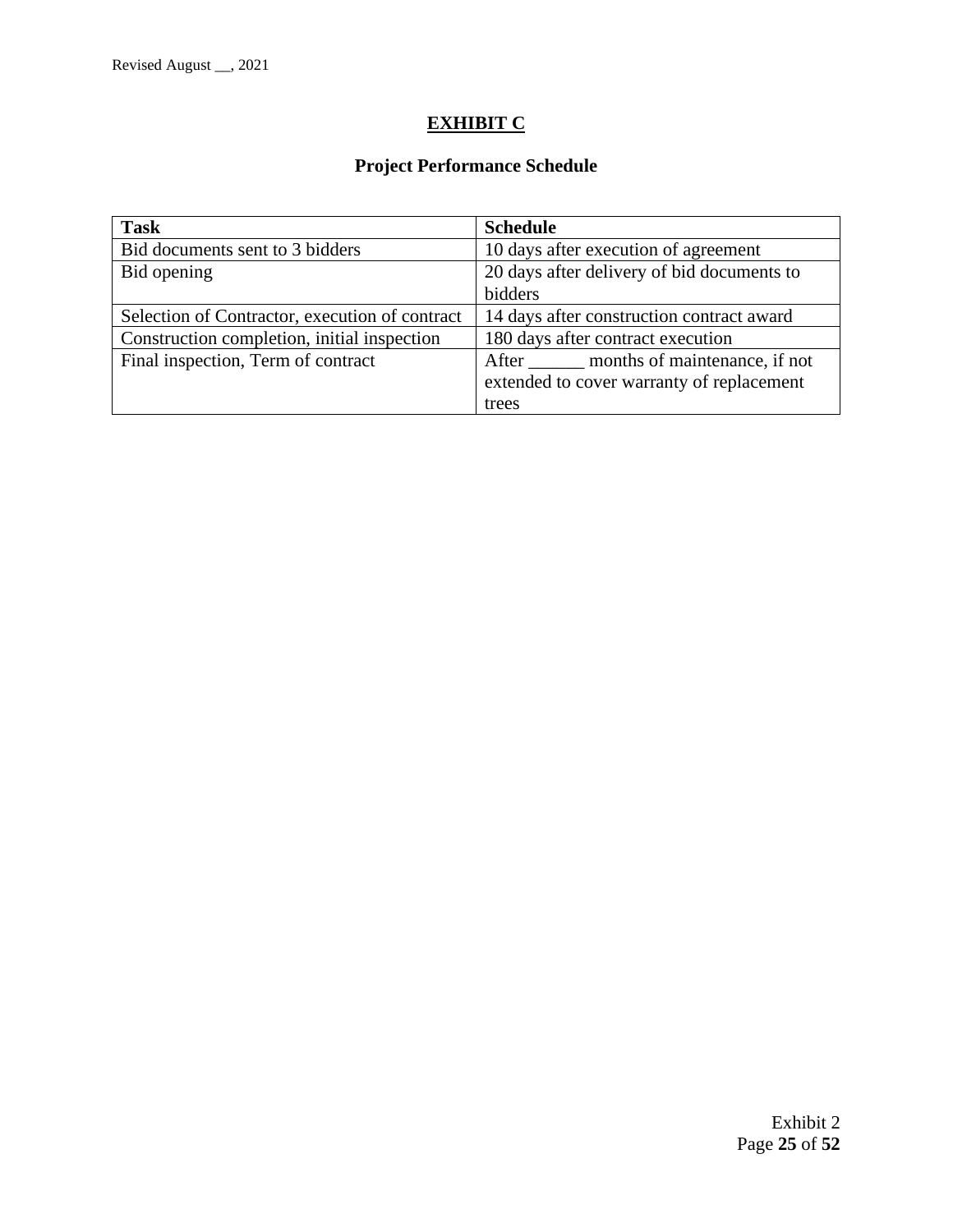# **EXHIBIT D**

# **Project Budget and Cost Breakdown**

| <b>Project Budget</b>                              | Amount     |
|----------------------------------------------------|------------|
| Construction & ____ months<br>maintenance/warranty | \$.<br>.00 |
| <b>Administrative/Design Services</b>              | .00        |
| <b>TOTAL PROJECT BUDGET</b>                        | .00        |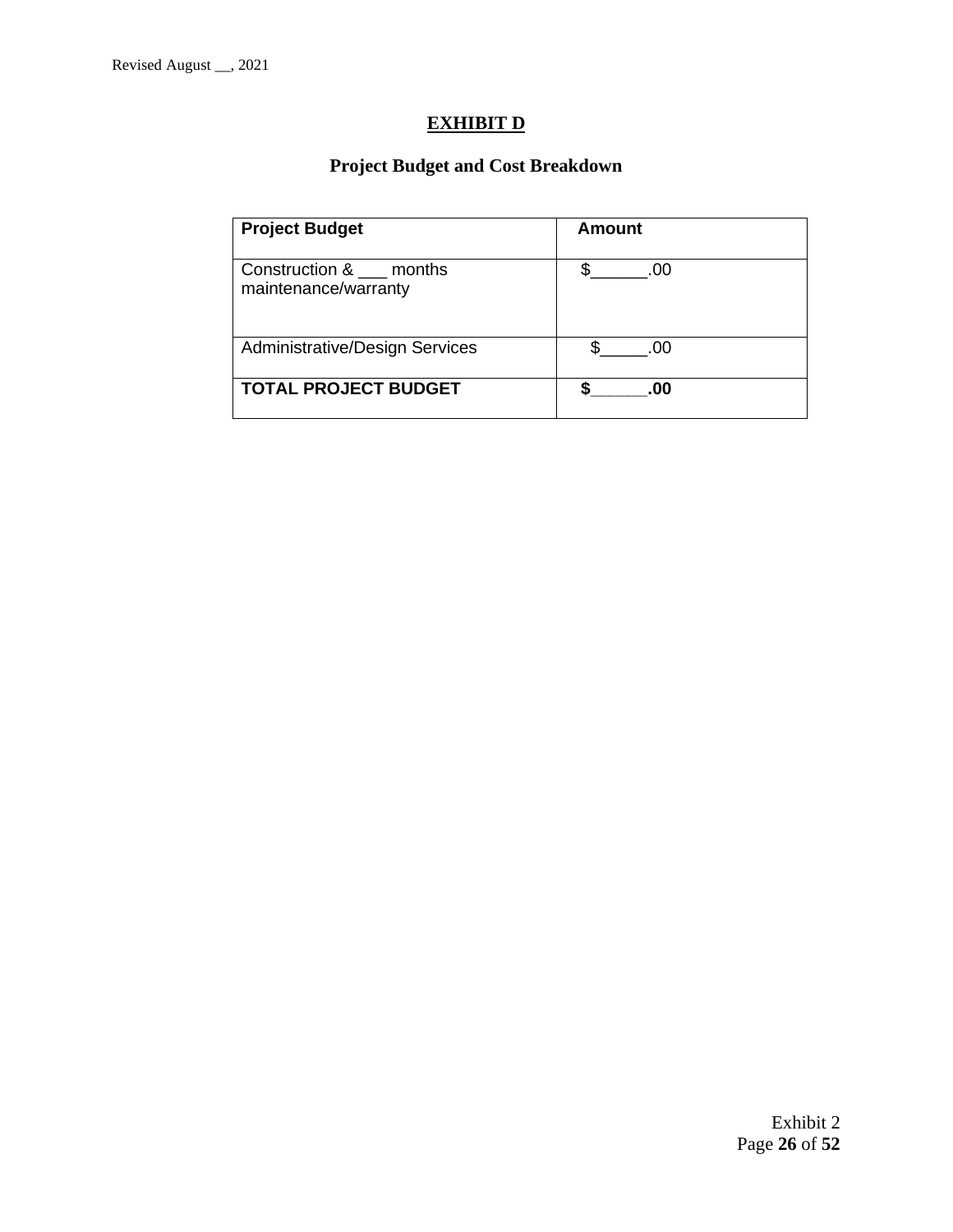# **EXHIBIT E**

#### Additional Terms

Contractor agrees to adhere to the following additional terms during this Agreement:

- 1. Contractor will abide by the City of Jacksonville specifications for the planting of trees, and design and installation of irrigation;
- 2. Contractor's tree planting project ("Project") will be reviewed by a City Landscape Architect and designed by a qualified professional such as a Florida Landscape Architect, urban forester, Certified Arborist, landscape designer, or other professional who has at least five (5) years of experience in the design, administration and inspection of public tree planting projects;
- 3. Contractor will provide the City with a warranty for a time period of either three (3) months one (1) year, or two (2) years to maintain all Project trees after planting. The City shall determine the required length of the warranty period on a per project basis;
- 4. Contractor agrees that the Project shall be secured by a performance and payment bond as required by Sec. 255.05, Florida Statutes, in an amount not less than the total amount of the Project. After the planting is completed, inspected and approved by the City, Contractor shall secure the Project with a performance bond for warranty of the project material in an amount of 15% of the total cost of the job for a time period not to exceed two (2) years, based upon the time period determined in the above Paragraph 3 of this Exhibit E. The City shall determine the required length of the performance and payment bond on a per project basis;
- 5. Contractor will be paid from the awarded funds on monthly basis according to invoices presented and the percentage complete of each task, such as design, construction, and contract administration.
- 6. Contractor shall provide copies of at least three (3) bid responses from subcontractors. No bid response from a subcontractor may be considered a response for purposes of satisfying the three (3) bid response requirement in this section. The City has the right to compare the cost of the bids to the cost proposed by the City's Continuous Tree Contractor, and determine, at its sole discretion, to utilize the City's Continuous Tree Contractor for construction of the project.
- 7. Unless otherwise approved by the Tree Commission, Contractor agrees that the Project trees shall be contained on the Tree Commission's Approved Tree Planting List.
- 8. Unless otherwise approved by the Tree Commission, Contractor agrees that only Florida Fancy or Florida #1 grade specimens shall be planted [https://www.freshfromflorida.com/Divisions-](https://www.freshfromflorida.com/Divisions-Offices/Plant-Industry/Business-Services/Florida-Grades-and-Standards-for-Nursery-Plants-2015)[Offices/Plant-Industry/Business-Services/Florida-Grades-and-Standards-for-Nursery-Plants-](https://www.freshfromflorida.com/Divisions-Offices/Plant-Industry/Business-Services/Florida-Grades-and-Standards-for-Nursery-Plants-2015)[2015.](https://www.freshfromflorida.com/Divisions-Offices/Plant-Industry/Business-Services/Florida-Grades-and-Standards-for-Nursery-Plants-2015)
- 9. As part of the final task, Contractor shall upload the as-built design in to the Plan-It GEO application/software which may be accessed by: <https://pg-cloud.com/JacksonvilleFL/> .
- 10. Contractor shall adhere to the specifications for the installation are attached as "Specifications for Jacksonville Tree Commission's Level 3 Community Organization Tree Planting Program"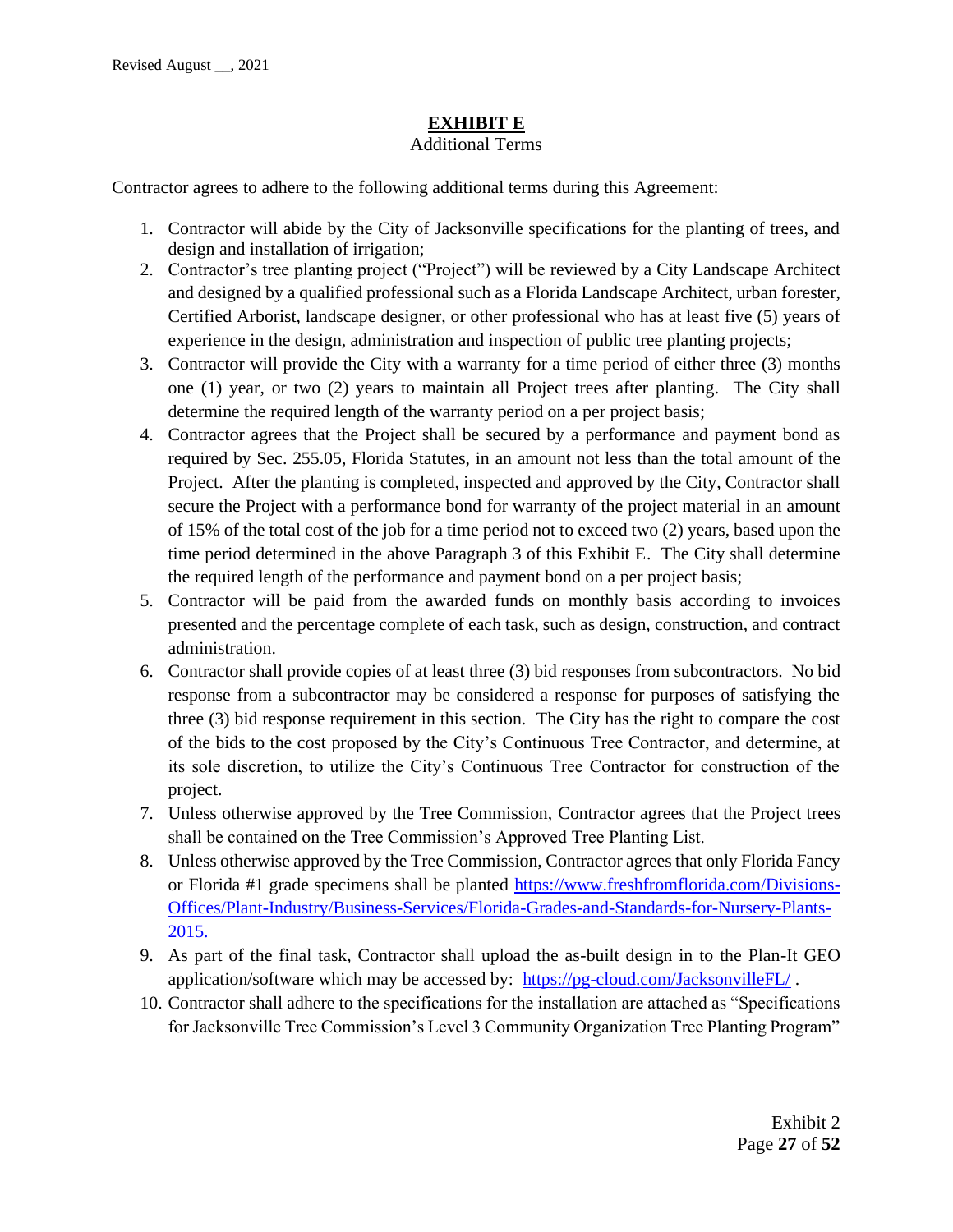# **EXHIBIT F**

# **City Standard Tree Planting Standards, Specifications and Details**

# **LANDSCAPE SPECIFICATIONS**

# **GENERAL**

# **1. DESCRIPTION OF WORK**

- A. Provide all labor, materials, and equipment necessary for planting of trees, palms, shrubs, and ground covers and other supplementary landscape work described in this section.
- B. Fine Grading: Provide fine grading necessary to establish finish grade in all landscape areas

# **2. DEFINITIONS**

- A. "Initial Acceptance": The point when all the plant installation requirements of contract documents, including any punch-list item, have been completed to the satisfaction of the Contract Manager.
- B. "Final Acceptance": The point when the landscape maintenance work required after Initial Acceptance, including all punch list items from the Final Inspection, has been completed to the satisfaction of the Contract Manager.
- C. "Nursery Grown": Plants grown in the nursery from liners or collected and then grown in a nursery not less than 2 years.
- D. "Healthy, vigorous condition": Plants shall have live, green foliage growing from tips of all branches and stems and show little, if any, evidence of chlorosis, necrosis, disease or insect infestation. Trees shall have a trunk caliper that is bigger at the end of the maintenance period than at the beginning of the maintenance period. Palms shall have existing and new, green fronds developing with no necrosis or chlorosis.
- E. "Hardened Off" or "Cured" tree: A nursery field grown tree that has been dug, balled and burlapped (B&B), and then placed in a holding area (4 week minimum) and watered until fibrous roots are seen growing through the burlap on the sides of the root ball. Florida nurseries belonging to the association, "Roots Plus Growers" [\(www.rootsplusgrowers.org\)](http://www.rootsplusgrowers.org/) (RPG), can provide hardened-off B&B trees.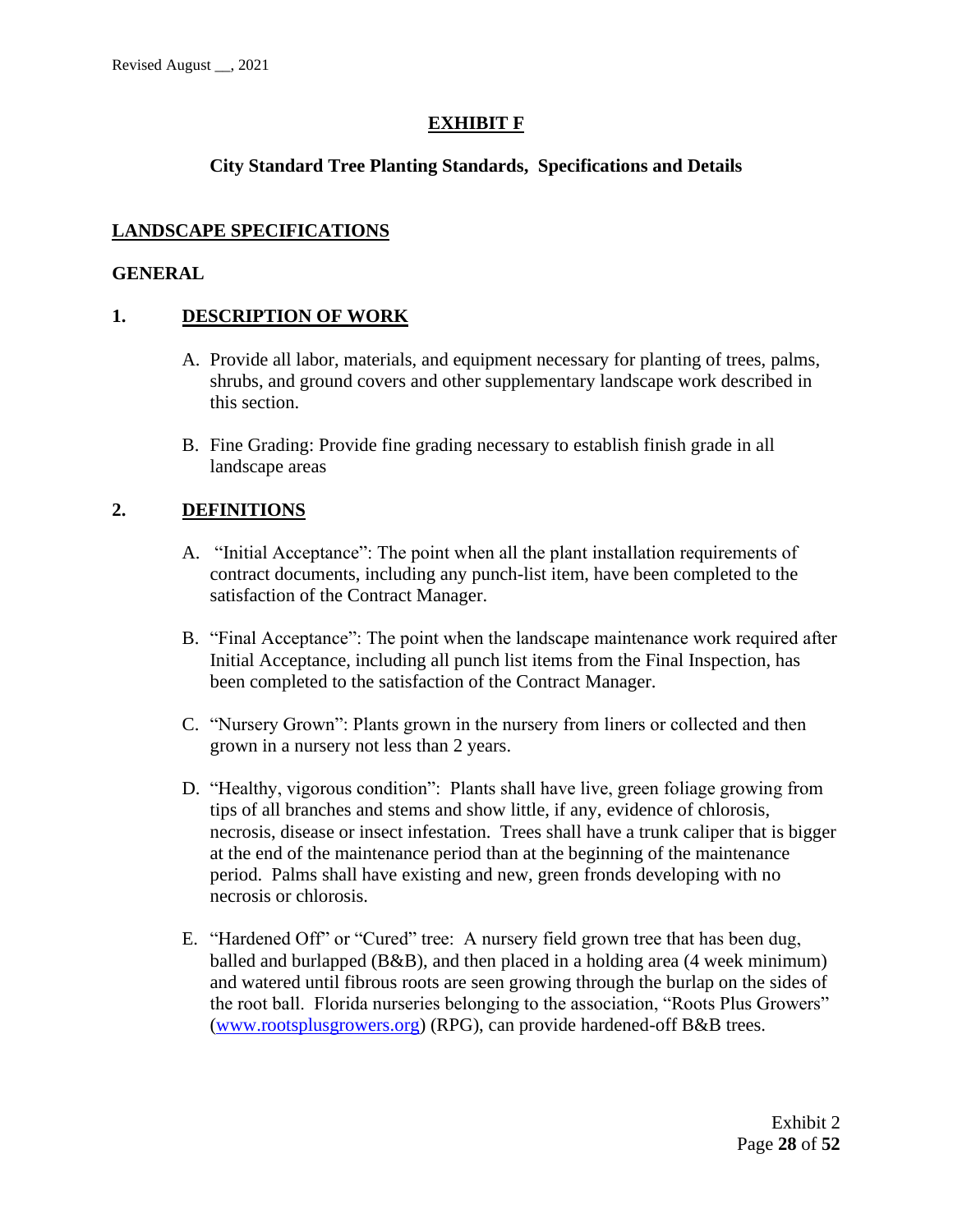- F. Hardwood or Conifer Tree "Caliper": Trunk diameter of hardwood or conifer trees measured at 6" above the ground if the tree has a trunk diameter of 4½" or less, and measured at 12" above the ground if the trunk diameter is greater than 4½".
- G. "Palm Caliper": The diameter of the widest portion of the palm trunk measured 3 feet above the top of the root ball. Existing leaf bases or boots are not included in this measurement.
- H. "Booted": The retention of the dead leaf bases that naturally remain affixed to the palm trunk.
- I. "Cropped or "Hurricane Cut" Cabbage Palm: Cabbage palms collected from the wild and then stripped of all fronds before shipment to a job site. Only cabbage palms can be cropped or hurricane cut.
- J. "Collected Cabbage Palm": Cabbage palm collected n the wild, with leaves removed for shipment.
- K. "Regenerated Palm": A collected palm, especially a cabbage palm, which has some type of root ball containment after harvesting and cropping, and then is maintained until several new healthy green leaves are fully extended from the crown shaft, and a substantial number of new roots have been produced on the surface of the root ball.
- L. "Root Bound" or "Pot Bound"; Root balls from containers which have large and/or numerous roots encircling the surface of the root ball.
- M. "Tree": Hardwood or conifer tree, not including palms.
- N. "Palm": An unbranched evergreen tree with a crown of long feathered or fanshaped leaves, and typically having old leaf scars forming a regular pattern on the trunk.
- **3. REFERENCED DOCUMENTS:** The latest editions of the following publications, specifications, and standards, when referenced, form a part of this specification, except as modified by this specification.
	- A. *Florida Grades and Standards for Nursery Plants*, 2015; Florida Department of Agriculture and Consumer Services, Division of Plant Industry.
	- B. *ANSI Z60.1: American Standard for Nursery Stock.*
	- C. City of Jacksonville Ordinance Code, *Chapter 366 (Groundwater and Surface Water Resource Management), Part 6- Fertilizer Application*.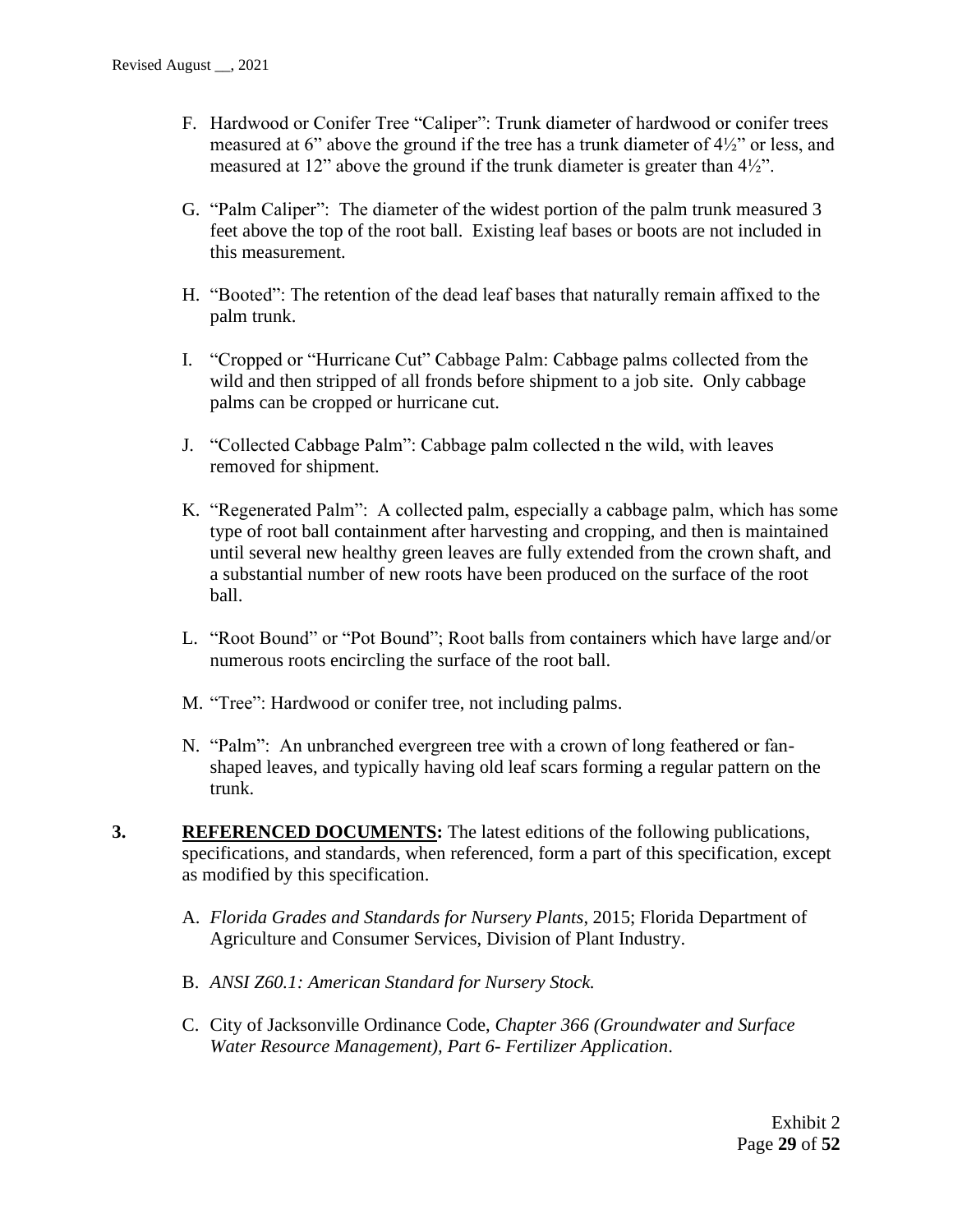# **4. REGULATORY REQUIREMENTS**

- A. Obtain all permits related to landscape work unless previously excluded elsewhere in the contract documents.
- B. Comply with all laws and ordinances bearing on the operation of the work as drawn and specified. Promptly notify the Contract Manager in writing if there is a conflict between the regulatory requirements and the work shown in the contract documents. Include, in the written notice, the description of the necessary changes and resultant costs, if any.
- C. Comply with regulatory agencies requirements established for fertilizer and pesticide composition.
- D. Application of Pesticides: Strictly comply with the manufacturer's specimen label and safety data sheet for each pesticide used, and the pest control regulation of the State of Florida and the EPA. The pesticide application shall not interfere with the public. Personnel applying pesticides must be licensed per Florida Administrative Code (5E-9 FAC) and Chapter 482 of the Florida Statutes.
- **5. VERIFICATION OF CONDITIONS:** If a drawing for each tree planting is provided by the Contract Manager, all dimensions and the layout shown on the drawing are approximate. Therefore, before proceeding with any work, carefully check and verify all dimensions, and immediately inform the Contract Manager of discrepancies in the drawings or between the information on the drawing and the actual conditions. Do not proceed with work in areas where discrepancies are found until the Contract Manager has resolved the conflict and approves work in the affected area.
- **6. SUBMITTALS:** Submit the following information when requested by the Contract Manager.
	- A. Proposed Plant Substitutions: Do not substitute the type and size of tree requested by the Project Manager for each school site, unless written approval is received from the Project Manager. If a specified plant is not obtainable, submit proof of non-availability and a written proposal for use of equivalent material. The Contract Manager shall issue a change order for the approved substitutions.
	- B. Photograph, taken at the nursery or holding area, that shows a typical example of each specified type of plant.
	- C. Inspection Certificates, Manufacturer's Data: Submit copies of certificates of inspection required by governmental authorities. Submit manufacturer's or vendor's label, certified analysis, and application or installation instructions for the materials noted below. Submit other data requested to substantiate that materials comply with specified requirements. Submit vendors invoice for the materials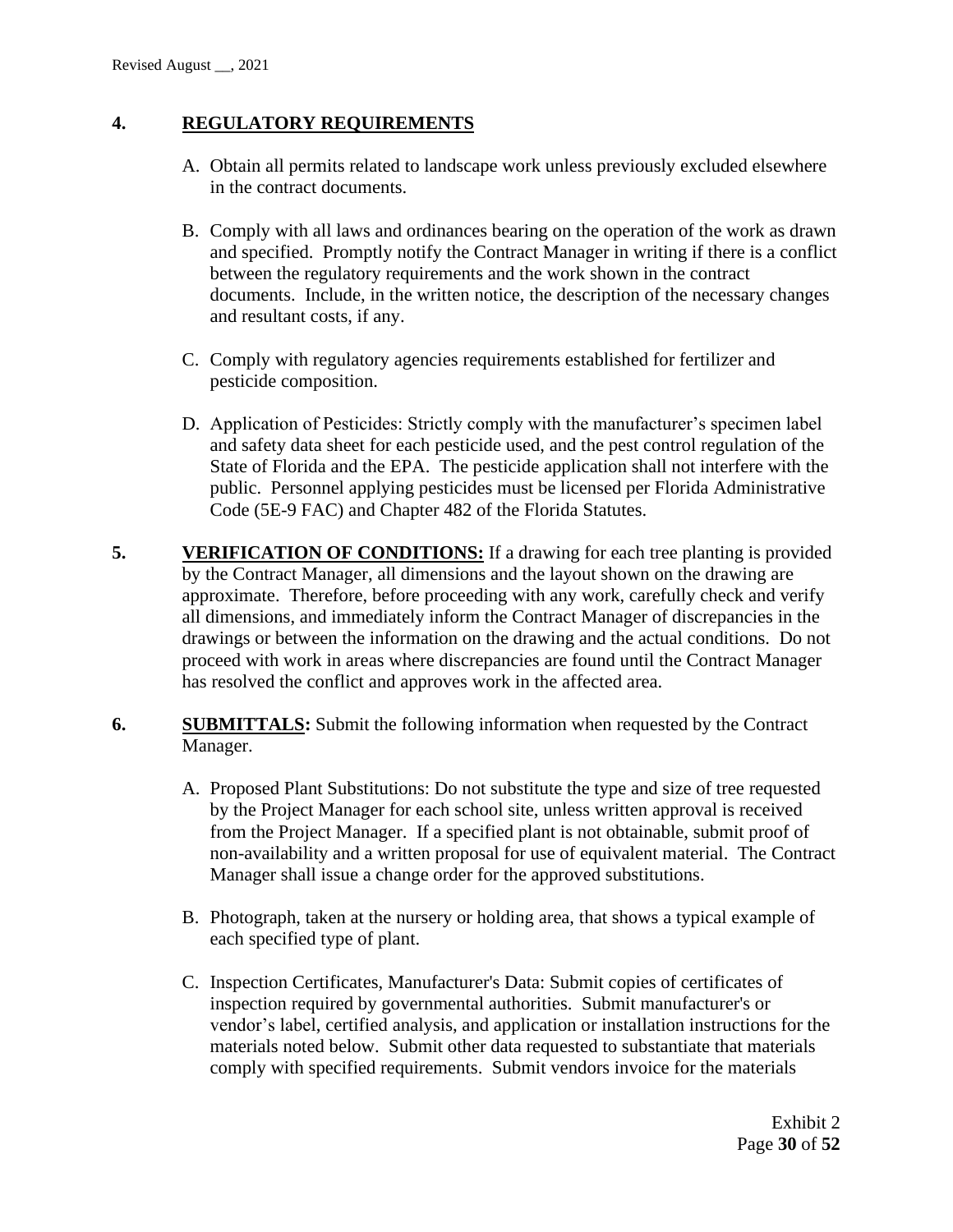below, if requested. The invoice shall reference this project name and show the plant quantities used for this project.

- 1. Pesticides and herbicides used.
- 2. Topsoil and soil mix.
- 3. Portable water bags
- 4. Tree root ball anchoring and palm staking system components.
- D. Plant Certification. Submit the following when requested by the Contract Manager.
	- 1. Certification from each grower providing  $B \& B$  Trees and Palms for the work order, stating that the B&B Trees and Palms, (except for collected cabbage palms) have been "hardened off" or "cured" for at least 4 weeks before shipment.
- E. Sample Soil Conditioner. Submit one quart, if requested.

# **7. PLANT INSPECTION BEFORE INSTALLATION**

- A. Photograph Submittal & Preliminary Approval of Plants
	- 1. At least 2 weeks before plants are shipped from the grower, submit a photograph taken at the nursery that shows a typical example of each specified type and size of tree and palm to obtain preliminary approval. Also submit photographs showing a typical example of other plants listed on the plant schedule if requested by the Contract Manager.
	- 2. **Do not ship plants from the grower until the Contract Manager has given preliminary written approval of the photograph showing a typical example of each specified plant to be shipped from the grower.**
	- 3. Include in the photograph of each tree or palm an adult who is holding a pole that is longer than the specified height of the plant and marked in 1-foot increments, which can be clearly read on a photograph. Place pole on top of root ball. An adult is not required in the photos of other plants.
	- 4. Attach to the photograph a complete description of the plant shown, including botanical name, caliper, height and/ or spread, the B&B or container size, and other details included in the plant schedule.
	- 5. The Contract Manager will review the photographs upon receipt. If the typical plant appears to comply with the project specifications, the Contract Manager will provide preliminary written approval that the plants appear in conformance with the plant schedule. For each photograph rejected, submit a new photograph of the plant which complies with the specifications. Approval of a photograph representing a typical plant does not relieve the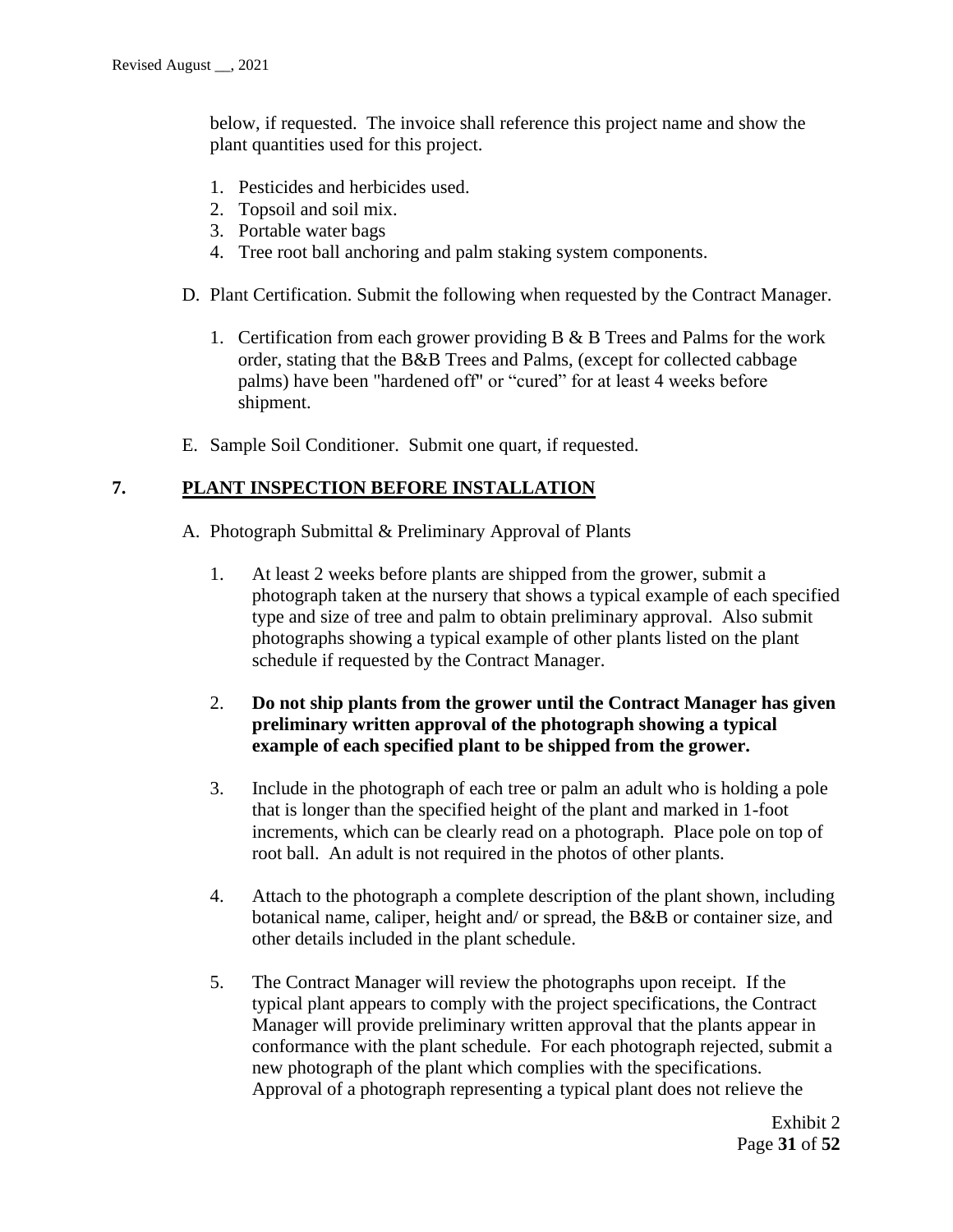contractor from providing plants as specified. Individual plants at the job site that fail to meet the specifications will be rejected.

B. Plant Inspection before Installation: If requested, obtain Contract Manager's preliminary approval of the plants either at the Contractor's nursery or at the work site before installing plants. Remove and replace rejected plants.

# **8. PRODUCT DELIVERY, STORAGE AND HANDLING**

A. Packaged materials: Deliver packaged materials in original unopened containers with original labels attached and legible. Store materials in a weather protected enclosure to protect from deterioration. Provide products manufactured no more than one year from the date of use unless otherwise specified.

# B. Plants:

- 1. Water plants just before shipping.
- 2. During shipment, provide protective covering over plants. Do not allow plants to be left in closed trucks parked in the sun during hot weather unless air-conditioned. Tie down trees and palms to truck to prevent rolling during shipment. Do not bend or bind-tie plants in such a way that will damage bark, break branches, or destroy natural shape.
- 3. Palm Shipment: Ship palms from the supplier with the fronds of each palm tied together in a bundle above the bud with biodegradable twine, except for cropped cabbage palms. Keep frond bundle tied until after the palm planting is completed and for the additional time recommended by the palm supplier.
- 4. Deliver plants after preparations for planting have been completed. If planting is delayed more than 6 hours after delivery, set plants in an erect position, shade root ball, and irrigate twice daily to keep roots moist until planting. Protect from weather and mechanical damage.
- 5. Pick up all plants by ball or container, not by trunks or stems.
- 6. Lift large container trees and palms with a forklift under the container. Trees in 30 gallon containers or smaller can be manually lifted using hand holds along the lip of the container. Lift B&B trees by the root ball, or if there is a wire basket, lift by the wire loops. Do not deform the root ball during handling. Tall palms can be mechanically lifted with a sling around the palm trunk so long as the trunk is not damaged. Do not deform the root ball during handling.
- 7. Keep container grown stock in containers until just before planting.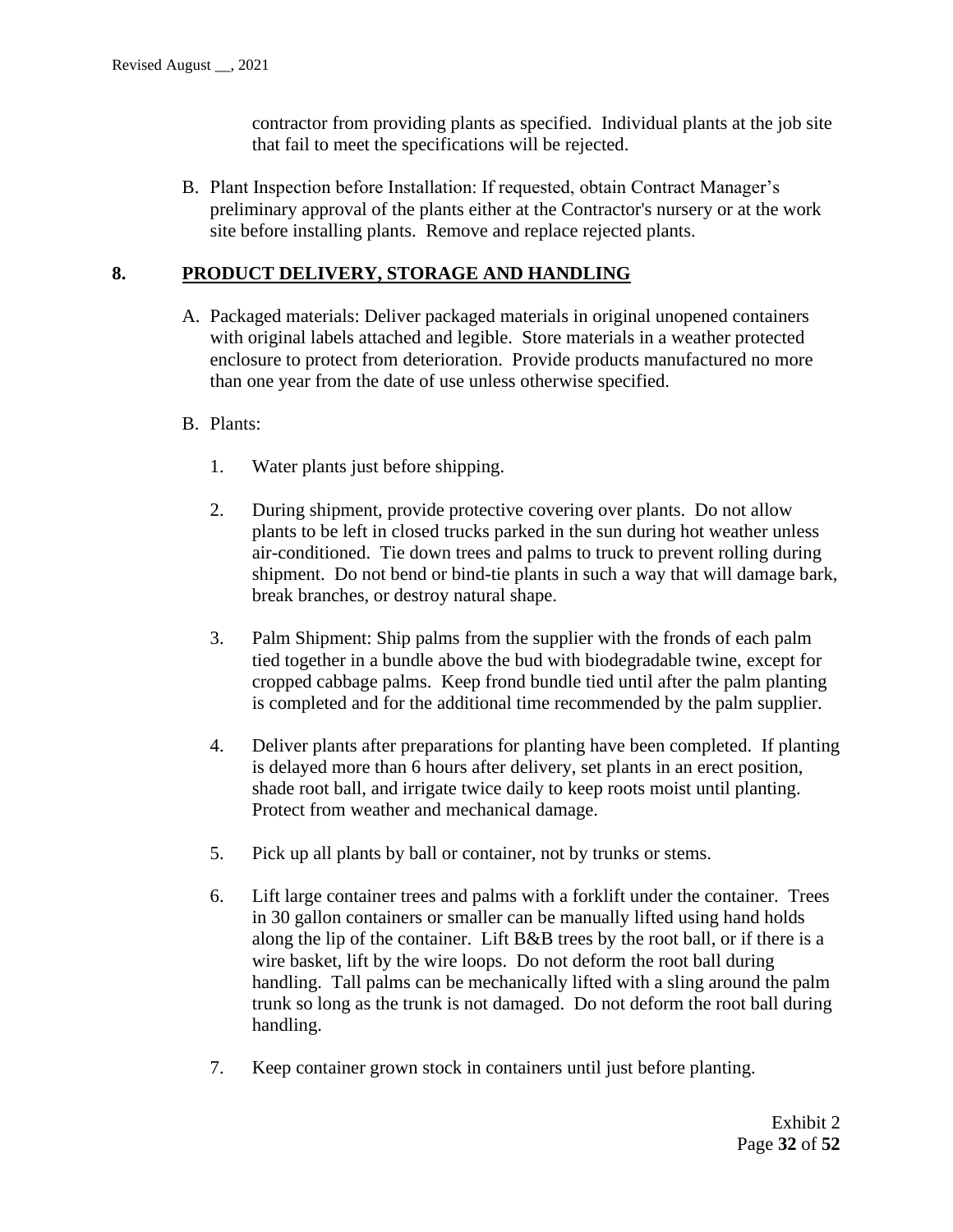# **9. JOB CONDITIONS**

- A. Coordination: Coordinate all landscape work with the Contract Manager and other Contractors.
- B. Location of Underground Utilities: Locate underground utilities at least 72 hours before locating trees and plant beds and beginning excavation. Contact the utility location services for utilities in the rights-of-way and the property owner if work is within the property. The utility location service for most utilities is the Florida Utility Locating Service at 800-432-4770. Hand excavate where utilities may be damaged.
- C. Clean Up and Protection:
	- 1. During landscape work, store materials and equipment where directed. Keep pavements clean and work area in an orderly condition.
	- 2. Protect vehicular and pedestrian traffic, existing vegetation, above ground and underground utilities and structures during construction by using signs, barricades and/or fencing. In addition, post signs or barricades required by the City. Maintain protection until Initial Acceptance of the landscaping.
	- 3. Protect landscape work from damage by landscape operations, operations by other contractors and trespassers until Initial Acceptance. Repair or replace all construction damage to improvements and facilities on the project property, on adjacent property or on the right-of-way, as directed by the City, and at no cost to the City.
- **10. PLANTING SEASON:** Landscape work may proceed at any time or season agreed upon by the Contractor and the Contract Manager. However, schedule and perform landscape work only when weather and soil conditions are suitable in accordance with local practice. Do not install plants when temperatures may drop below 35 degrees or above 95 degrees Fahrenheit, nor when wind velocity exceeds 10 miles per hour, unless approved by Contract Manager.

# **MATERIALS**

# **11. PLANTS**

A. General: Provide state inspected, nursery-grown plants, unless otherwise specified. Conform to the plant schedule, the FLORIDA FANCY grade established by the "*Grades and Standards for Nursery Plants",* local landscape ordinance, and, where applicable, to ANSI Z60.1. Trees and Palms shall be graded FLORIDA FANCY. Plants may be specified as container grown and/or balled and burlapped (B&B). Spaded trees may be substituted for container grown or B&B trees, if approved by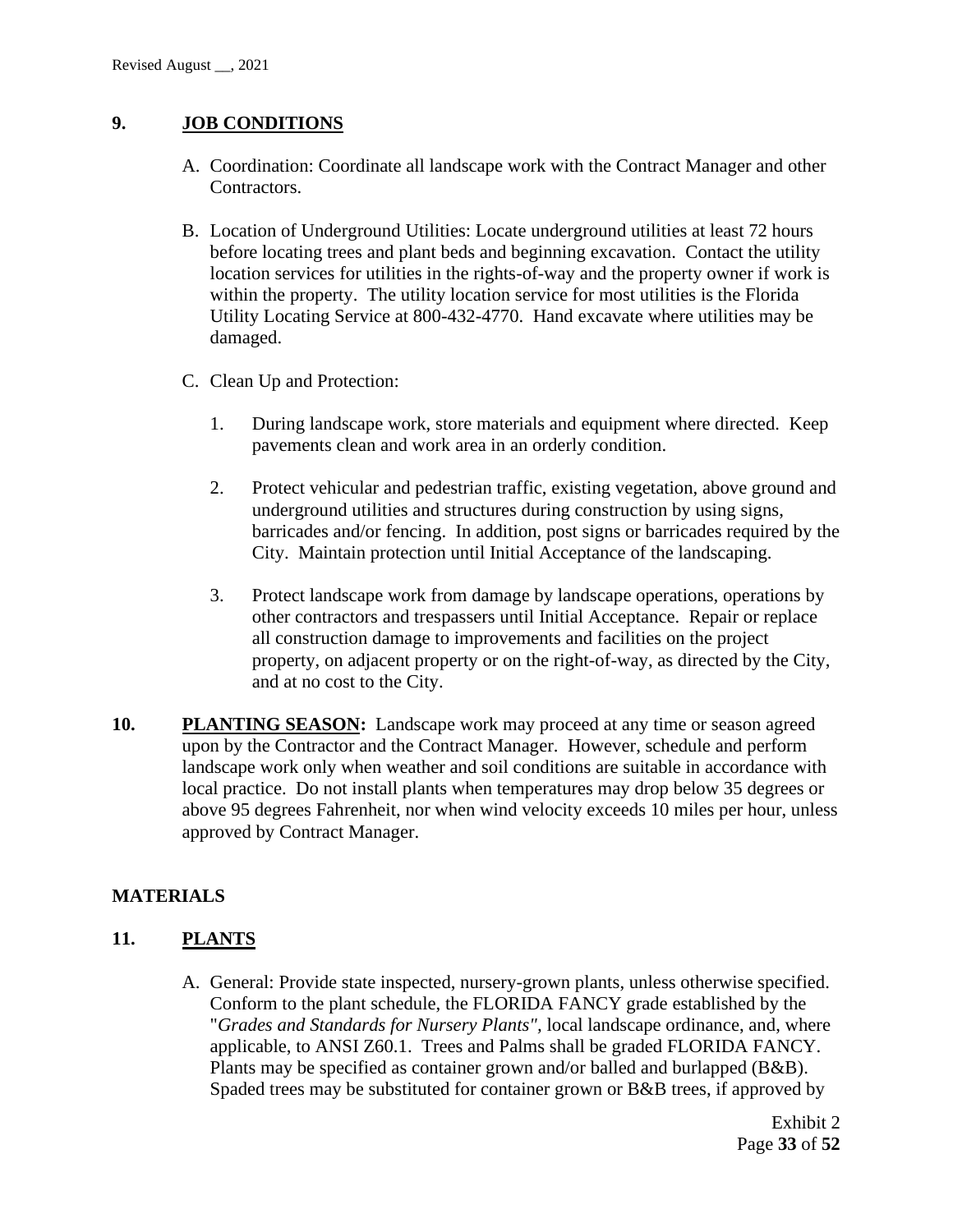the Contract Manager (see specification below for spaded trees). Provide healthy, vigorous plants, free from disease, insects and injury; well branched, free of included bark within major branch unions; and with a solid healthy root ball of vigorous, fibrous roots, but not excessively rootbound. All plants shall be true to variety, cultivar, species, quality, size, and flower color. Plants that do not conform to the referenced standards shall be rejected. Plants that have been cut back from larger sizes to meet certain specified requirements shall also be rejected. Plants shall have green, live foliage, except deciduous plants planted in the dormant season. Plants that are planted during the growing season that are in "shock" (plants with dead or dying leaves) are subject to rejection. TREES OR PALMS THAT HAVE WOUNDS OR BARK INJURIES ON THE MAJOR TRUNKS WILL BE REJECTED.

- B. Balled and Burlapped plants: Provide B&B plants with ball sizes complying with the "*Grades and Standards for Nursery Plants*," unless otherwise specified. Dig plants with a firm earth ball. Firmly wrap balls with burlap or other biodegradable cloth and insert into wire basket. Then secure with twine. Plants with cracked or loose balls will be rejected. Provide B&B trees and palms (except cabbage palms) that are "Hardened off" or "cured."
- C. Container Plants: Provide healthy, vigorous plants with a well-established root system reaching the sides of the containers that will remain as a firm root ball after removal from the container, but shall not be root bound (excessive root growth encircling the inside of the container). Root-bound plants will be rejected.
- D. Spaded Trees and Palms: Provide trees and palms spaded from a commercial nursery field. Use tree spade equipment capable of appropriately moving trees up to the caliper specified. Dig plants with firm balls of earth sufficient in diameter and depth to encompass the fibrous and feeding root system necessary for full recovery of the plant. Root ball diameter shall be at least 4" greater than the sizes recommended by the "*Grades and Standards for Nursery Plants*," unless otherwise specified.
- E. Single Trunk Trees: The specified trunk caliper is the minimum acceptable caliper size. Provide trees with a single straight trunk and a single dominant central leader, unless otherwise specified. Trees with multiple leaders and "V" crotches will be rejected. If the Contract Manager approves a tree with a larger trunk caliper than specified, then the ball/container size, height, and spread must be increased to conform to the criteria in the Florida Grades and Standards for the caliper provided.
- F. Multi-trunk Trees: Provide the minimum number of trunks specified, with each trunk equal to or greater than the caliper specified. Each specified trunk shall originate from the root ball. The Contract Manager may approve additional trunks if requested.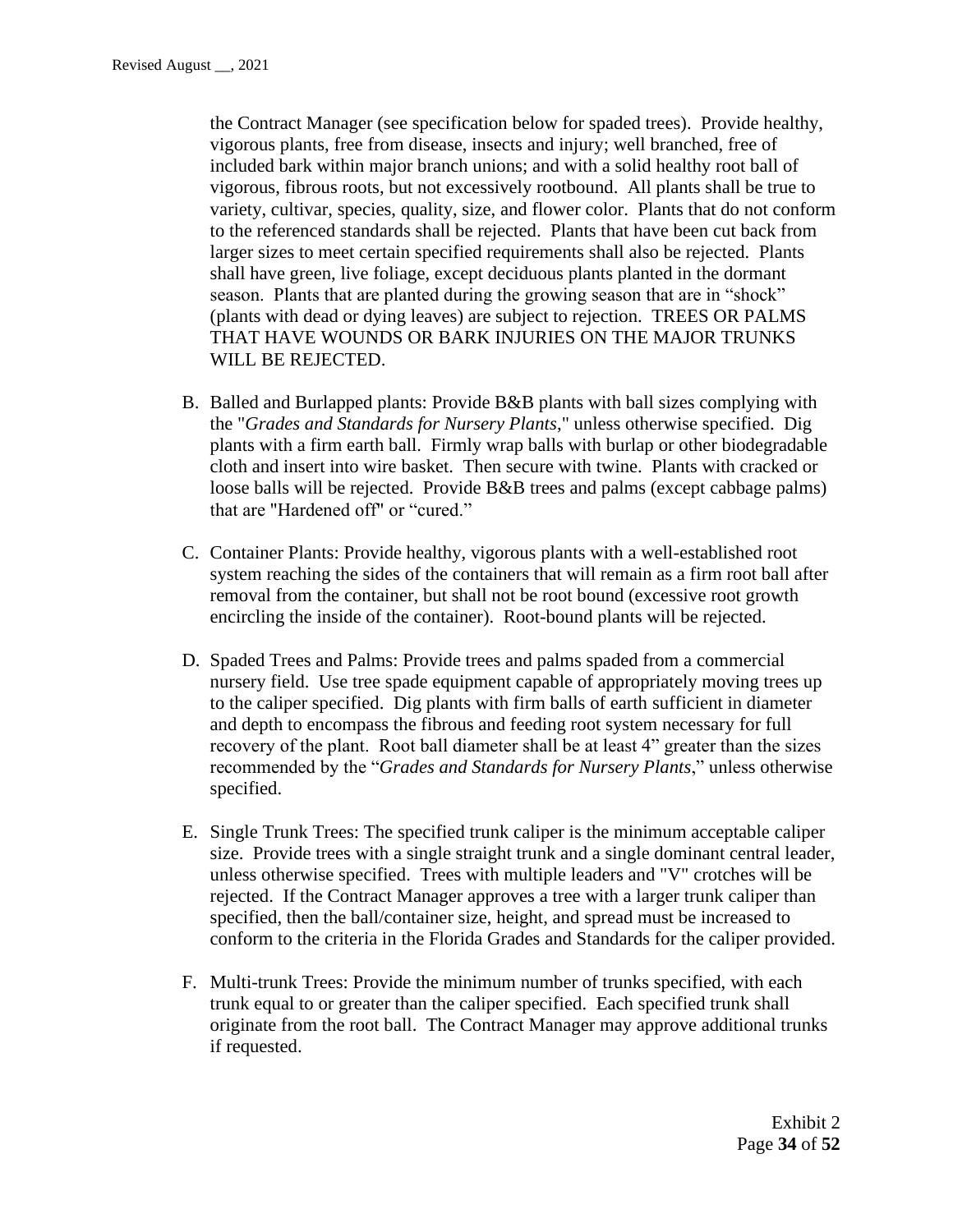# **12. PALMS**

- A. Provide palms with straight trunks unless otherwise specified. Provide the clear trunk height specified, measured from the original soil line to the point in the canopy where the trunk caliper begins to taper abruptly. **The practice of either burying taller palms below the original soil line of the root ball or raising short palms by exposing part of the root ball above the original soil line to achieve the specified height is not allowed.**
- B. Root Ball Diameter
	- 1. Date Palms: Provide 42 inch diameter root balls with a minimum depth of 36 to 42 inches.
	- 2. Other Palms: Provide B&B root balls conforming to "*Florida Grades & Standards.*" Balls shall extend 9 to 12 inches beyond the lowest part of the trunk exclusive of exposed roots and persistent leaf bases and a minimum depth of 12 to 24 inches. If the palm has multiple trunks, the root ball shall extend out never less than 8 inches from the outside edge of the trunk cluster.

# **13. TOPSOIL**

- A. Fine sand or loamy fine sand indigenous to the area suitable for plant growth that is free of weeds, roots, stumps, rocks larger than ½" diameter, organic muck, hard pan, toxic substances detrimental to plant growth, and construction debris such as limerock, concrete, and asphalt pieces. Deliver in a normally moist condition, neither muddy nor wet. Soil used for topsoil shall meet the following criteria measured in accordance with the appropriate AASHTO and ASTM standard:
	- 1. USDA Texture: Fine Sand, Loamy fine sand
	- 2. AASHTO Classification: A-3
	- 3. pH 5.0-7.5
	- 4. Deleterious Material (rocks, roots) 0-2% maximum by mass
	- 5. Organic Matter Content 1-10% by mass
	- 6. Sand Content 78-99% by mass
	- 7. Silt & Clay Content 0-10% by mass
- **B. Black, chalky, silt like soil material often sold as "topsoil" does not meet the above criteria for topsoil and is therefore not acceptable. Provide a sandy soil meeting the above criteria.**
- C. Submit a one-quart sample of the topsoil to the Contract Manager before beginning planting and obtain approval. If requested by the Contract Manager, submit a soil test report from a commercial soil testing laboratory to verify compliance with the above criteria.
- **14. EXISTING SOIL:** Use existing soil in plant pits if the soil complies with the standard for topsoil, unless the soil is contaminated with limerock, clay, brush, weeds, roots, stumps, stones larger than 1/2 inch in any dimension, litter and other extraneous or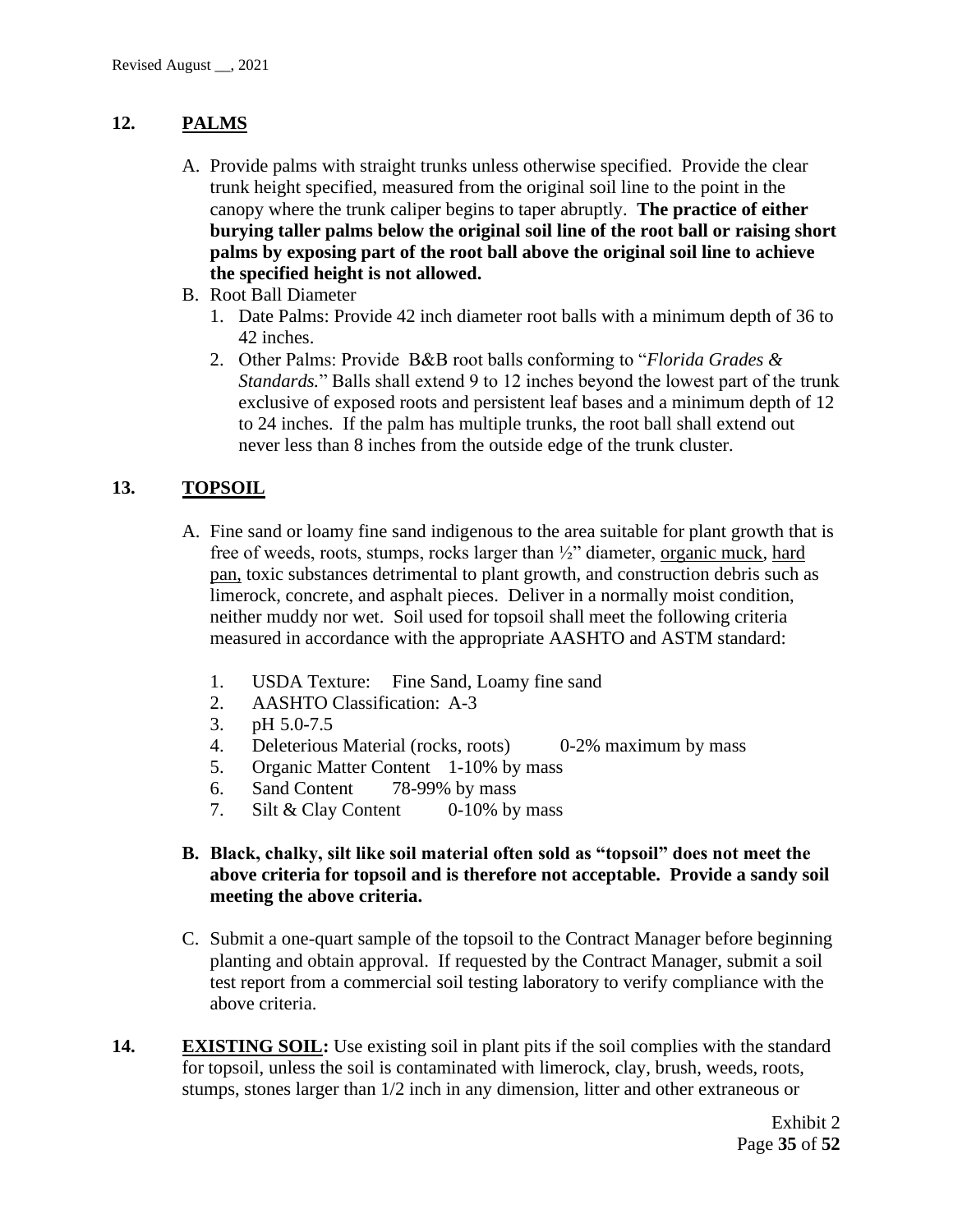toxic matter harmful to plant growth. Remove contaminated soil and replace with acceptable stockpiled existing soil or new topsoil.

- **15. SOIL MIX:** Provide 100% organic soil mix, free of limerock, clay, brush, weeds, roots, stumps, gravel, litter and other extraneous or toxic matter harmful to plant growth. Soil mix shall be *Wild Earth Mix #3* by "Mulch Masters, Inc. Landscape Supply Company" or approved equal.
- **16. SURFACE MULCH:** Provide Mechanically shredded and screened wood, wood products, or re-processed wood containing no more than 0.5% CCA treated wood by weight free of dye processed as a top dressing for trees and shrubs. Reprocessed wood shall be free of C & D plywood. **Do not use color enhanced wood unless approved by Contract Manager.**

# **17. ROOTBALL ANCHOR SYSTEM**

- A. Anchor System 1:
	- 1. 2x2 pine posts, pointed on one end or steel u-channel fence posts in lengths as detailed.
	- 2. 2x2 pine horizontal member cut to span width of rootball, and drywall screws to connect to posts.
- B. Anchor System 2 & 3: Provide anchor system available from; Tree Frog Environmental Products; Apopka, FL: (407)-362-1030, [www.treefrogep.com;](http://www.treefrogep.com/) or from Accuplastics Inc.; Brooksville, FL; (800) 395-5232; [www.terratoggle.com,](http://www.terratoggle.com/) or approved equal consisting of the following:
	- 1. Plastic, nylon, or metal anchors, rated at 1800 lb. minimum tensile strength.
	- 2.  $\frac{3}{4}$ " wide, black or green woven polyester, or polypropylene straps, rated at 1800 pounds minimum tensile strength.
	- 3.  $\frac{3}{4}$  dichromate coated wire cinch buckles.
	- 4. 2x6 untreated pine boards.
	- 5. Mechanical tensioner to tighten straps in buckle.
- **18. PORTABLE WATER BAG:** UV treated polyethylene "Ooze Tube" 35 gallon portable water bag, chocolate brown color, from Engineered Watering Solutions [\(www.engineeredwatering.com,](http://www.engineeredwatering.com/) Atlanta, GA. Kit includes wood stake and water emitters. A water bag from another manufacturer may be used, if approved by the Contract Manager.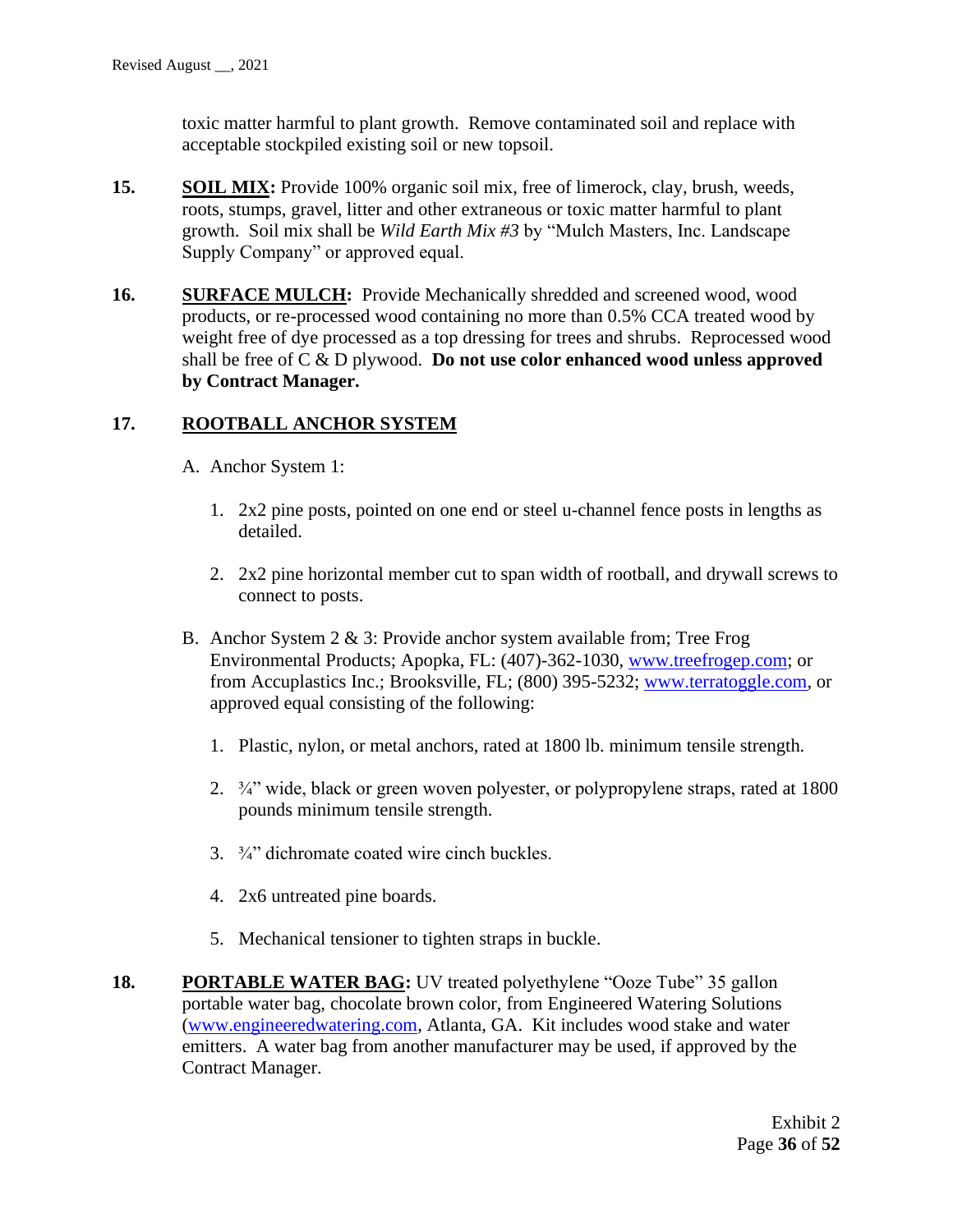# **19. WATER**

- A. Provide salt free water of suitable quality for healthy plant growth.
- B. The contractor shall pay for the cost of irrigation water used during construction, through the Initial Acceptance of the landscaping, during the plant establishment period, and until Final Acceptance. The cost of irrigation water shall be included in the unit price of each plant.

# **EXECUTION**

- **20. LAYOUT:** Before beginning planting work, identify the location of each individual tree and multiple plant beds with wood stakes, survey flags or paint and request a layout inspection by the Contract Manager when the layout is complete. Make minor adjustments to the layout requested by Contract Manager during the inspection. Perform all work in strict accordance with sound horticultural practice. Place plants where shown and as detailed.
- **21. COMMENCEMENT OF LANDSCAPE WORK:** Do not commence landscape work until the plant layout has been inspected and approved by the Contract Manager, and the site work has been completed necessary for the proper installation of landscaping. Perform all work in strict accordance with sound horticultural practice. Place plants as detailed.
- **22. NOTIFICATION OF CONDITIONS DETRIMENTAL TO PLANT GROWTH: \**When conditions detrimental to plant growth, such as poor drainage, hardpan of clay or silt, rubble fill, obstructions, limerock, petroleum products, and construction debris are encountered during the landscape work, cease landscape work in the affected area and immediately notify Contract Manager in writing, describing the adverse conditions along with a proposal to correct such conditions. Do not proceed with work in the affected areas until the unsatisfactory conditions have been corrected and approved. If the Contractor fails to notify the Contract Manager of such conditions, the Contractor shall remain responsible for the replacement of plant materials affected by the adverse conditions in accordance with the warranty requirements of the specifications.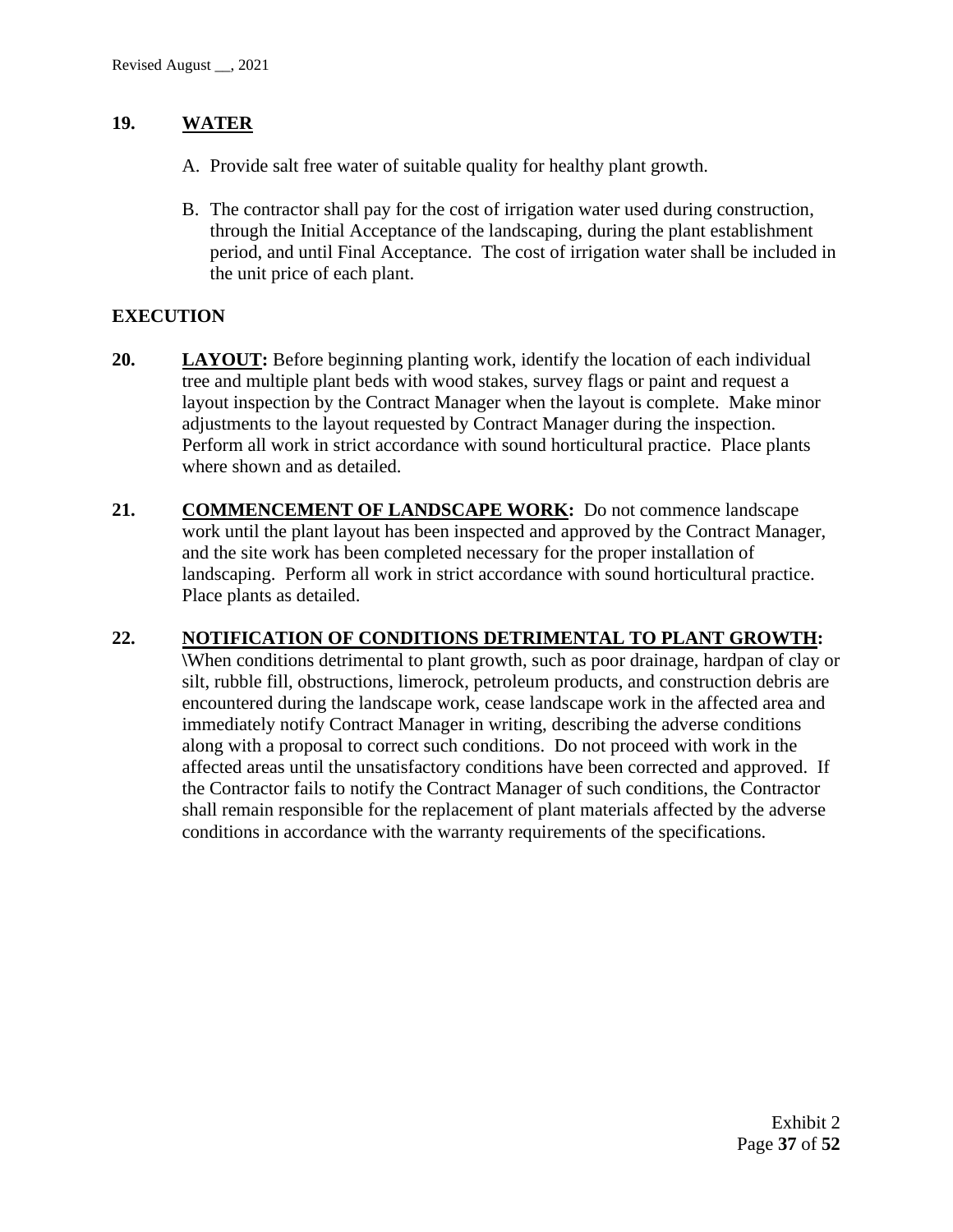# **23. REMOVAL OF EXISTING VEGETATION IN NEW INDIVIDUAL TREE BEDS**

A. Remove exiting debris, turf and other vegetation within an area of the following diameter centered on each tree in a landscaped or turfed area, being careful not to damage the surface roots of existing trees.

| <b>Table 1</b>                | Single hardwood, conifer Tree or<br>Palm Planting Bed Diameter |                                 |  |
|-------------------------------|----------------------------------------------------------------|---------------------------------|--|
| *Single Trunk<br>Tree Caliper | *Small or<br>Muti-trunked<br>Tree Ht.                          | <b>Planting Bed</b><br>Diameter |  |
| $2"$ Cal                      | 8'                                                             | 8,                              |  |
| $3"$ Cal.                     | $10^{\circ}$                                                   | 8'                              |  |
| $4"$ Cal.                     | 12'                                                            | 8'                              |  |
| 5" Cal.                       | 14'                                                            | $10^{\circ}$                    |  |
| $6$ "-7" Cal.                 | 18'                                                            | $10^{\circ}$                    |  |
| Palms                         |                                                                | 8'                              |  |

\* Note: Caliper and height shown includes caliper and height up to, but not including, next higher number shown.

- B. Removal of existing vegetation inside each individual tree bed shall be included in the unit price for each tree listed in the bid proposal.
- C. If the new plant bed is located in an existing turf area and the area is free of surface roots from existing trees, use equipment with blades of sufficient depth to remove the vegetation, including roots, in one operation. DO NOT REMOVE EXISTING VEGETATION WITH EQUIPMENT THAT WILL BREAK THE REMOVED VEGETATION INTO SMALL PIECES DURING THE OPERATION. If the turf area contains extensive surface roots of existing trees, hand excavate top growth and roots of existing vegetation.

# **24. PLANTING PREPARATION**

- A. General
	- 1. DO NOT INSTALL A TREE UNTIL THE WATER AND WATER BAG IS AVAILABLE AT EACH PLANTING SITE DURING PLANTING.
	- 2. If the soil is very dry before planting, water soil sufficiently to moisten the prepared area.
- B. Trees and Palms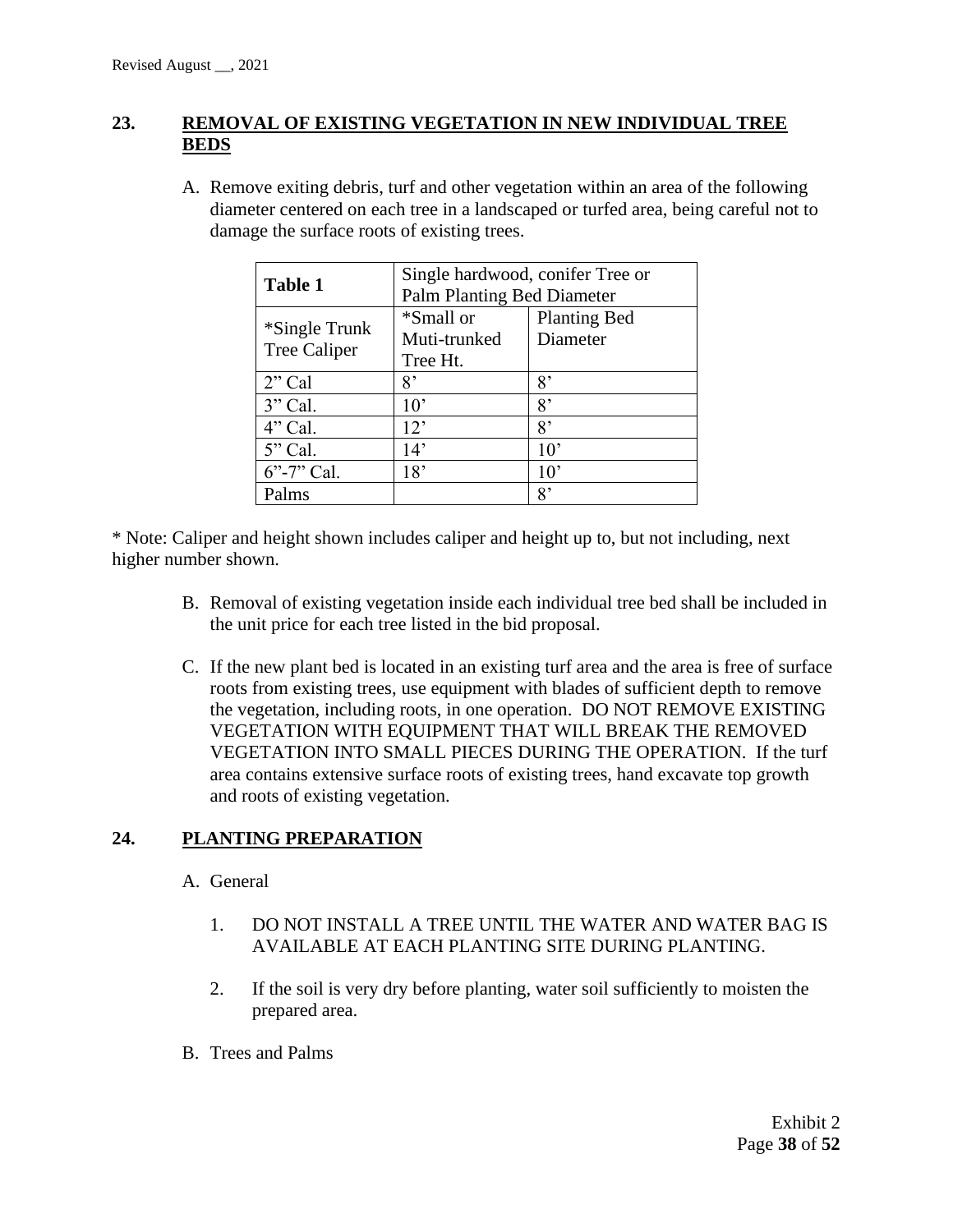- 1. After the planting area is clear of existing vegetation to the diameter shown in Table 1, excavate a circular pit at the location of each tree with a diameter about one foot greater that the root ball diameter and with a depth that will leave top of the root ball 1-2" above the adjacent soil surface outside the bed. Excavate the remainder of the bed area specified in Table 1 to a depth of 6 inches.
- 2. Stockpile clean, excavated sandy soil unless contaminated with limerock, construction debris, and other materials harmful to plant growth. This soil can be used as backfill in the tree pit. Remove surplus excavated soil from the site after planting has been completed.

# **25. PLANTING**

- A. Begin planting only after the Contract Manager has inspected and approved the trees either at the holding area or job site and has marked each tree location, unless the Contract Manager waives this inspection.
- B. Planting Trees
	- 1. If the tree is container grown, remove container before planting, and shave off the outside 1" layer of roots from all sides and bottom of the root ball to remove root defects.
	- 2. If the tree is B&B, remove all plastic shrink-wrap, straps, and twine from the trunk and the root ball. Also, remove the burlap and wire cage from the top of the root ball and the top one or two bands of wire basket down the sides of the root ball after the tree is properly placed in the pit. If the burlap is a synthetic non-biodegradable fabric, remove all of the fabric from the ball. Do not bury synthetic fabric in the planting pit.
	- 3. Set the tree plumb in the center of the pit and orient for best appearance.
	- 4. If the first root emerging from the trunk is not visible on the root ball surface, carefully remove soil from the top of the root ball next to the trunk until the first root can be seen. Pull away soil from the rest of the root ball surface down to the same point. Cut away exposed circling roots.
	- 5. Adjust the depth of the tree pit so that the top of the root ball is 1" to 2" above the surrounding soil level or pavement.
	- 6. Backfill tree pit with excavated soil in 6 inch layers until the soil is 6" below the final soil grade. Fill the top 6" of the entire bed area with soil mix. Then till the soil mix into the 6" of the existing soil below the soil mix until a 50/50 mix is achieved. Water in and compact each soil layer to eliminate voids.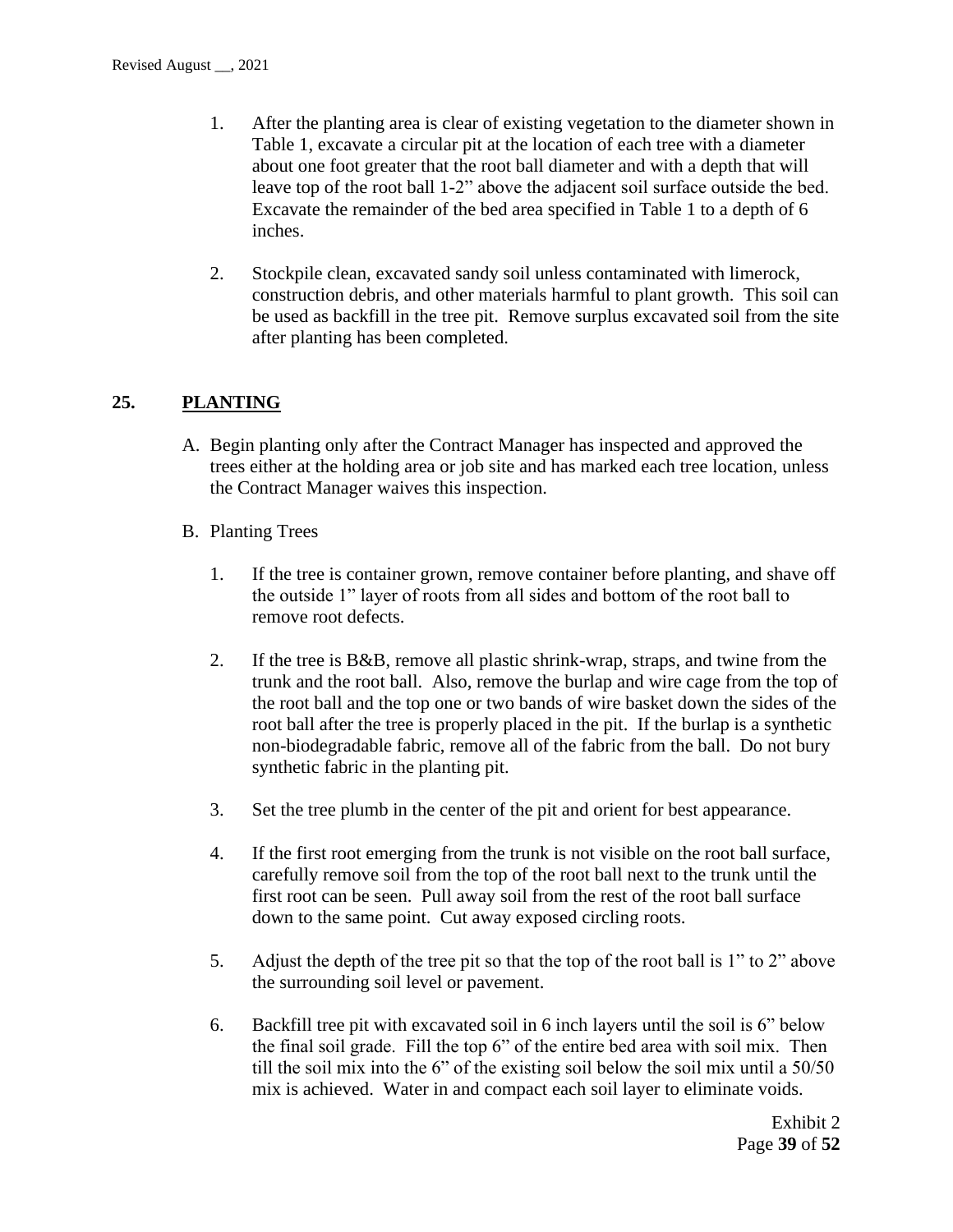Apply 10 to 20 gallons of water during planting and backfilling of each tree. The application of soil mix in each individual tree bed shall be included in the unit price of each tree.

- C. Planting in Marginal Wet Areas
	- 1. If during the excavation of the plant pits water saturated soil is encountered in the very bottom of the pit, stop work and notify the Contract Manager. The Contract Manager may approve the planting if the bottom of the root ball can be raised above the water table and the top of the root ball is no higher than one foot above the existing surrounding grades. Otherwise the plant will be deleted or relocated to a more suitable place within the project site. Adjust the depth if the planting pit accordingly.
	- 2. After setting plant, fill the pit with existing soil until the backfill is level with the surrounding undisturbed soil.
	- 3. After the plant is installed, place imported or surplus excavated backfill against the exposed sides of the root ball to create an soil mound around the root ball with a 4:1 maximum slope from the edge of the root ball to the edge of the bed.
	- 4. Complete planting as specified for plants.
- D. Planting on Slopes
	- 1. When planting on a slope, follow planting specifications for each type of plant used, except form a level platform by cutting into the slope on the back side of the tree and then using the cut soil as fill on the front side of the tree so that the volume of cut and fill are equal. The level platform for the tree shall be equal to the diameter of the root ball plus 2 feet.
	- 2. Form a 3" high soil berm on the front and sides of the level platform to contain water.

#### **26. FINISHING INDIVIDUAL TREE AND PALM BEDS**

- A. After planting, shape the soil to form a downward taper from the top of the root ball toward the edge of each individual tree bed so that the soil at the bed edge is 4" below the adjacent turf or pavement to allow for a 3" layer of mulch, leaving 1" between the top of the mulch and the top of the adjacent turf, pavement or curb. **Remove excess soil** and rake plant beds to a smooth surface. Keep top of each root ball free of any soil.
- B. Immediately apply at least 2" of water throughout each bed.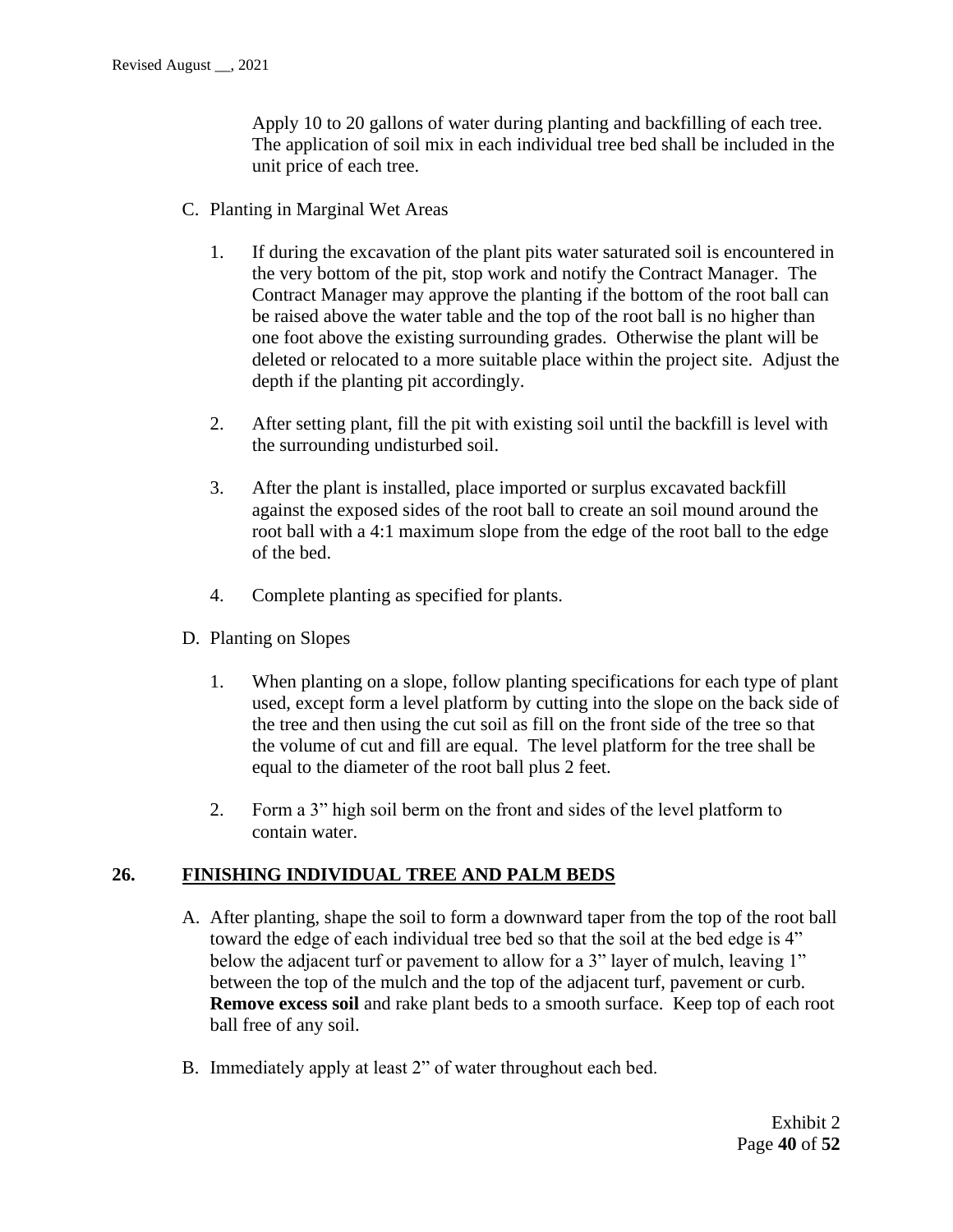### **27. WATERING AFTER INSTALLATION**

- A. General: Water soil sufficiently to keep plant roots moist, but not saturated, to prevent wilting, and to keep plants healthy. Following rainfall, delay watering until all free moisture has drained from the soil.
- B. After initial watering, provide water to each tree using the specified water bag. Place water bag around the trunk and fill with 35 gallons of water with each watering in accordance with manufacturer's instructions. Install 4 emitters to provide a slow water drip over one week. **Fill water bags at a frequency necessary to keep plants in healthy condition but no less than twice week during the maintenance period.**
- C. Maintain each water bag in working condition throughout the installation and maintenance period and until Final Acceptance. Immediately repair or replace each water bag or system component that is missing or malfunctioning.

# **28. PRUNING**

- A. General: Prune trees in accordance with standard horticulture practice. Use sharp, clean tools that are specifically designed for type of pruning performed. Make clean cuts with no bark tears or other damage. Provide a ladder, hydraulic lift, bucket truck or similar equipment for tree pruning. No equipment or climbing is allowed that may damage the trunk. After the pruning is completed at each tree site, load all debris into a trash truck before proceeding to the next tree. If any vegetation falls into the street, immediately remove it from the street.
- B. Prune to remove suckers, dead, injured or diseased wood, and to achieve a uniform shape natural to each species. Required plant sizes are after pruning. Replace excessively pruned plants. Do not cut tree leaders.
- C. Prune multi-trunked trees to remove suckers or water sprouts from the roots or the lower portions of main trunks and to remove small, twiggy growth that has developed underneath and within the tree canopies. Cut back the tips of all stems approximately one foot to promote blooming, if requested. Extend pruning of upright growing trees, such as crape myrtles and yaupons, to remove branches that are drooping below a 30-degree angle from vertical so that the result will be a very upright branching tree with a full, gently rounded crown.

### **29. TREE STAKING**

- A. Trees: Anchor tree root balls as detailed using Anchor System 1 or 2 or 3 depending on the trunk caliper of the tree.
- B. Strictly follow manufacturer's installation instructions.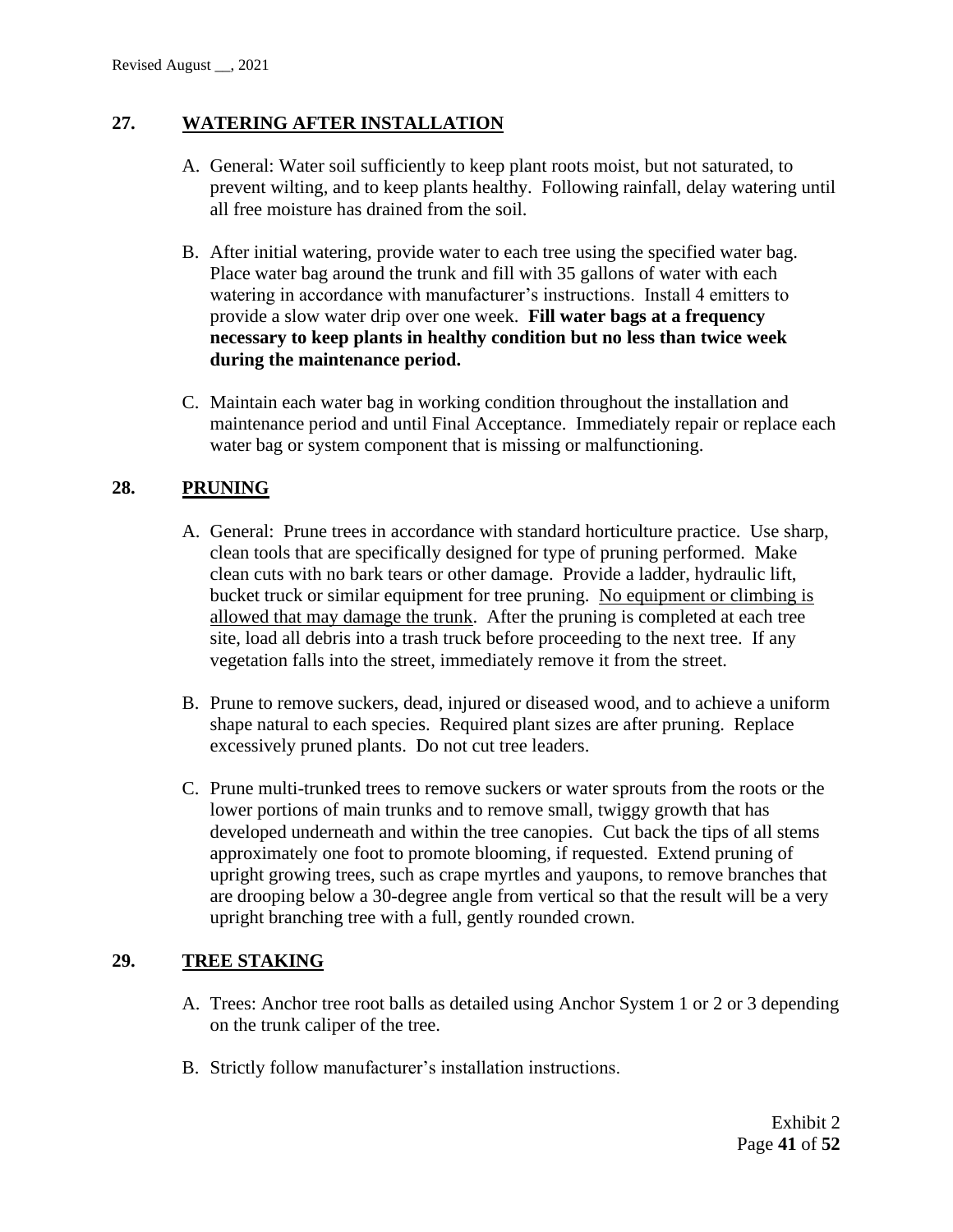**30. MULCHING:** Apply 3 inches of mulch to all individual tree beds, but pulling mulch away from the trunk(s) of each plant. The mulch shall be 1" below the adjacent top of pavement, curb or lawn at the bed edge. Rake to neat finished appearance.

### **31. INITIAL INSPECTION AND ACCEPTANCE**

- A. Inspection shall be made by the Contract Manager within 10 work days of written notification from the Contractor that installation is complete.
- B. Plants shall be acceptable if in "healthy, vigorous condition" and are in compliance with both the specific specifications for each named plant and the general specifications for all plants.
- C. Replace rejected work within 14 days of notification and continue specified maintenance until re-inspected and found to be acceptable. Remove rejected plants and materials promptly from project site.

# **32. MAINTENANCE**

- A. Begin maintenance of landscape work immediately after each tree is planted and continue until Initial Acceptance, through the **\_\_\_\_\_-month** maintenance period, and until Final Acceptance.
- B. General: complete the following maintenance items during one of the site visits each month after Initial Acceptance :
- 1. Remove debris and dead branches; reset settled plants to proper grade and position; tighten or repair guys and stakes; and rake mulch to keep neat and uniform.
- 2. Remove and replace each tree that the Project Manager determines is in unhealthy condition.
- 3. Remove debris from maintenance operations.

4. During the last maintenance visit, in addition to the normal maintenance operations, remove stakes and guys from trees unless instructed otherwise.

- C. Watering: Comply with 5.27 "Watering after Installation" section above. Visit each work site as often as needed to provide water to plants that will maintain healthy growth and prevent wilting.
- D. Pruning
- 1. All pruning operations shall conform to paragraph "A' of Section 5.27.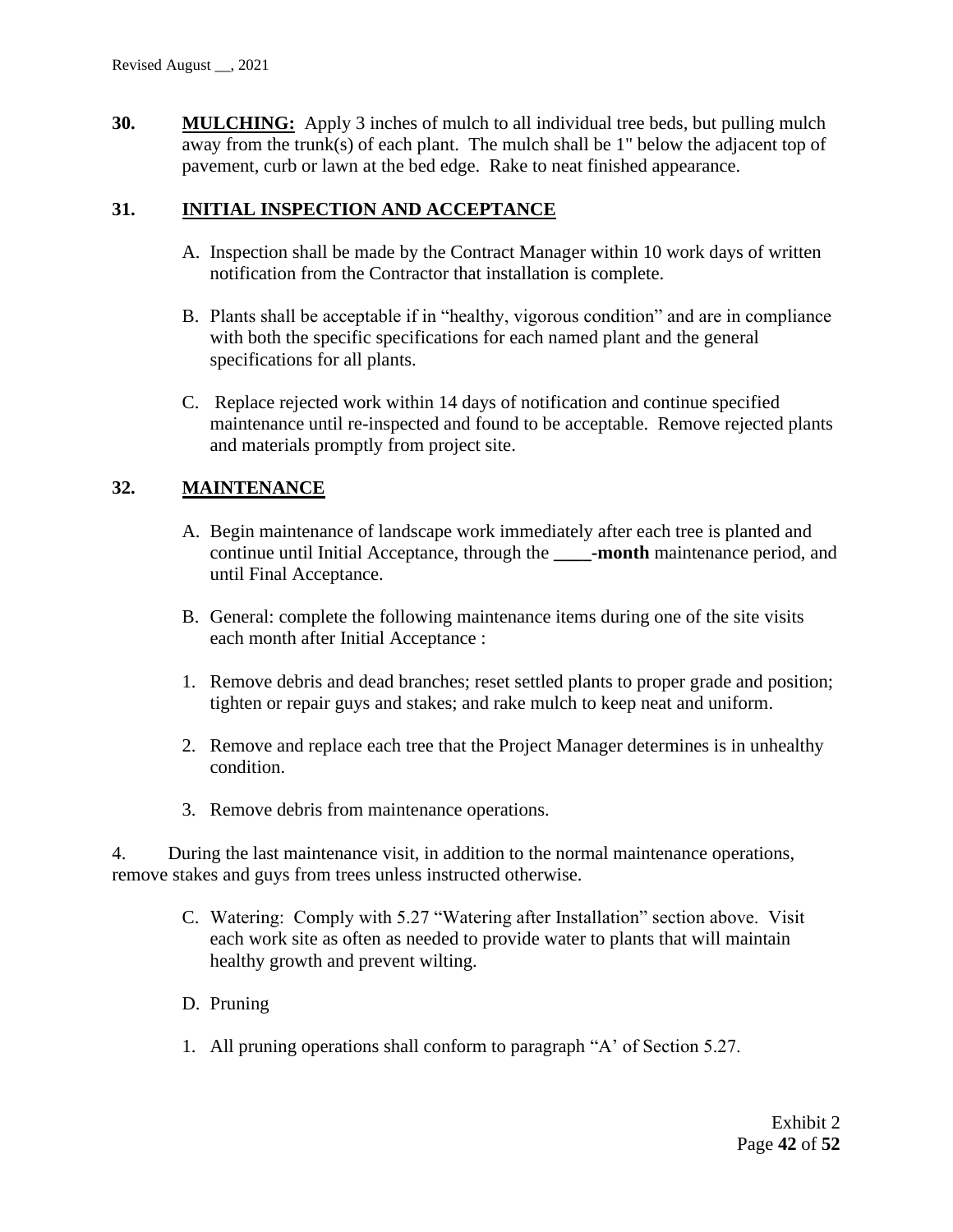- 2. During each monthly maintenance visit, prune trees to remove suckers, dead, or damaged branches, or branches heavily infected with disease or insects.
- 3. During the last scheduled maintenance visit, prune trees in accordance with paragraph "C" of Section "5.28-Pruning."
- E. Mulching: Apply specified mulch to all beds during the last monthly maintenance visit. Apply sufficient mulch to achieve a thickness of 3 inches throughout each bed after settlement of the mulch.
- F. Weed Control: During the first month of maintenance, visit the work site at least weekly to control weed growth. Remove weeds, including roots by pulling until each bed is weed free. During each monthly maintenance visit, remove all weeds from plant beds. Dispose of removed vegetation and all other debris. If the Project Manager determines that there is weed growth between monthly maintenance visits, then the more frequent visits will be required until weeds are controlled to this standard.
- G. Insect and Disease Control: Inspect trees, for disease and insect problems during each monthly maintenance visit. If present, consult with the County Agent to identify the disease and insects present and provide the treatment recommended by the County Agent.
- **33. LANDSCAPE MAINTENANCE REPORT:** Submit a monthly maintenance report to the Contract Manager within 5 workdays after the completion of the maintenance work scheduled for that month. Note the date and the description of the work completed during each visit at each project site. Also, note the location and the description of any conditions that may affect the health of plants, such as insects, disease, or physical damage and describe the corrective actions taken.

# **34. WARRANTY**

- A. Warranty that all plants will remain in "healthy, vigorous condition" and remain in conformance with the specifications for a minimum of  $\qquad \qquad$  **months** from the date of Initial Acceptance and until Final Acceptance.
- B. If the Final Inspection occurs in the dormant season when deciduous plants are not in full leaf, then the warranty of deciduous plants shall be extended until the plants are in full green leaf, and can be inspected and approved by the Contract Manager.
- C. If at any time during the entire length of the maintenance period, the Contract Manager determines that a plant is dead or in poor condition and will not likely recover to a healthy vigorous condition by the end of the warranty period, then remove and replace the plant within 10 days after receipt of Contract Manager's replacement request. The specified maintenance and warranty requirements of the originally installed plants shall apply to replacement plants.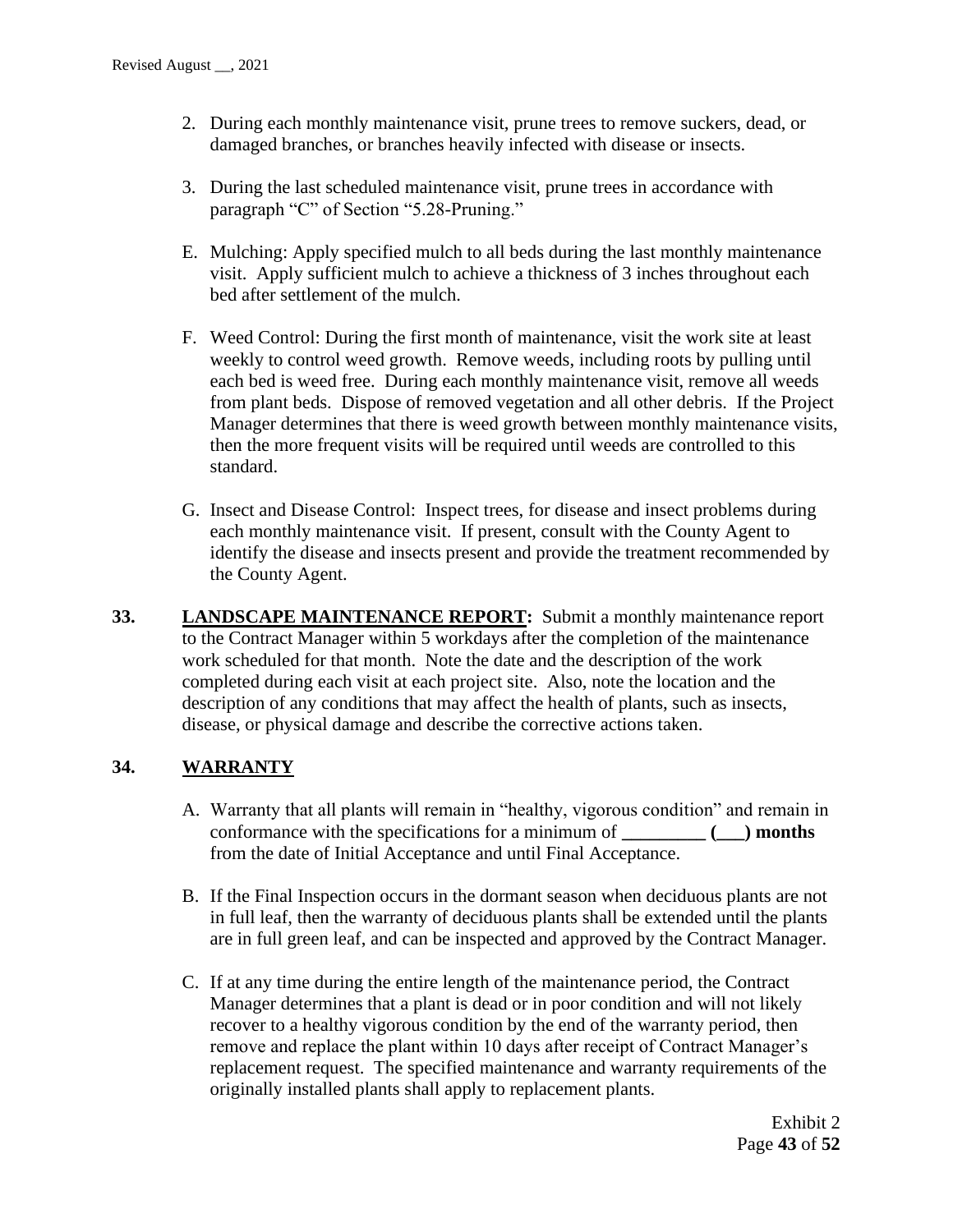# **35. FINAL INSPECTION AND ACCEPTANCE**

- A. When maintenance work is complete, submit written notification to the Contract Manager. The Contract Manager shall conduct a final inspection within 10 days after receipt of the Contractor's notification.
- B. Trees shall be acceptable if they are in "healthy, vigorous condition" and are in compliance with both the specific specifications for each plant named and the general specifications for all plants.
- C. Replace rejected work with 14 days of notification. Continue landscape maintenance until work is re-inspected and found acceptable.

#### **36. MEASUREMENT AND PAYMENT**

A. The unit price for plants established in the proposal includes the cost of materials, soil preparation, planting, watering, pruning, staking, pruning, mulching and landscape maintenance until the Final Acceptance.

#### **37. REPLACEMENTS AND CONDITIONS**

- A. The specified plant warranty, including the maintenance, inspection and acceptance provisions, shall apply to replacement trees. The extended warranty period shall begin from the date the Contract Manager has accepted the installation of replacement trees and shall continue for the minimum specified maintenance period and until Final Acceptance, with each additional replacement in turn being maintained and warranted for the minimum specified maintenance period.
- B. Replacements shall comply with specified requirements for new plants.
- C. After Initial Acceptance, the Contractor will not be responsible for damage to work resulting from: neglect by Owner; damage by others; abnormal weather conditions such as floods, excessive wind damage, severe freezing or abnormal rains; or other activities beyond the Contractor's control.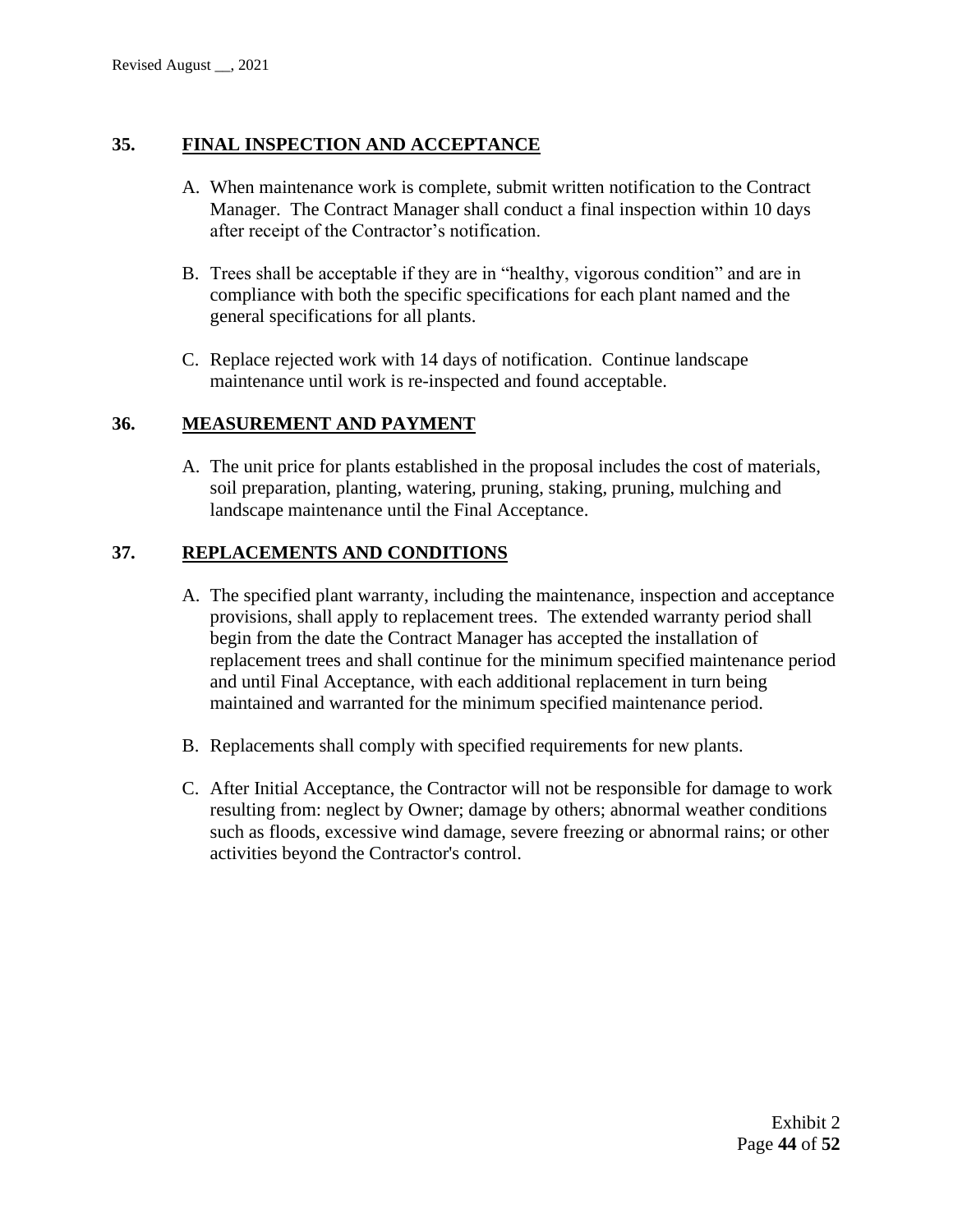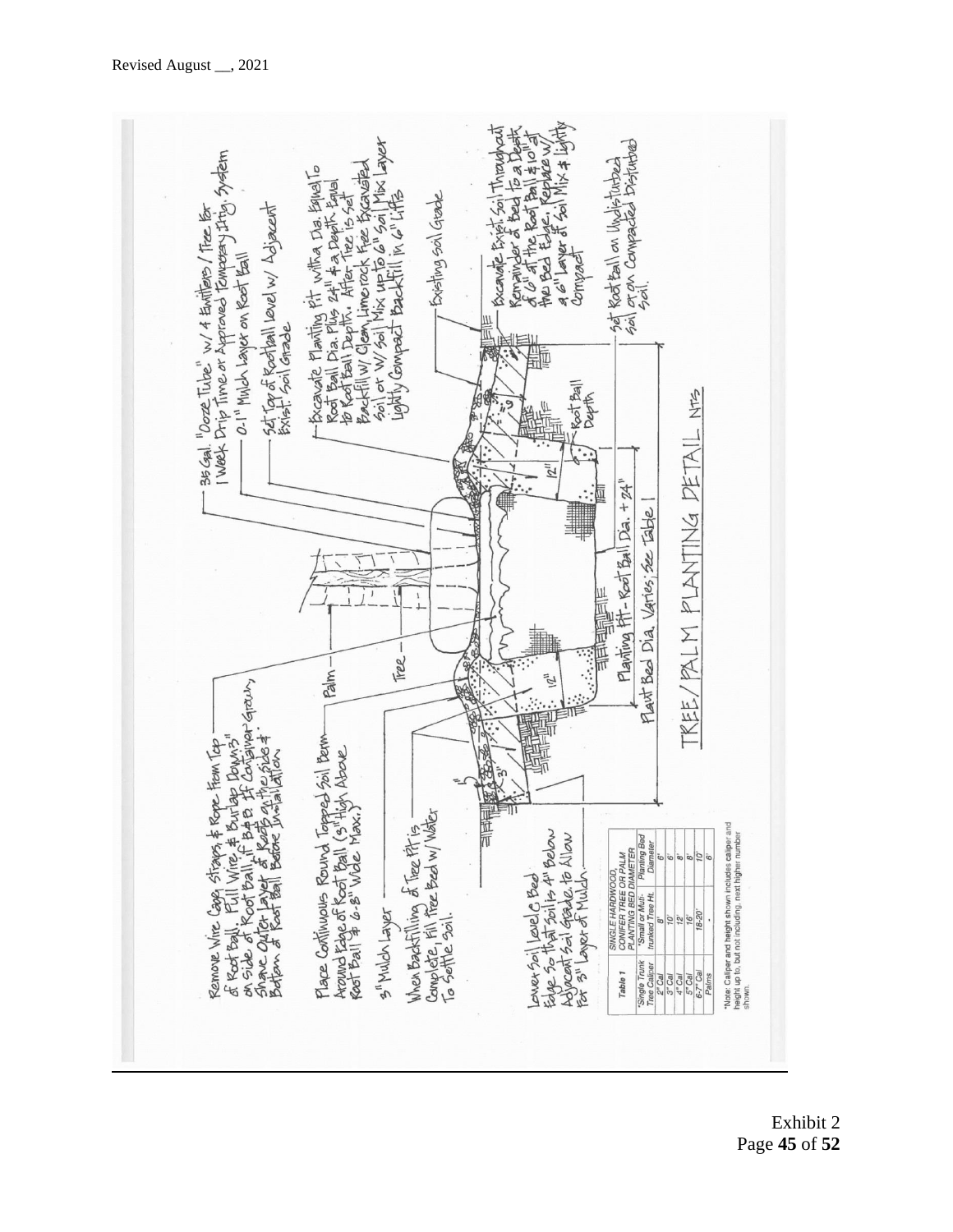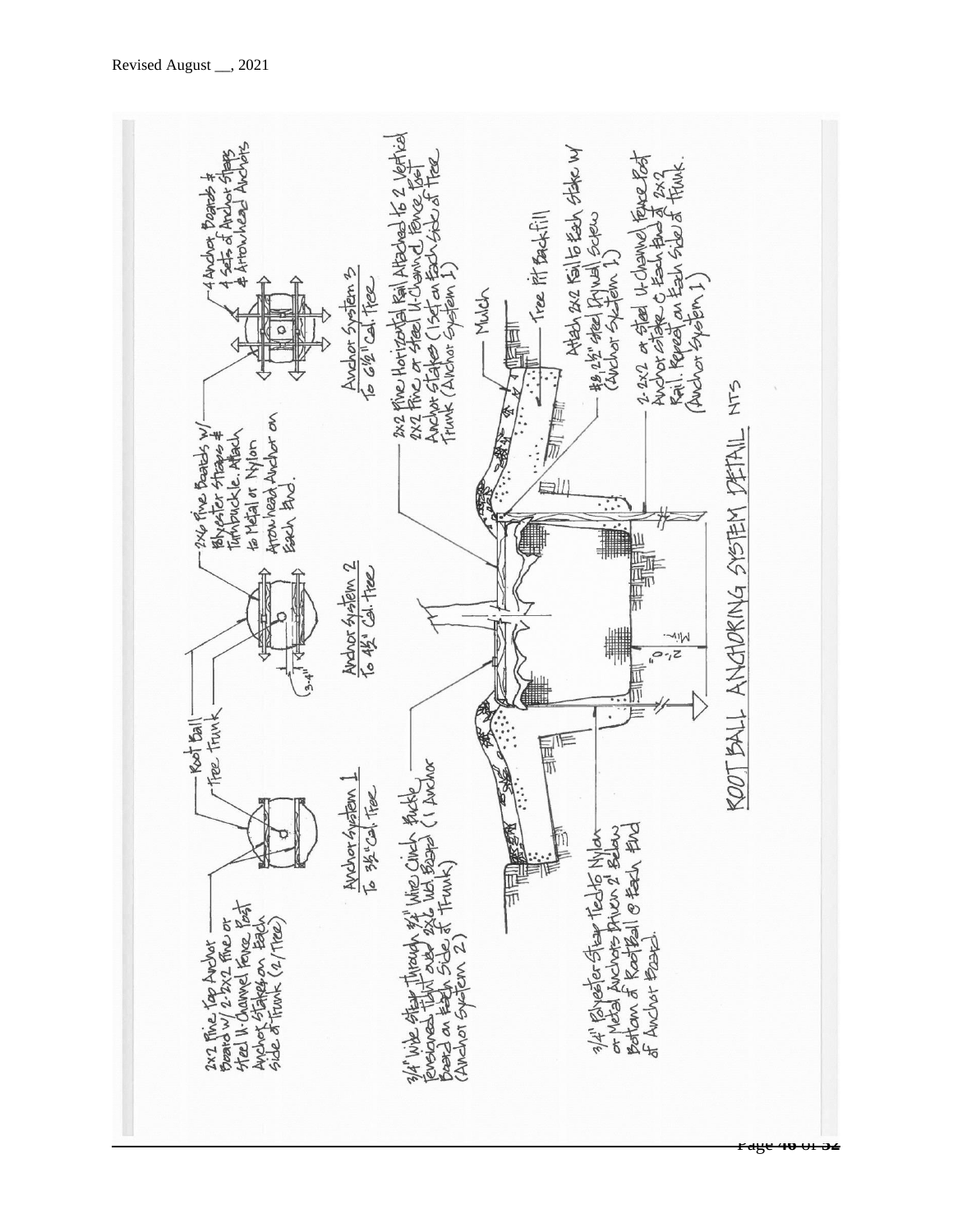# **EXHIBIT G-1**

# **Approved Draw Schedule**

- 1. Monthly draws based upon percent completion of Administrative/Design Services.
- 2. Monthly draws based upon percent satisfactory completion of construction contract amount less 10% of contract amount held for \_\_\_\_\_\_\_ months of maintenance.
- 3. Final construction draw at completion and approval of \_\_\_\_ months of maintenance.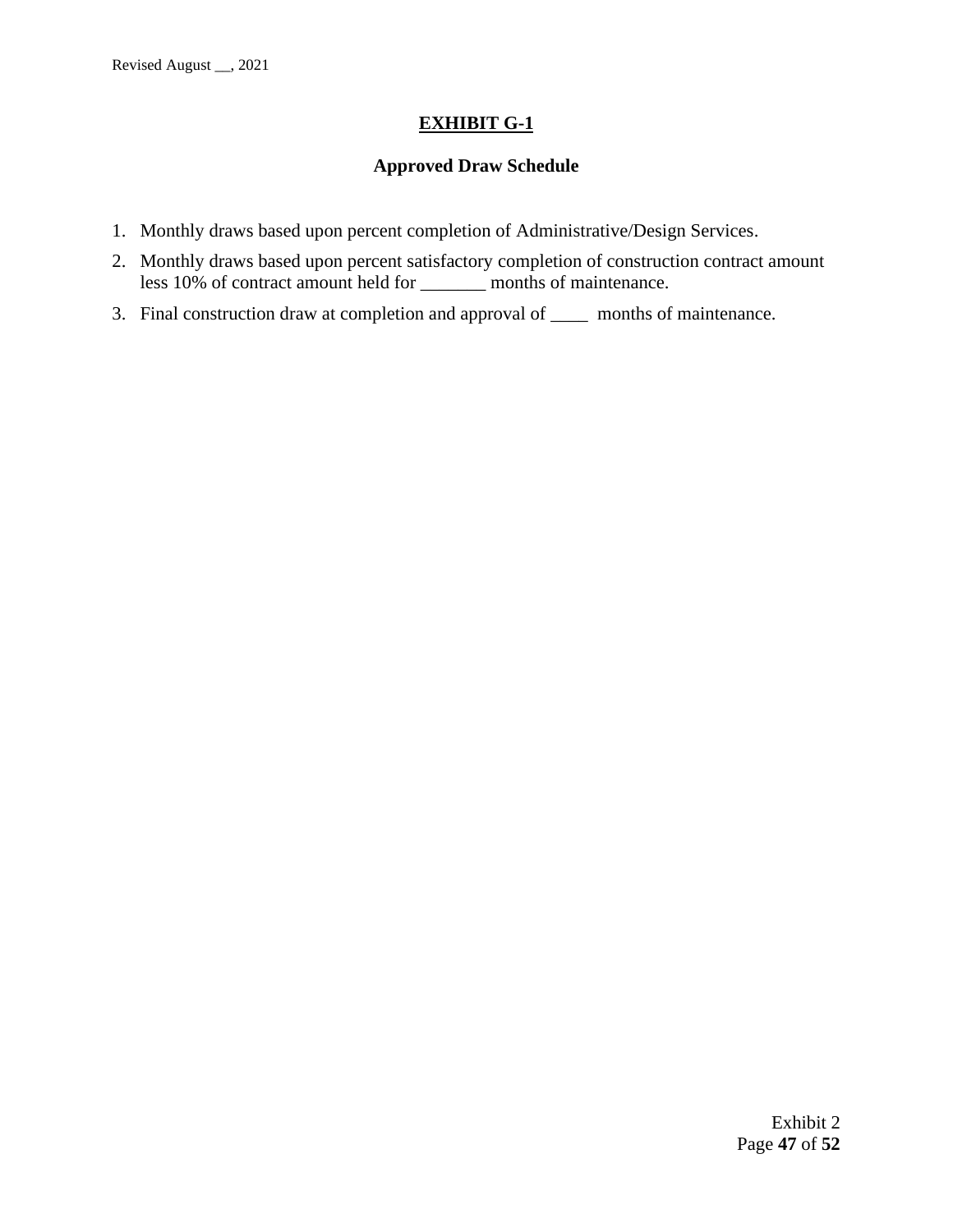#### **Exhibit G-2 LEVEL 3 TREE PLANTING PROGRAM**

[Contractor] **DRAW REQUEST NO. \_\_\_\_\_\_**

| <b>PROJECT</b> | <b>CONTRACT/P.O. NO.</b>                                              |
|----------------|-----------------------------------------------------------------------|
|                |                                                                       |
|                | A. Contract Expenditures and Change Orders:                           |
|                |                                                                       |
| 2.             |                                                                       |
| 3.             | Total Approved Contract Expenditures and Change Orders $(1) + (2)$ \$ |
|                | B. Work Accomplished:                                                 |
| 4.             |                                                                       |
| 5.             |                                                                       |
| 6.             |                                                                       |
| 7.             |                                                                       |
| 8.             |                                                                       |
| 9.             |                                                                       |

(\*) Retainage subject to conditions set forth in Contract.

#### **CONTRACTOR CERTIFICATION**

\_\_\_\_[Contractor]\_\_\_\_\_\_\_. certifies that: (1) all items and amounts shown above are correct; (2) all Work performed and materials supplied fully comply with the terms and conditions of the Contract Documents, and the invoices, receipts and other documents required by the City evidencing that the costs and expenses listed above were actually incurred by the Contractor and were expended on and pertain to the Project; (3) evidence in the form of receipts, cancelled checks, and other documents required by the City is included with this Draw Request showing that the *previous* progress payment to the Contractor, if any, has been applied to pay in full its obligations incurred for the Work covered by the prior Draw Request; (4) title to all materials and equipment incorporated into said Work or otherwise listed in or covered by this Draw Request will pass to the CITY OF JACKSONVILLE at time of payment, free and clear of all liens, claims, security interests and encumbrances.

| Date                 | Print Name                                           | Title |
|----------------------|------------------------------------------------------|-------|
| <b>CITY APPROVAL</b> | Signature                                            |       |
| Date                 | <b>Print Name</b>                                    | Title |
|                      | Signature                                            |       |
| Form Date: 7/12/2021 | $GC$ -#1439485-v3-Level_3_Ex__G-2_for_revised_K.docx |       |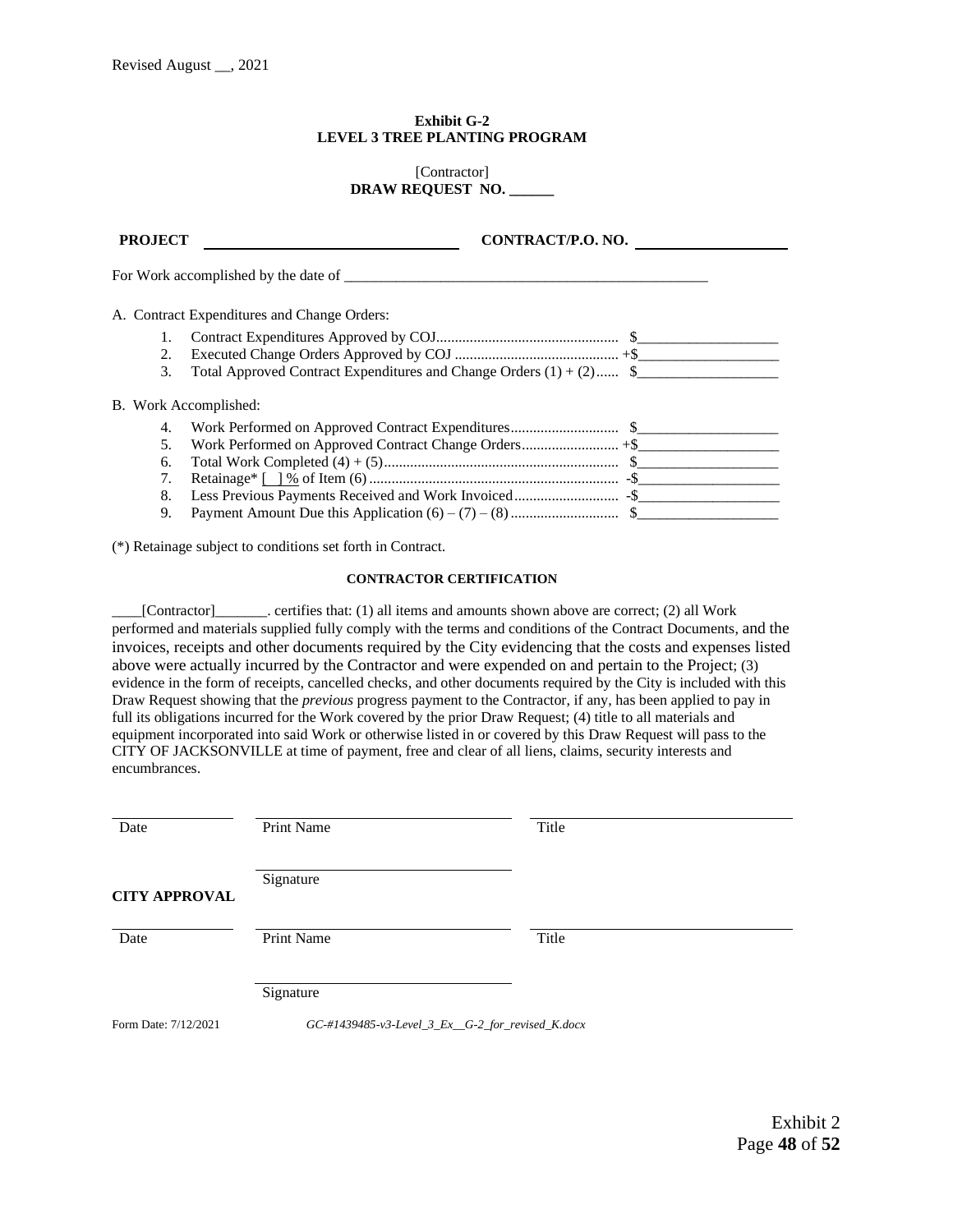# **LEVEL 3 TREE PLANTING PROGRAM QUANTITIES FOR PARTIAL PAYMENT (Draw Request Form Attachment)**

|                         | PROJECT NAME:<br><b>DATE</b><br><u> 1980 - Jan Stein Stein Stein Stein Stein Stein Stein Stein Stein Stein Stein Stein Stein Stein Stein Stein S</u> |  |                                               |                                                                      |                                                              |                                                       |
|-------------------------|------------------------------------------------------------------------------------------------------------------------------------------------------|--|-----------------------------------------------|----------------------------------------------------------------------|--------------------------------------------------------------|-------------------------------------------------------|
|                         | <b>LOCATION:</b><br><u> 1989 - Johann Barbara, martxa alemaniar amerikan a</u>                                                                       |  |                                               |                                                                      |                                                              |                                                       |
|                         | CONTRACT/ P.O. NUMBER:<br>BID NUMBER:                                                                                                                |  |                                               |                                                                      |                                                              |                                                       |
|                         | PAY REQUEST NUMBER:<br>FROM:                                                                                                                         |  | <u> 1980 - Johann Stoff, fransk politik (</u> | TO:                                                                  |                                                              |                                                       |
|                         | <b>CONTRACTOR:</b>                                                                                                                                   |  |                                               |                                                                      |                                                              |                                                       |
|                         | <b>ADDRESS:</b><br><u> 1980 - Johann Barbara, martin da kasar Amerikaansk konstantin (</u>                                                           |  |                                               |                                                                      |                                                              |                                                       |
| N <sub>0</sub>          | <b>Description</b>                                                                                                                                   |  | Prj/<br>Contract<br>Amount (\$)<br>(a)        | <b>Value of</b><br>Completed<br><b>Work To</b><br>Date $(\$)$<br>(b) | $\frac{0}{0}$<br>Complete<br>of<br>Contract<br>Amount<br>(c) | Value of<br>Work<br><b>Remaining</b><br>$(\$)$<br>(d) |
| 1                       | <b>Project Administration Services (PA)</b>                                                                                                          |  |                                               |                                                                      |                                                              |                                                       |
| $\overline{2}$          | <b>Approved PA Services Change Orders</b>                                                                                                            |  |                                               |                                                                      |                                                              |                                                       |
| 3                       | Total PA Services $(3a = 1+2)$                                                                                                                       |  |                                               |                                                                      | $\frac{0}{0}$                                                |                                                       |
| $\overline{\mathbf{4}}$ | Professional Services - Design, Bid Documents &<br><b>Construction Oversight (PS)</b>                                                                |  |                                               |                                                                      |                                                              |                                                       |
| 5                       | <b>Approved PS Change Orders</b>                                                                                                                     |  |                                               |                                                                      |                                                              |                                                       |
| 6                       | Total PS $(6a = 4+5)$                                                                                                                                |  |                                               |                                                                      | $\frac{0}{0}$                                                |                                                       |
| $\overline{7}$          | Landscape Construction & Maintenance (LCM)<br><b>Award Amount</b>                                                                                    |  |                                               |                                                                      |                                                              |                                                       |
| 8                       | <b>LCM Approved Change Orders</b>                                                                                                                    |  |                                               |                                                                      |                                                              |                                                       |
| 9                       | Total Approved LCM Contract Amount (7+8)                                                                                                             |  |                                               |                                                                      |                                                              |                                                       |
| 10                      | Landscape Construction $(10a = 80\% \text{ of } 9)$                                                                                                  |  |                                               |                                                                      | $\frac{0}{0}$                                                |                                                       |
| 11                      | Landscape Maintenance (9-10a)                                                                                                                        |  |                                               |                                                                      | $\frac{0}{0}$                                                |                                                       |
| 12                      | Total Prj. Contract Amount Approved by COJ (3a+6a+10a+11a)                                                                                           |  |                                               |                                                                      |                                                              |                                                       |
| 13                      | Total Value of Completed Work (3b+6b+10b+11b)                                                                                                        |  |                                               |                                                                      |                                                              |                                                       |
| 14                      | Percent Complete (13b/12a)                                                                                                                           |  |                                               |                                                                      | $\frac{0}{0}$                                                |                                                       |
| 15                      | Total Value of Contracted Work Remaining (3d+6d+10d+11d)                                                                                             |  |                                               |                                                                      |                                                              |                                                       |
| 16                      | <b>Total Project Funding by COJ (See COJ Contract)</b>                                                                                               |  |                                               |                                                                      |                                                              |                                                       |
| 17                      | <b>Current Contract Amount Approved By COJ (12a)</b>                                                                                                 |  |                                               |                                                                      |                                                              |                                                       |

Exhibit 2 Page **49** of **52**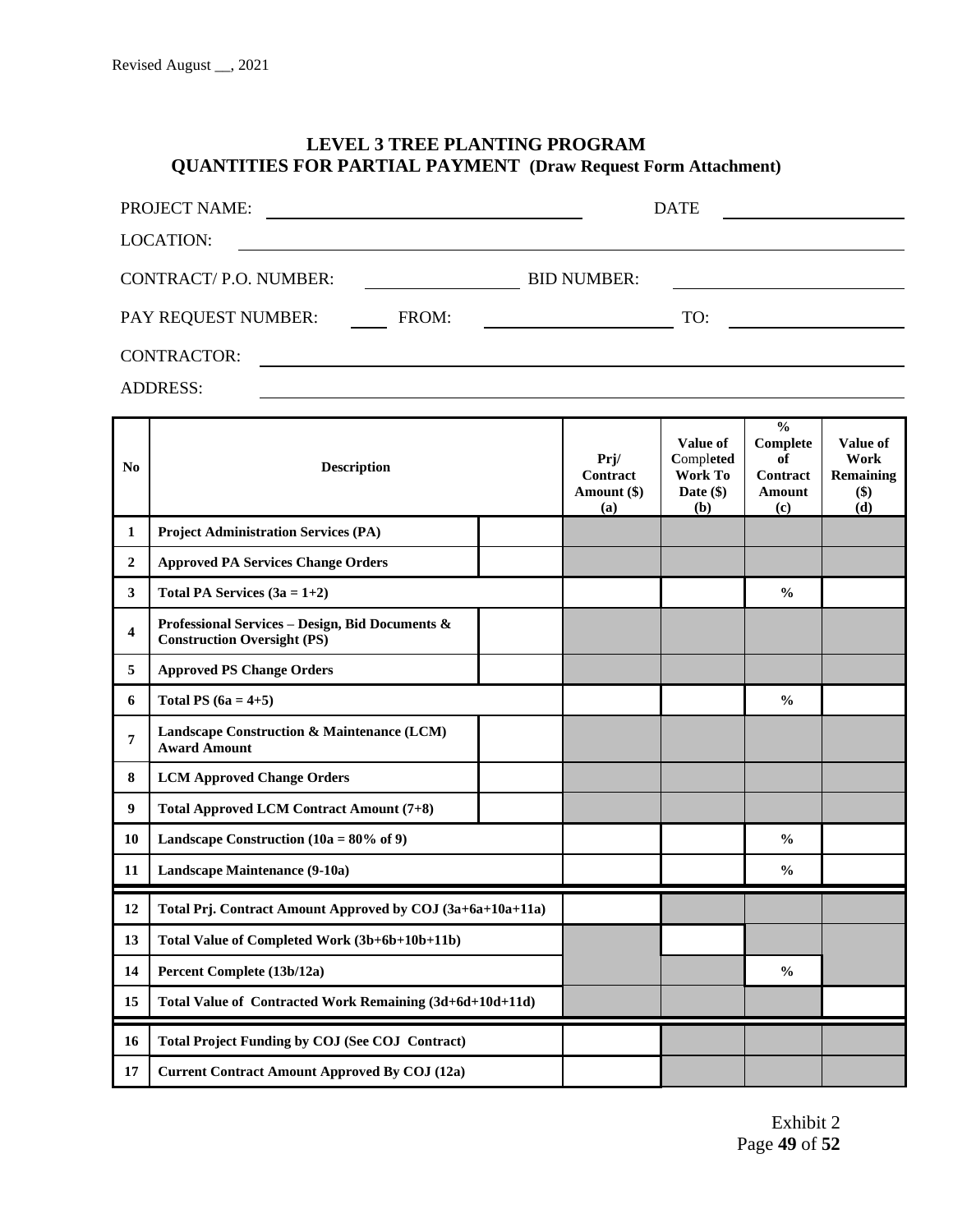| 18 | <b>Project Funding Remaining (16a-17a)</b> |  |  |
|----|--------------------------------------------|--|--|

#### **CITY OF JACKSONVILLE, FLORIDA**

#### **[Contractor Name] AFFIDAVIT FOR FINAL PAYMENT**

#### **STATE OF FLORIDA**

#### **COUNTY OF DUVAL**

That under date of the \_\_\_\_\_\_\_\_\_\_\_\_\_\_\_\_\_\_\_\_\_ day of \_\_\_\_\_\_\_\_\_\_\_\_\_\_\_\_\_\_\_\_, 20\_\_\_\_\_\_, the undersigned ([Contractor Name]) certifies that the certain contract agreement entered into with the CITY OF JACKSONVILLE as OWNER, covering the [Name of Project and List of Improvements]

 $\_$  ,  $\_$  ,  $\_$  ,  $\_$  ,  $\_$  ,  $\_$  ,  $\_$  ,  $\_$  ,  $\_$  ,  $\_$  ,  $\_$  ,  $\_$  ,  $\_$  ,  $\_$  ,  $\_$  ,  $\_$  ,  $\_$  ,  $\_$  ,  $\_$  ,  $\_$  ,  $\_$  ,  $\_$  ,  $\_$  ,  $\_$  ,  $\_$  ,  $\_$  ,  $\_$  ,  $\_$  ,  $\_$  ,  $\_$  ,  $\_$  ,  $\_$  ,  $\_$  ,  $\_$  ,  $\_$  ,  $\_$  ,  $\_$  , \_\_\_\_\_\_\_\_\_\_\_\_\_\_\_\_\_\_\_\_\_\_\_\_\_\_\_\_\_\_\_\_\_\_\_\_\_\_\_\_\_\_\_\_\_\_\_\_\_\_\_\_\_\_\_\_\_\_\_\_\_\_\_\_\_\_\_\_\_\_\_\_\_\_\_\_\_\_\_\_\_\_\_\_\_\_\_\_\_\_.

has been entirely performed; that the improvements contracted by said contract have been fully completed; and the OWNER's final payment is due to the undersigned.

This statement is given under oath in compliance with the Uniform Mechanics Lien Law of Florida to enable the undersigned to obtain final payment from the OWNER. [Contractor Name] certifies that all lienors contracting directly with, or directly employed by the undersigned, or in connection with said improvements and under and in connection with said contract have been paid in full, except for the following amounts for the following services:

|                                  | The foregoing instrument was executed and acknowledged before me by means of |  |
|----------------------------------|------------------------------------------------------------------------------|--|
| [__] physical presence, or       |                                                                              |  |
| online notarization.             |                                                                              |  |
|                                  | this _______ day of _________, 20__, by ________________________________, as |  |
| [___] personally known to me, or |                                                                              |  |
|                                  |                                                                              |  |
|                                  | (x)                                                                          |  |
| [Print or type name]             |                                                                              |  |
| NOTARY PUBLIC                    |                                                                              |  |
| My Commission Expires:           |                                                                              |  |

*GC-#1439535-v1-Level\_3\_Affidavit\_for\_final\_pay\_Rev\_\_K.docx*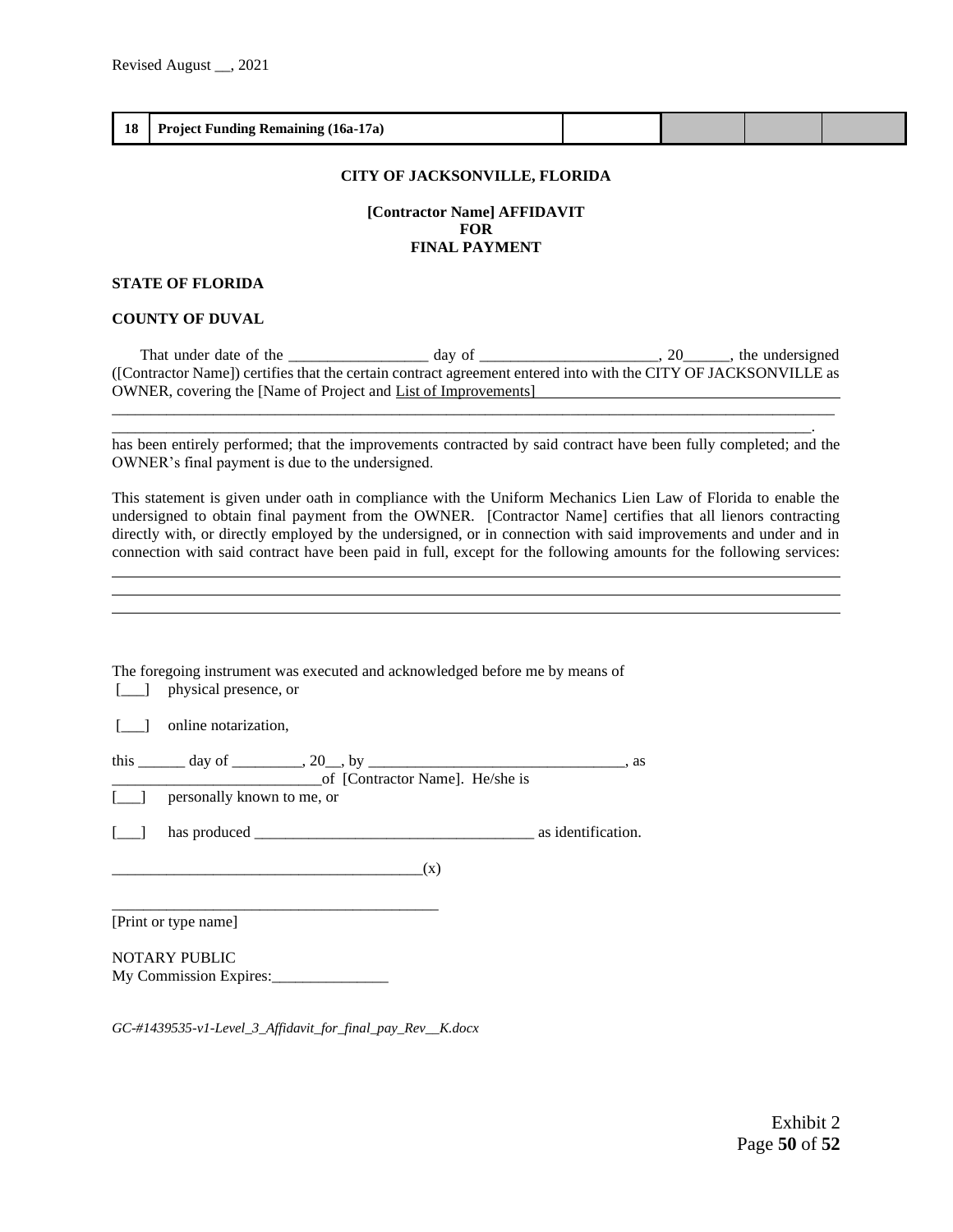#### **EXHIBIT H**

#### **Insurance and Bond Requirements**

Insurance will be provided reasonably commensurate with the hazards and magnitude of the Project. All entities physically participating in the installation or maintenance of the Project shall be required to procure and maintain insurance. (If the Project is being installed and/or maintained exclusively by the City's Countywide Tree Planting and Miscellaneous Landscaping contractor, then no additional insurance will be required of the Applicant.)

Without limiting its liability under this Contract, Contractor shall at all times during the term of this Contract procure prior to commencement of work and maintain at its sole expense during the life of this Contract (and Provider shall require its, subcontractors, laborers, materialmen and suppliers to provide, as applicable), insurance of the types and limits not less than amounts stated below:

#### **Insurance Coverages**

| Schedule                            | Limits                                                                                  |                                                                                                                                             |
|-------------------------------------|-----------------------------------------------------------------------------------------|---------------------------------------------------------------------------------------------------------------------------------------------|
| <b>Commercial General Liability</b> | \$2,000,000<br>\$2,000,000<br>\$1,000,000<br>\$1,000,000<br>50,000<br>\$<br>\$<br>5,000 | General Aggregate<br>Products & Comp. Ops. Agg.<br>Personal/Advertising Injury<br>Each Occurrence<br>Fire Damage<br><b>Medical Expenses</b> |
|                                     |                                                                                         |                                                                                                                                             |

Such insurance shall be no more restrictive than that provided by the most recent version of the standard Commercial General Liability Form (ISO Form CG 00 01) as filed for use in the State of Florida without any restrictive endorsements other than those reasonably required by the City's Office of Insurance and Risk Management. An Excess Liability policy or Umbrella policy can be used to satisfy the above limits.

#### **Professional Liability**  $$1,000,000$  per Claim and Aggregate

Any entity hired to perform professional services as a part of this contract shall maintain professional liability coverage on an Occurrence Form or a Claims Made Form with a retroactive date to at least the first date of this Contract and with a three year reporting option beyond the annual expiration date of the policy.

#### **Additional Insurance Provisions**

- A. Additional Insured: All insurance except Professional Liability shall be endorsed to name the City of Jacksonville and City's members, officials, officers, employees and agents as Additional Insured. Additional Insured for General Liability shall be in a form no more restrictive than CG2010 and CG2037.
- B. Waiver of Subrogation. All required insurance policies shall be endorsed to provide for a waiver of underwriter's rights of subrogation in favor of the City of Jacksonville and its members, officials, officers employees and agents.